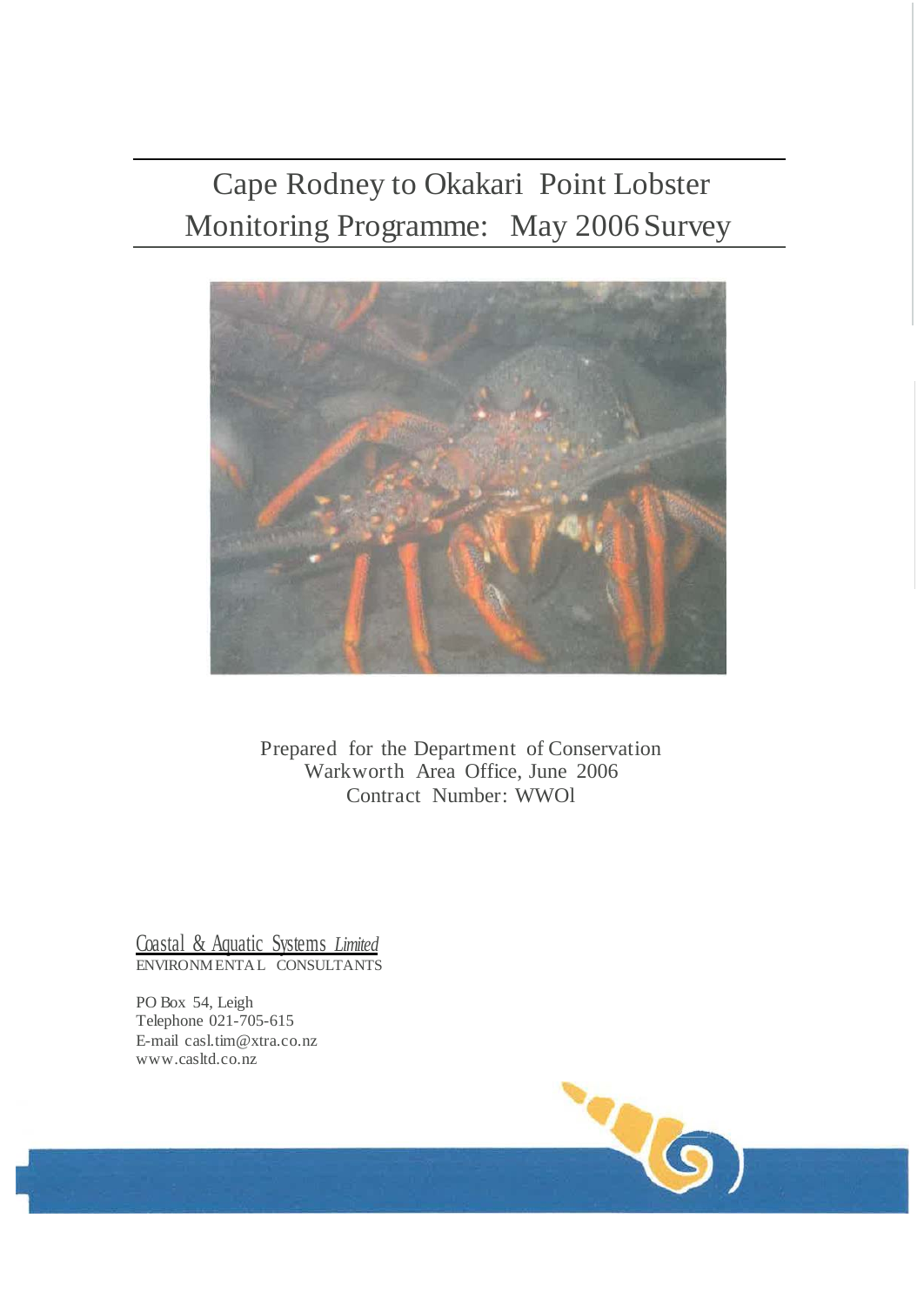# Cape Rodney to Okakari Point Lobster Monitoring Programme: May 2006Survey

# Tim Haggitt (BSc, MSc *(Hons),* PhD) Shaw Mead (BSc, MSc *{Hons),* PhD) (ASRLtd)

### Report Status

| Version       | Date      | Status | Approved |
|---------------|-----------|--------|----------|
|               |           |        | By:      |
| RevB for WWO1 | July 2006 | Final  |          |

It is the responsibility of the reader to verify the currency of the version number of this report.

© CAS Limited 2006

I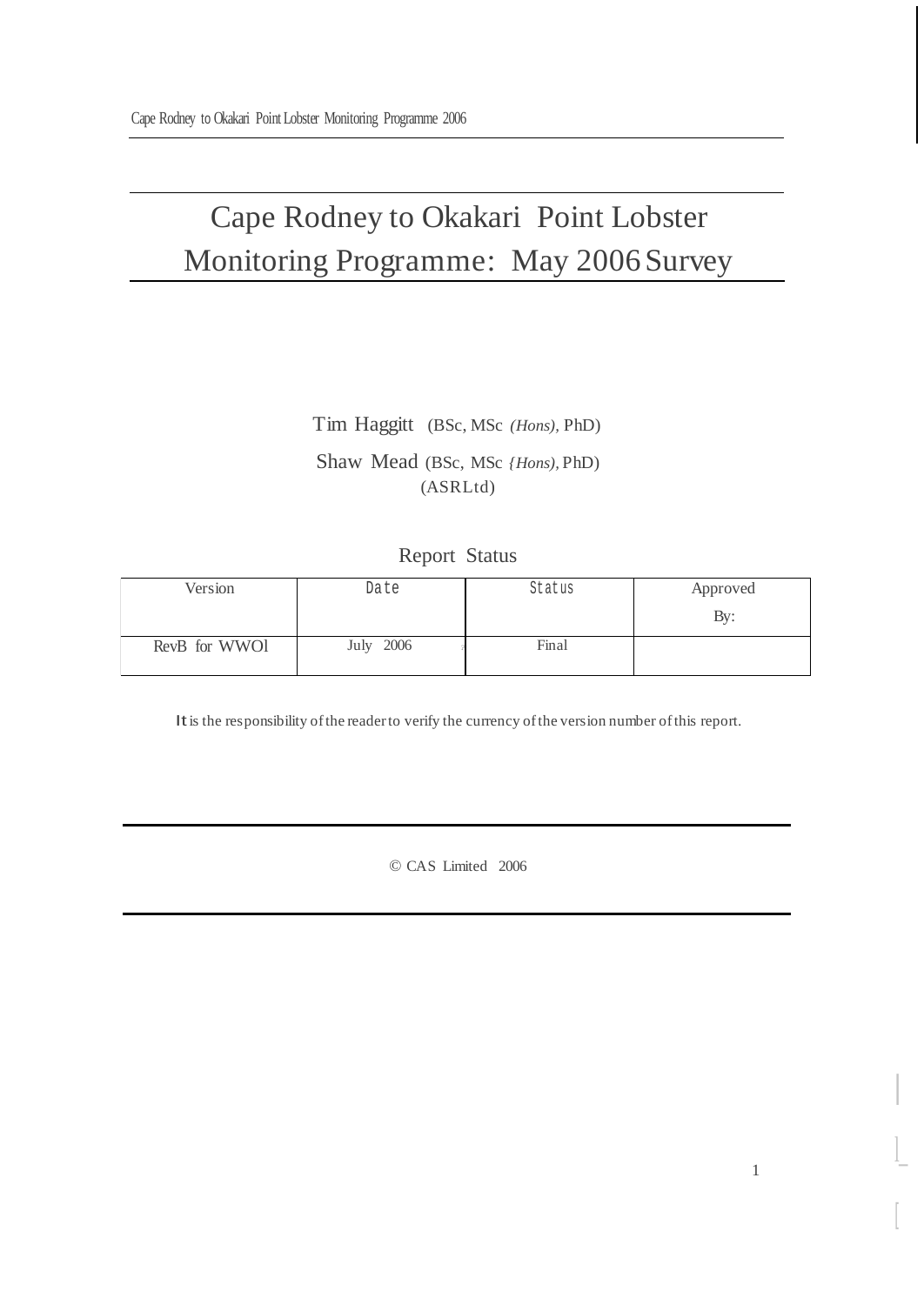#### **SUMMARY**

In 2006, the spiny lobster *(Jasus edwardsii)* sample population within the Cape Rodney to Okakari Point Marine Reserve was 10 times greater than the non-reserve (unprotected) control sample population. Legal-sized lobsters were 11 times greater than non-reserve populations and mean lobster size was 50 mm greater than non-reserve populations. While the current abundance of 16.1 lobsters  $500m^{12} \pm 3.5$  (SE) is the highest recorded since the sampling programme was initiated in 2000, lobster abundance has still not recovered to 1995 levels following the broadscale decline between 1995-2000. Current levels are  $-2.5$  times lower than 1995 levels. Nevertheless, using the relative difference in lobster abundance between reserve and nonreserve areas and assuming that lobster populations of the 6 unprotected sites surveyed are representative of the general Leigh coastline and habitat within the reserve is representative of the wider area, then the *5* Ian long Cape Rodney to Okakari Point Marine Reserve in 2006 contains the equivalent number of lobsters from 60 Ian of fished, Leigh coastline.

To evaluate potential reserve-related effects in non-reserve populations, the 2006 survey differed from previous surveys (2000-2004) with the addition of two extra control sites within the adjacent Leigh coastline close to the reserve and one extra control site at Kawau Island (approximately 12 Ian south from the reserve). Although there were higher abundances of sub-legal lobsters at sites close to reserve, this difference was not statistically significant from sites at Kawau Island. Mean lobster size was also similar between unprotected areas.

The lower abundance and smaller size of lobsters at unprotected sites reflects sustained fishing pressure in the Leigh area. This is particularly evident in the progressive decline of legal-sized lobsters since 2000 and lack of legal-sized lobsters at Kempts Beach, one of the new non-reserve survey sites where sub-legal lobsters were abundant. It is unlikely that lobster abundance will increase markedly in fished areas in the near future unless fishing effort is reduced, or the recruitment of juveniles increases markedly.

**Keywords:** CROP Marine Reserve, rock lobster, *Jasus edwardsii,* abundance.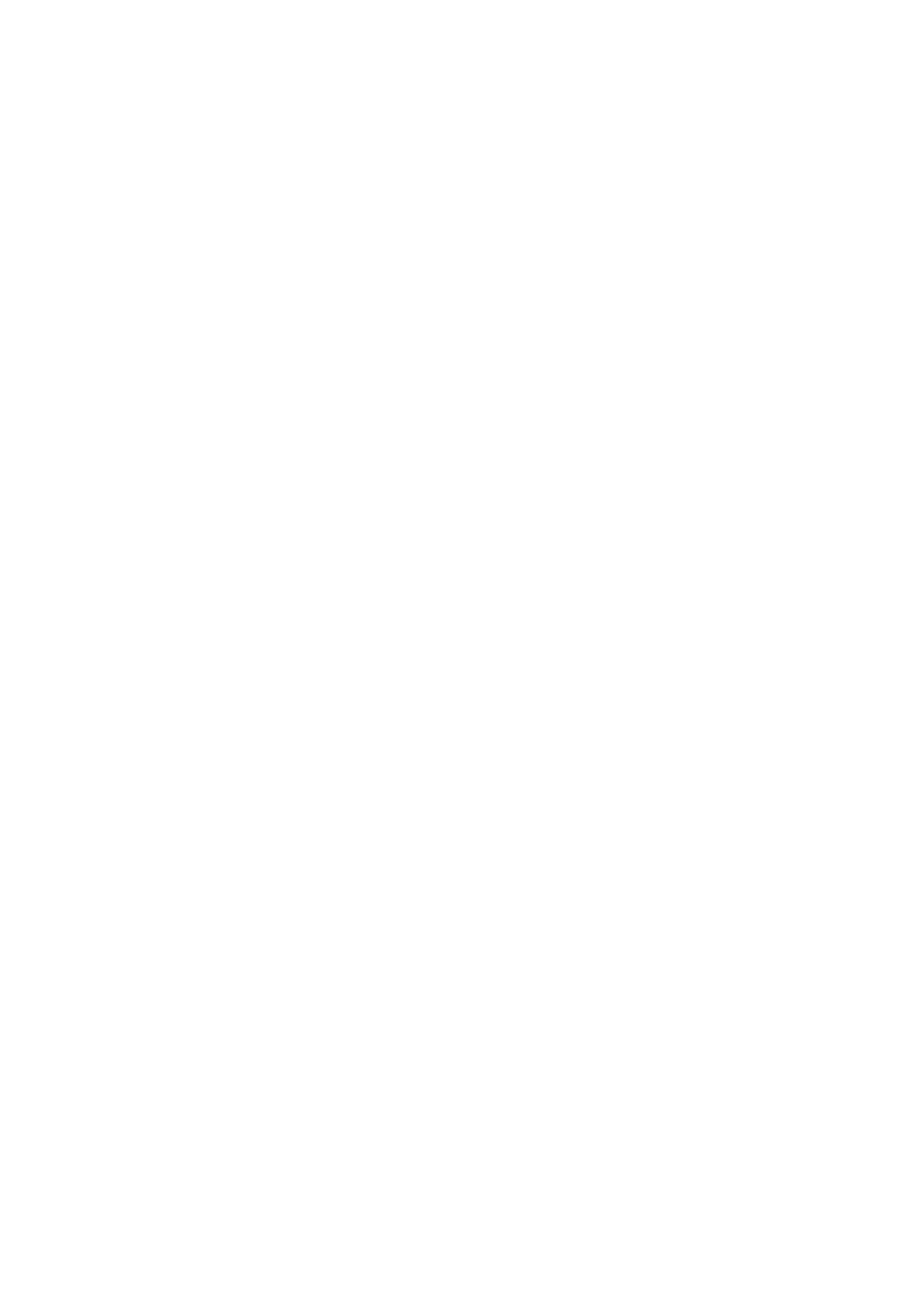#### TABLE OF CONTENTS

| $\mathbf{1}$    |  |
|-----------------|--|
| $\overline{2}$  |  |
|                 |  |
|                 |  |
|                 |  |
| $\mathfrak{Z}$  |  |
|                 |  |
|                 |  |
|                 |  |
|                 |  |
| $\overline{4}$  |  |
| 5               |  |
| 6               |  |
| $7\phantom{.0}$ |  |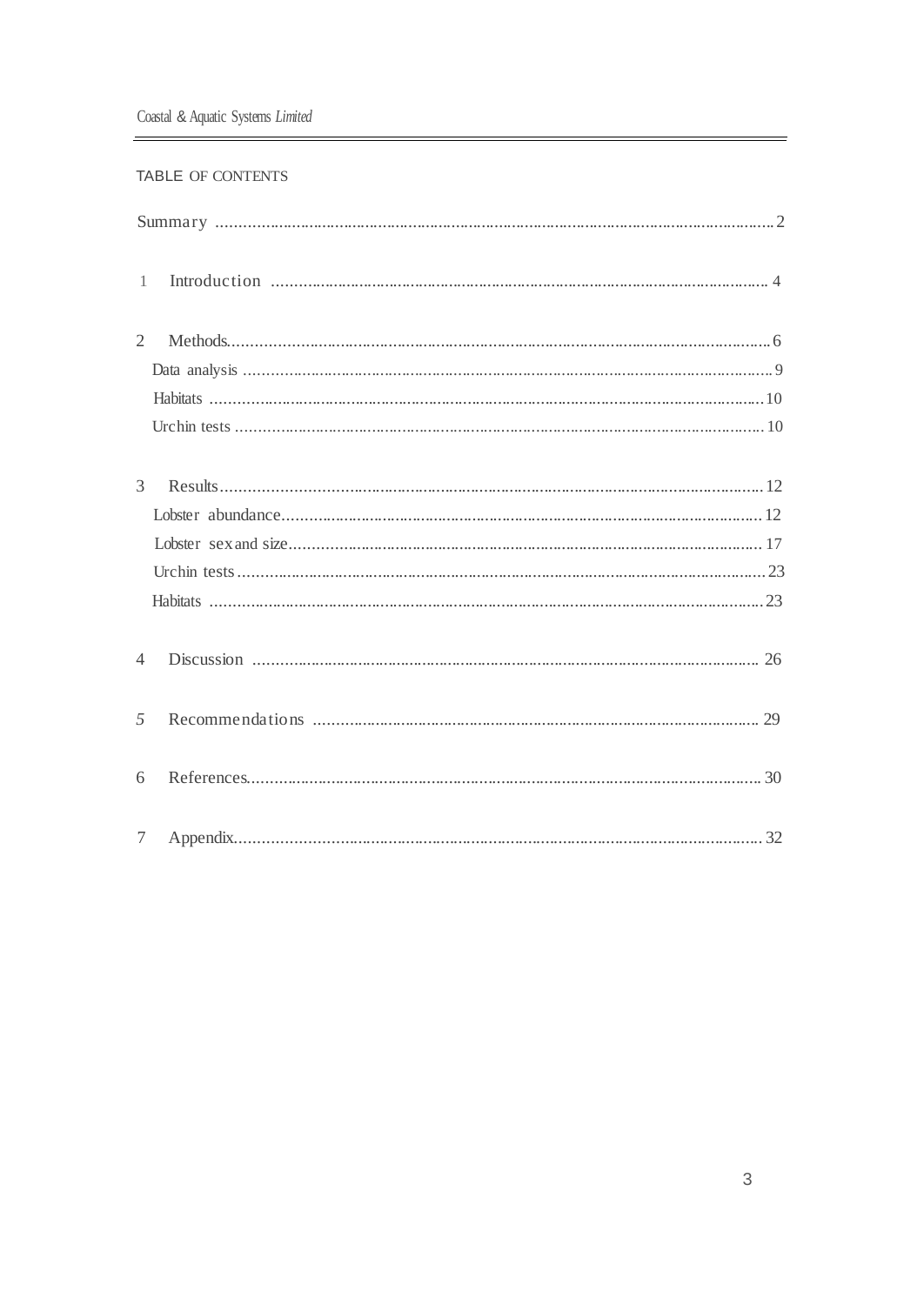Cape Rodney to Okakari Point Lobster Monitoring Programme 2006

#### 1 INTRODUCTION

The spiny rock lobster *(Jasus edwardsii)* is an ideal species to use in exploring and promoting the benefits of marine reserves. *Jasus edwardsii* is one of the few species known to respond positively to protection in New Zealand (Cole *eta/.* 1990, MacDiarmid and Breen 1993, Edgar and Barrett 1998, Kelly *et al.* 2000, Davidson *et al.* 2002, Shears *et al. in press). Jasus edwardsii* have significant cultural and economic value, giving them wide public appeal and are a conspicuous and important component of the subtidal reef community. *Jasus edwardsii* are high level predators that consume a wide variety of prey including echinoids, molluscs, bivalves and crustaceans, and in turn are prey for a suite of species including octopus and a variety of fish. Evidence also suggests that predation by *J. edwardsii* plays a major role in structuring subtidal reef communities (Babcock *et al.* 1999, Shears and Babcock 2002, Shears and Babcock 2003).

The Cape Rodney to Okakari Point (CROP) Marine Reserve (commonly known as the Leigh Marine Reserve) is New Zealand's oldest and best known marine reserve. Prior to 2000, the only information on the state of the CROP Marine Reserve lobster population was obtained from *ad hoc* surveys conducted to examine specific research questions (Cole *et al.* 1990, MacDiarmid 1991, MacDiarmid and Breen 1993, Kelly *et al.* 2000, Kelly unpublished data). These surveys occurred infrequently and could not be used as a reliable means of monitoring the reserve lobster population. The Department of Conservation therefore established a formal monitoring programme for *J. edwardsii* in May 2000. The Cape Rodney to Okakari Point Marine Reserve Lobster Monitoring Programme provides the department with information on the current status of the protected lobster population, monitors trends in population parameters through time and is capable of alerting reserve managers to potential problems with the lobster population.

Between 1995 and the inception of the monitoring programme in 2000, *Jasus edwardsii*  within CROP and the adjacent Leigh coastline declined from 40 lobsters per 500  $m<sup>2</sup>$  to about 5 lobsters per 500  $m^2$ . Previous surveys between 2000 and 2004 have quantified the recovery of *J. edwardsii* relative to unprotected sites. This report details the results of the sixth lobster survey of the CROP Marine Reserve and unprotected control sites under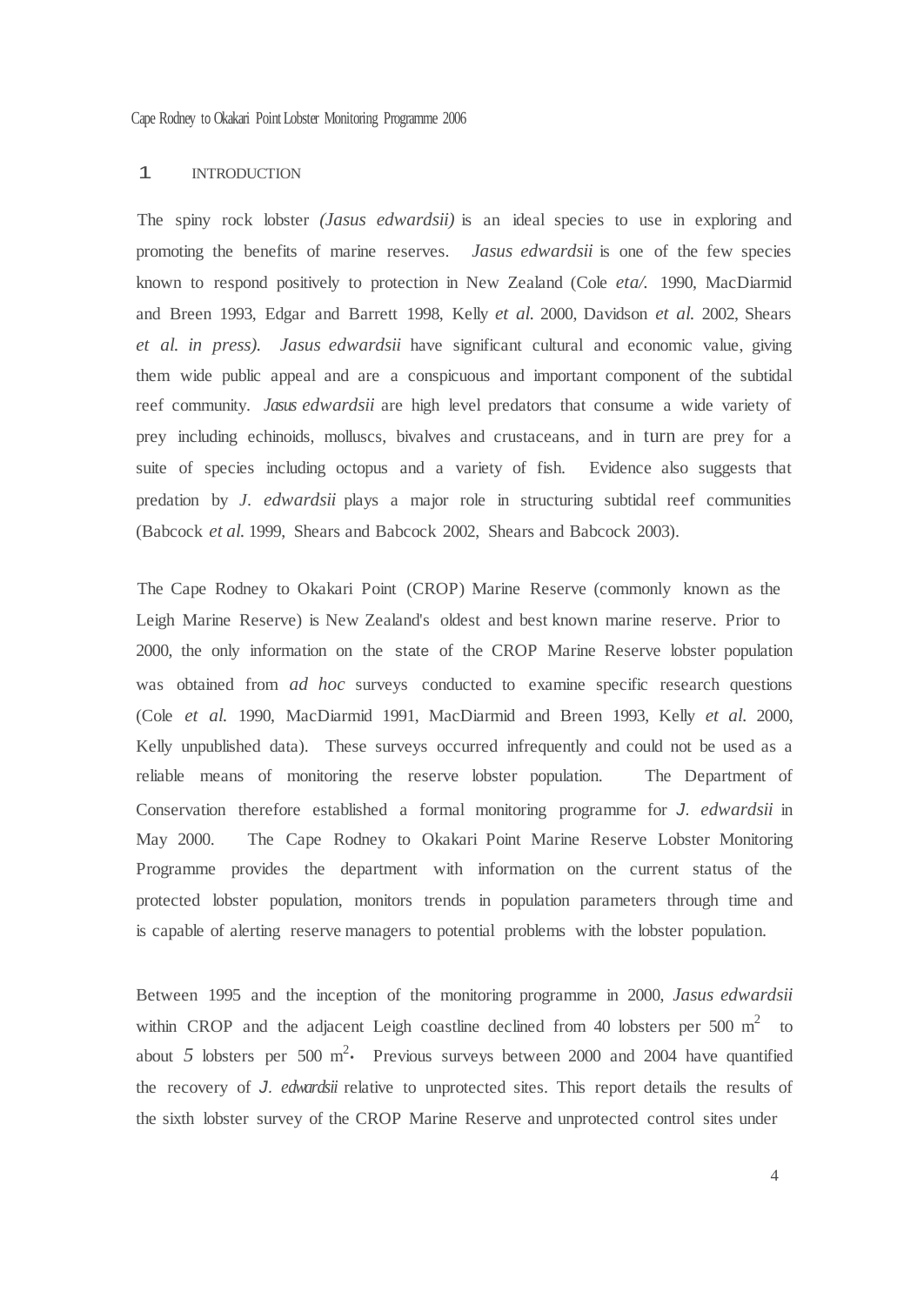this programme. The methods used were standardised with those developed during previous surveys of the CROP Marine Reserve and at least 4 other protected areas, to allow broader scale generalisations about the effects of protection on lobster populations. Data from the 2000 - 2006 surveys are compared with similar data collected at Leigh in 1995 (see Babcock *et al.* 1999).

The objectives of CROP Marine Reserve Lobster Monitoring Programme are to:

- Determine the current population status of *J. edwardsii* within the CROP Marine Reserve.
- Compare lobster size and abundance within the CROP Marine Reserve with unprotected control sites.
- Compare trends in CROP Marine Reserve lobster population through time.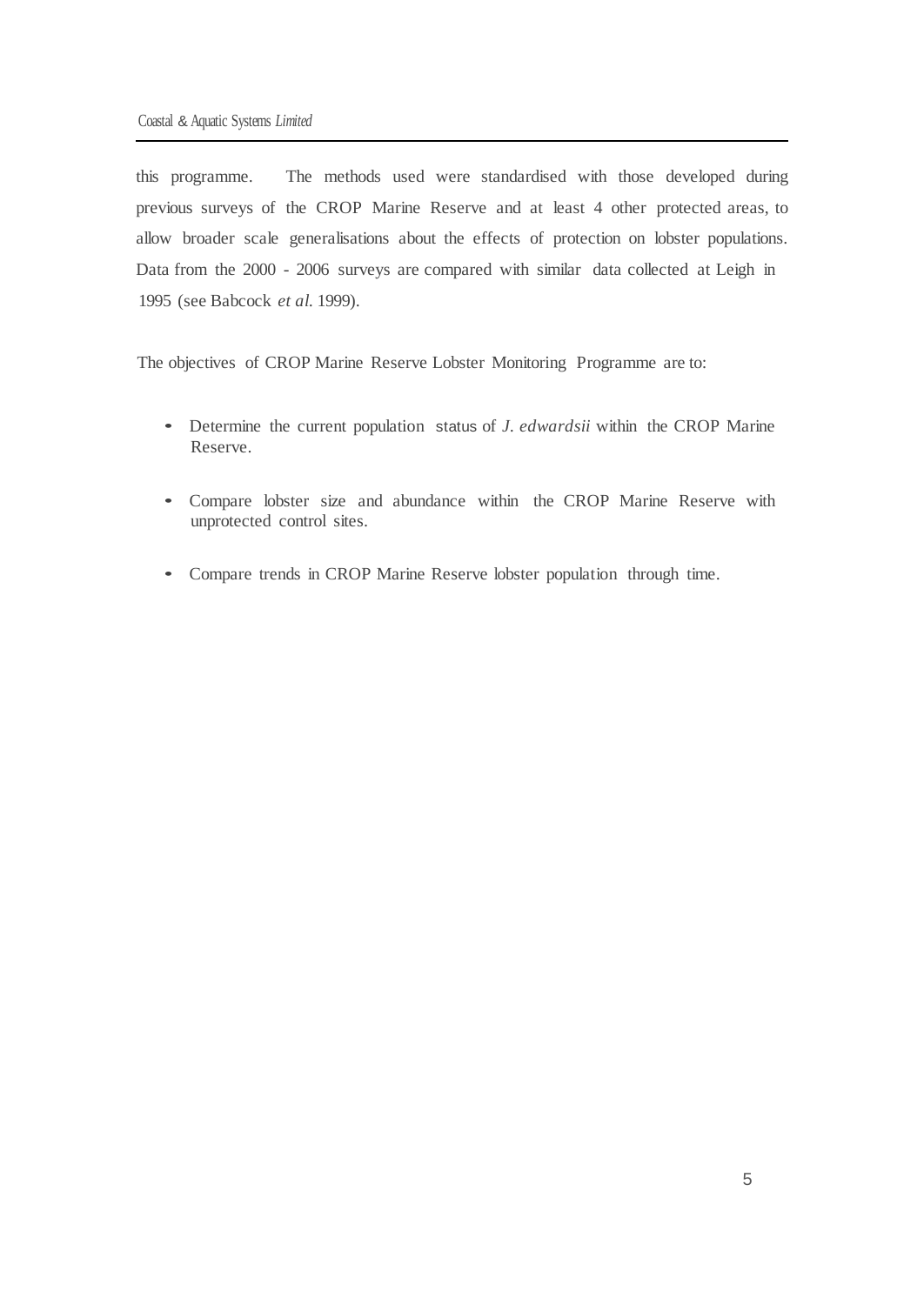The methods used in the CROP Lobster Monitoring Programme were developed during previous lobster surveys of at least four New Zealand marine protected areas (Cathedral Cove, Tuhua, Tawharanui Marine Park, and Te Angiangi).

Previously, lobster surveys ofthe CROP Marine Reserve have been carried out in 1995 and from 2000 to 2004. The 1995 survey included, 2 shallow  $(0 \cdot 10m)$  and 2 deep( $>10$ -20m) sites within the marine reserve, and 2 shallow and 2 deep unprotected control sites. Since 2000, an extra deep and shallow site has been surveyed inside and outside the marine reserve (Fig. 2.1). A total of three shallow and three deep sites in the reserve and control areas was considered the minimum required to meet the objectives of the program. It was chosen because:

- Previous surveys (Kelly unpublished data) indicated that the design had sufficient power to detect differences between reserve and non-reserve locations and would provide reliable estimates of lobster population parameters.
- The design was consistent with previous surveys and therefore allowed direct comparisons to be made with a historic data set.
- An ongoing monitoring program is more likely to be maintained if costs are minimised.

For the 2006 survey, three extra shallow and deep control sites were added to the survey design (Fig 2.1), with a focus on comparing lobster populations in unprotected sites close to and far from the marine reserve boundary. The rationale for increasing the number of non-reserve sites was to assess the potential influence of the reserve on nearby nonreserve areas and establish two independent locations as controls.

In order to eliminate seasonal effects and allow direct comparisons between other surveys, monitoring is conducted in May, which coincides with *Jasus edwardsii's* mating season. Several criteria were used in site selection: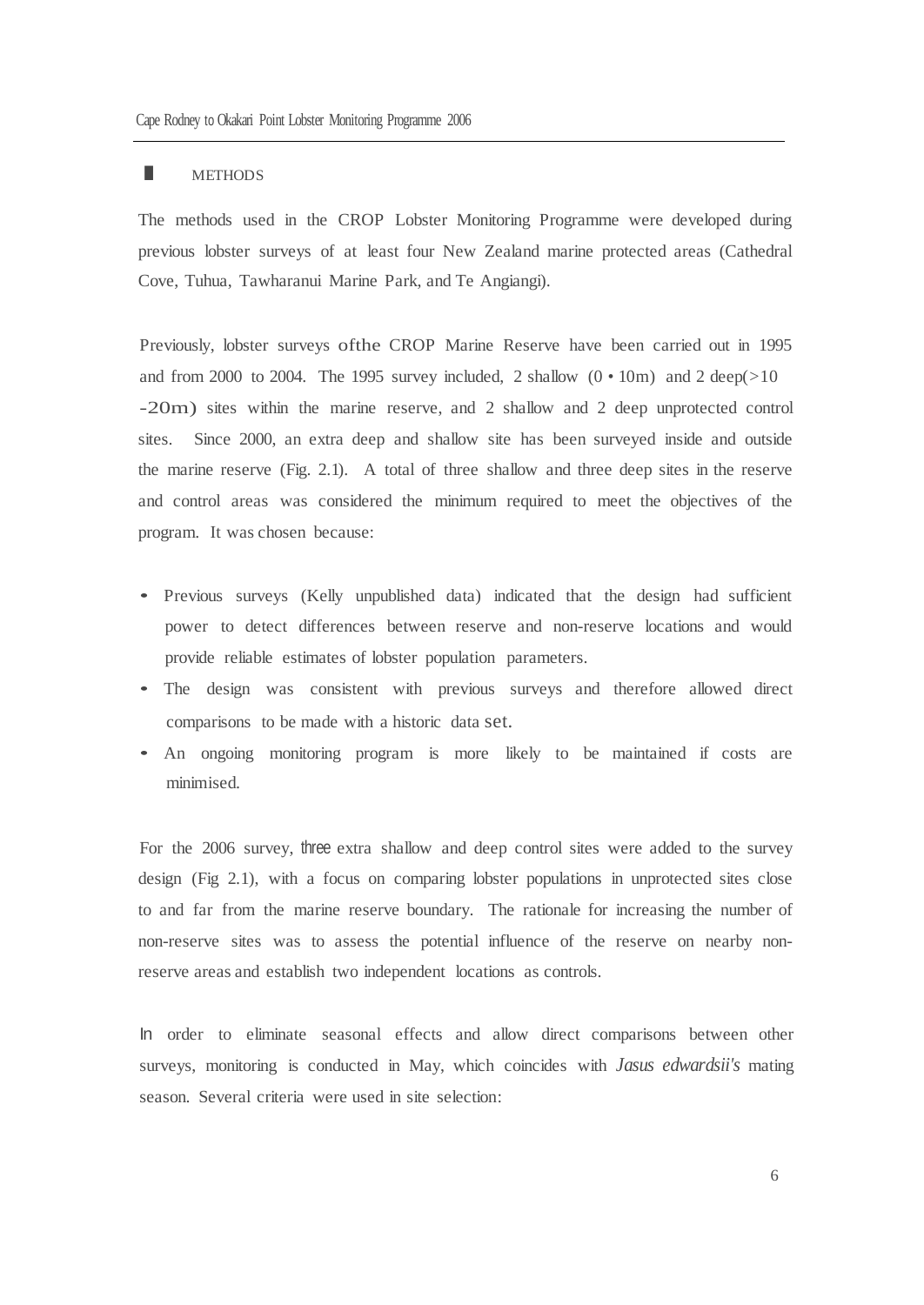- Sites within the reserve were randomly selected from five potential shallow and deep sites.
- The control sites were haphazardly selected from <sup>a</sup> number of possible sites in the area. Selection occurred prior to the survey with no knowledge of lobster abundance or population structure in the areas concerned.
- <sup>A</sup> maximum depth limit of <sup>20</sup> <sup>m</sup> was set to ensure repetitive, multi-day diving could be conducted safely.
- The sites contained reefs with suitable shelters for lobsters.
- The three extra control sites added in 2006 were randomly selected from a list of five unprotected sites.

Within all sites, five 50 m x 10 m haphazardly placed transects were sampled. Haphazard sampling was used to ensure inter-annual samples were independent, allow data to be analysed with ANOVA techniques (which require independent samples), and provide an unbiased representation of each site (see Creese and Kingsford 1998).

The size and where possible, sex of lobsters within each transect were determined by visual estimation. The choice of the 50 m x 10 m transect and replication level were based on a pilot study conducted by MacDiarmid (1991) who compared the precision of 3 different transect sizes, 10m x 10m (n = 20), 25m x 10m (n = 8) and 50 m x 10m (n = 4), each covering a total area of 2000  $m^2$ . All transects provided a similar level of precision. Fifty by ten meter transects were chosen for this programme because they permitted at least one transect to be completed per dive in areas of high lobster abundance, and they limited the number of zero counts in areas of low lobster abundance. However, the replication level was increased from four (MacDiarmid 1991) to five transects per site, covering a total area of 2500 m<sup>2</sup>.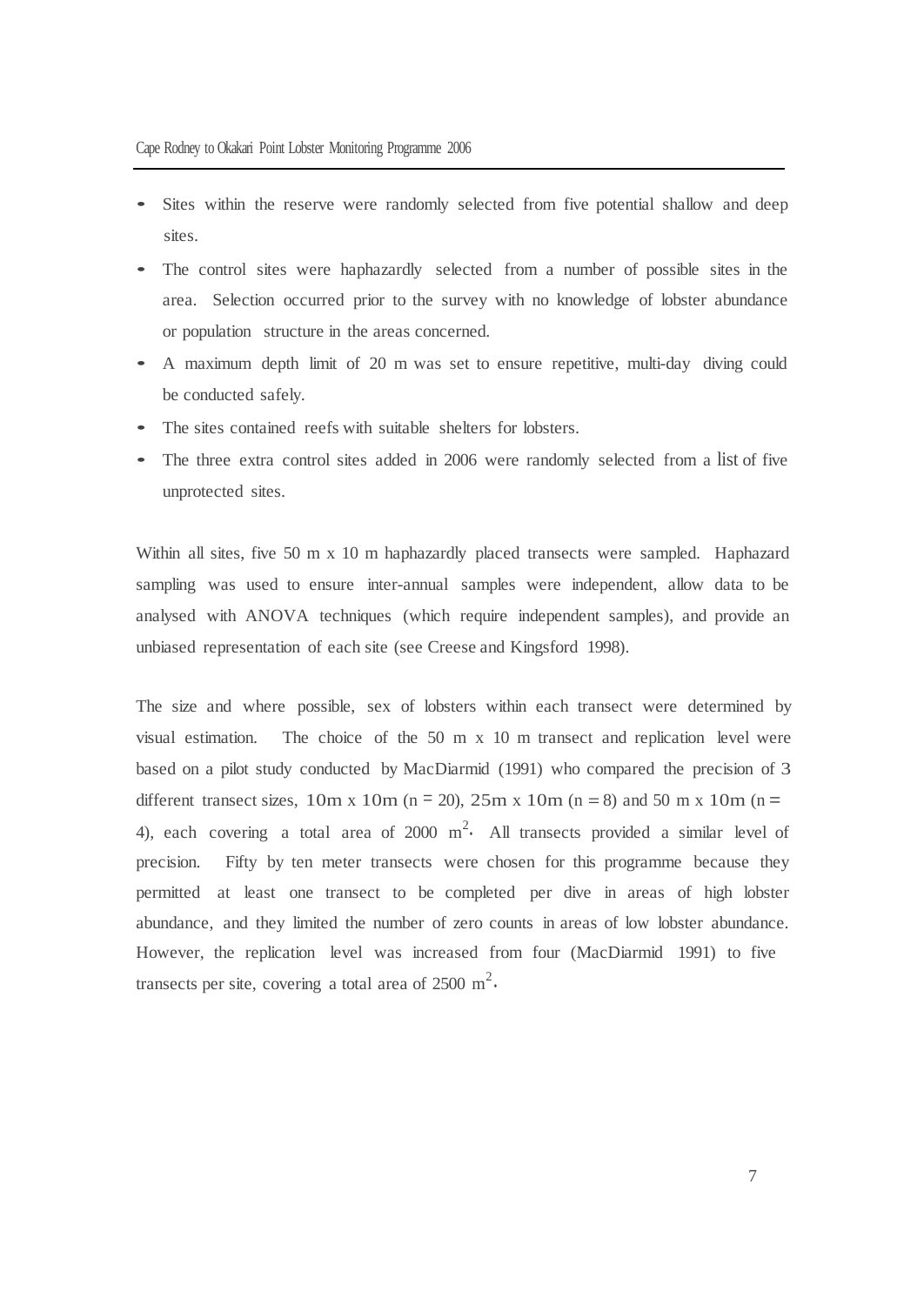

Cape Rodney toOkakari Point Lobster Monitoring Programme 2006

**Figure** 2.1 Map of the protected and unprotected sites included in the survey. The site names have been abbreviated with the first letter indicating the depth  $(S - 0 m - 10 m, D - 10 m - 20 m)$ . Site abbreviations are as follows: SKMP -Shallow Kempts Beach, DKMP-Deep Kempts Beach, DMR-Deep Martins Ree:( SMR-Shallow Martins Reef, SKR-Shallow Knot Rock, STI-Shallow Table Top, DTI-Deep Table Top, DOS -Deep One Spot, SLR-Shallow Leigh Reef, DLR-Deep Leigh Reef, SMTH- Shallow Matheson Bay, DMTH-Deep Matheson Bay, SSN-Shallow Slater North, DSN-Deep Slater North, SSS-Shallow Slater South, DSS-Deep Slater South, DWH-Deep Wells Hill, SWH- Shallow Wells Hill. Newsites added to the 2006 survey in control area are in red funt. Dashed limes denote approximate reserve boundaries forCape Rodney to Okakari Point Marine Reserve *(CROP)* and Tawharanui Marine Park *(TMP).*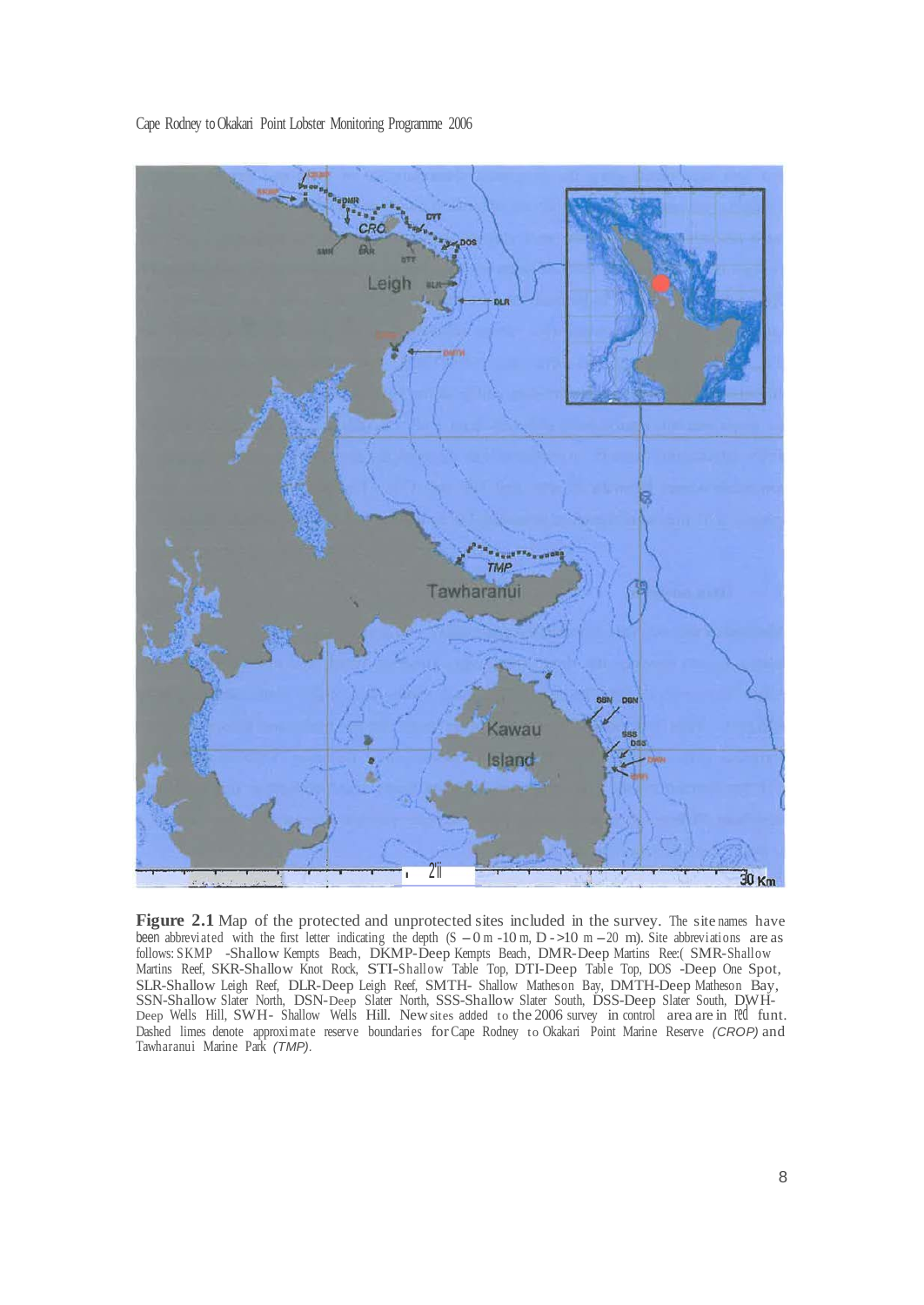Sex was determined using the dimorphic characteristics of male and female lobsters. Torches were used to aid in the sexing oflobsters and to ensure that lobsters in deep holes were not missed. All divers were required to estimate carapace length to within an average of 10 mm. This level of accuracy was achieved through a series of calibration dives where the size of individual lobsters was estimated, after which each lobster was caught by hand and measured with vernier callipers to obtain a true length measurement (Fig. 2.2). An analysis of covariance (ANCOVA) could not detect any significant difference between the size estimation ability of the three censors used in the survey, i.e., the slope was not significantly different from  $1 (P = 0.585)$  and the *y* intercept did not differ significantly from 0. In northern New Zealand, the minimum legal size limit for *J. edwardsii* occurs between 95 mm and 100 mm C.L. For the purpose of this report lobsters 95 mm were therefore considered to be legal and thus susceptible to fishing.

#### **Data analysis**

Abundance and size data is presented graphically. To investigate statistical differences in lobster counts between the three status types (reserve, Leigh non-reserve and Kawau Island non-reserve) data pooled across sites (2006 data only) were analysed with ANOVA. Prior to formal analysis, data were tested for normality and homogeneity of variances with a Shapiro-Wilk *W* test and residual plots. One-way ANOVA on the log x+1 transformed counts was employed, with the factor *status* treated as fixed. Where significant differences were detected, Tukey-Kramer multiple comparison tests were used to determine differences between means.

As the long-term data set violated assumptions of traditional ANOVA 1 generalised linear modeling (McCullagh and Neider 1989) was used to analyse abundance data from 2000- 2006. To test for differences in abundance between surveys and reserve and non-reserve sites, data were analysed with a repeated measures generalised linear mixed model using

<sup>1</sup> Residual plots of count data showed numerous outliers whereas Shapiro-Wilk *W-tests*  for normality of errors and Levene's test for homogeneity of variances were significant in many cases. Appropriate transformations (Zar 1999) failed to ameliorate these problems.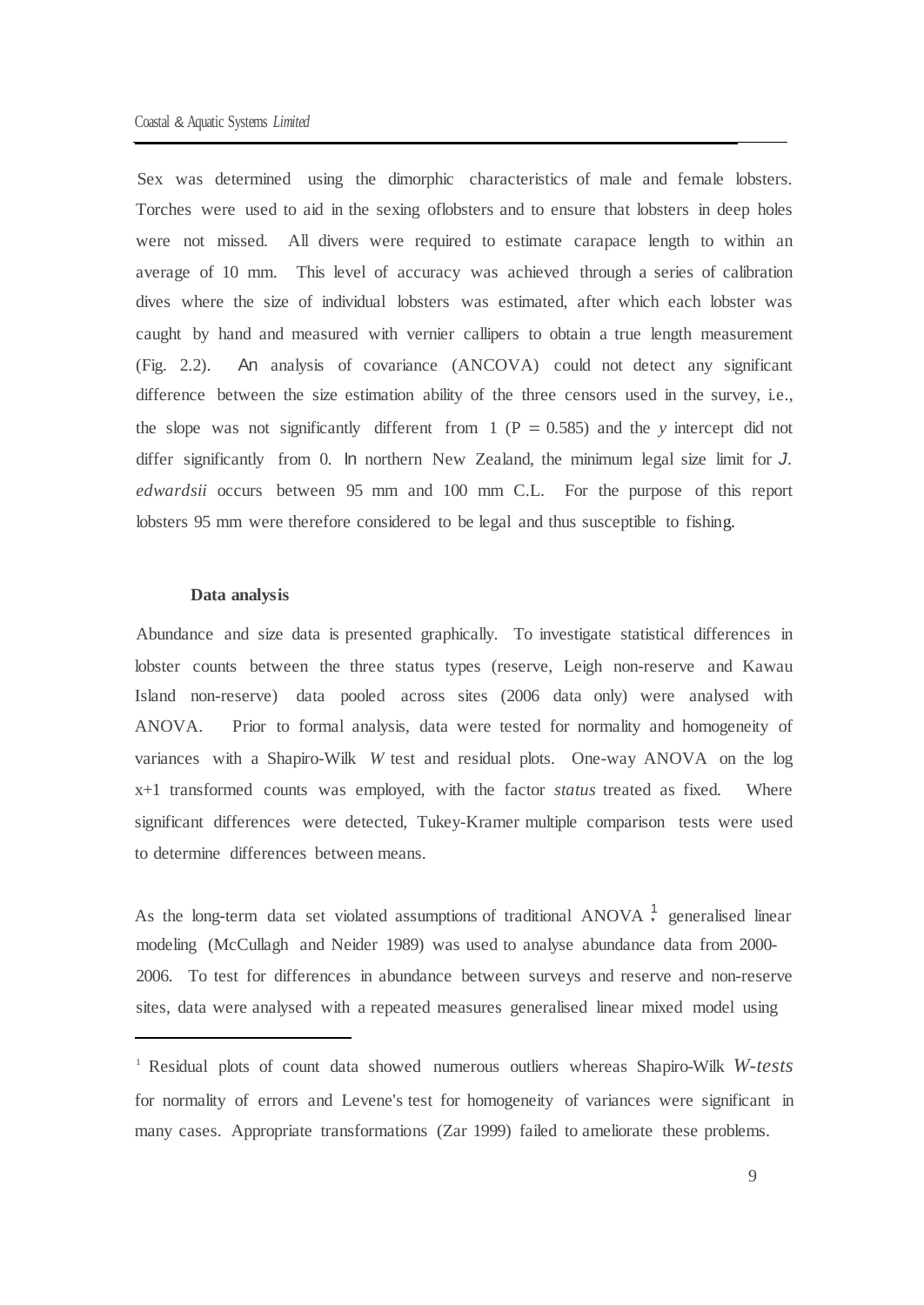#### Cape Rodney toOkakari Point Lobster Monitoring Programme 2006

the SAS macro GLIMMIX (Littell *et al.* 1996). The model was backfitted to a Poisson distribution and an autoregressive error structure [AR(l)] was used to account for repeated measures, as measurements were likely to be most similar between sampling dates closer in time and because variances between sampling dates were heterogeneous.

#### **Habitats**

To document habitat types among survey areas, a remote video survey of each area was conducted over the course of the survey. The video survey used a Splashcam® underwater camera unit connected to Sony® digital videocassette recorder (GV-D800E) on the surface. A series of video drops were made within each survey area. So that individual stations could be identified upon playback, the video drop number was written on a whiteboard and videoed before deployment. The camera was then hand-lowered to the seabed from the boat. Once the camera had reached the seabed, recording commenced and a GPS mark was immediately taken. Each location was videoed for a minimum of 60 seconds.

Video surveys were e ited into 10 second. s uenc.es with Ulead® video software. The coordinates of each drop were· then use4 to create poin s.on a geo-registered map within the mapping program TUMONZ®. :·Su yed areas were then gro ped into habitat types using the classification system described in Shears *et al.* (2004)  $\overline{A}$  video map was then created by 'hyperlinkin:g': each point to its co esponding video clip. This enabled the video footage of a certain poipt to bobserved by running the program TUMONZ® and ' . then clicking on the specific. ymbol n the map of the tudy area. The interactive CD-ROM, which is locain· <sup>a</sup> pocket in tlie baek cover of this report, should be consulted for information on habjtatypes ateach site.

#### Urchin tests

*Jasl.ts edwardsii* is a significant predator of the urchin *Evechinus chloroticus* (Shears and Babcock 2002). In order to begin to assess urchin predation on urchins, urchin tests with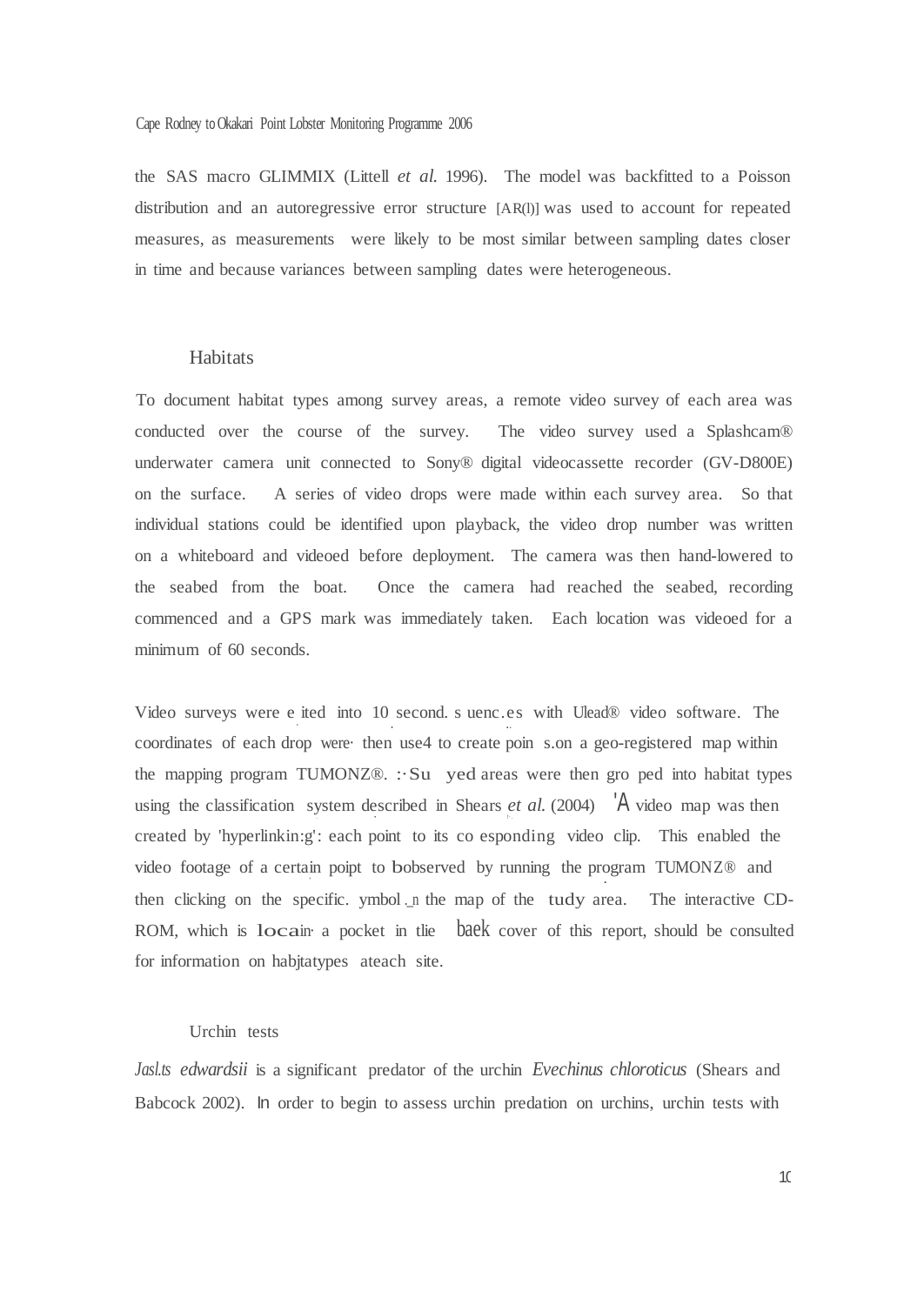distinct fractures attributable to lobster predation (refer to Fig. 2.3) that occurred next to lobsters or within lobster holes along each transect were counted.



**Actual size (mm** C.L.)

Figure 2.2 Size calibration data from the three censors conducting the 2006 survey of CROP. Size estimates were made without handling individual lobsters. Actual sizes were determined by capturing the lobsters and measuring with vernier calipers after the size estimates were made. The least squares regression line for the pooled estimates (± 95% confidence intervals *in red)* is also given.



Figure 2.3 Urchin tests showing distinct key-hole fractures, characteristic of lobster predation. Photo courtesy ofN.Shears.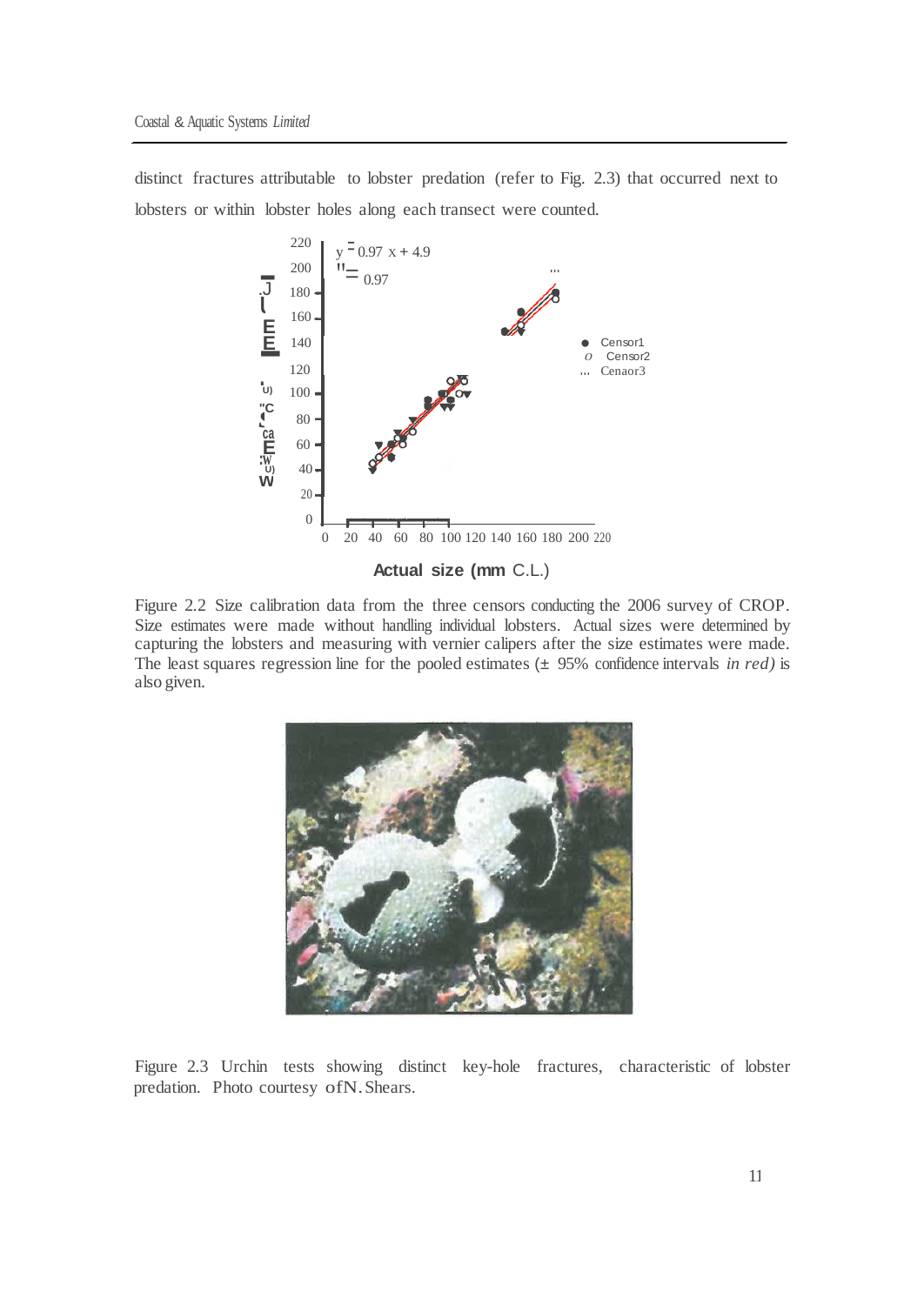Cape Rodney toOkakari Point Lobster Monitoring Programme 2006

#### 3 RESULTS

#### *Lobster abundance*

A total of 483 lobsters were counted within the CROP Marine Reserve compared to 99 lobsters at control sites. The abundance of *Jasus edwardsii* (pooled across depths) within the Leigh Marine Reserve in 2006 was approximately 10 times higher than non-reserve areas surveyed and the highest abundance recorded since the initiation of the CROP sampling programme in 2000 (Fig. 3.1). While the current density represents a slight increase in abundance from 2004 levels, lobster abundance remains 2.5 times lower than 1995 levels. In non-reserve sites, the overall abundance of lobsters remains low and -6 times lower than *J. edwardsii* abundance in non-reserve sites in 1995.

While lobster abundance in reserve sites was substantially higher than non-reserve sites, lobster abundance among the two non-reserve areas was generally higher in non-reserve areas in Leigh relative to Kawau Island (Fig. 3.2). ANOVA of the 2006 data pooled across sites and depths among the three status types indicated a statistically significant difference with respect to status (F2.31 = 11.07, P < 0.001), however, a Tukey-Kramer Multiple Comparison Test indicated that while reserve counts were statistically different from non-reserve areas, non-reserve counts in Leigh were not significantly different from non-reserve counts in Kawau Island.

Mirroring previous surveys, *J. edwardsii* displayed high spatial variation among sites and depths in 2006 (Fig. 3.3). At a site specific level within the reserve, lobsters were found in their highest numbers in shallow sites e.g., Table Top shallow (STT- 44.8 lobsters 500  $m^2 \pm 6.3$  (SE)) and Knot Rock (KR-15.2 lobsters 500m<sup>-2</sup>  $\pm$  5.0 (SE)), whereas deeper sites generally had lower abundances (Fig. 3.3). At STT and KR lobster abundance has increased relative to 2004 levels, whereas the other reserve sites were generally of similar abundance to 2004 levels. The exception to this was Outer Martins Reef (deep), which had the lowest abundance of lobsters since the initiation of the sampling programme and was  $-5$  times lower than 2004 abundance- 2.0 lobsters 500 m<sup>-2</sup>  $\pm$  1.5 (SE). Within reserve sites, lobsters were often found in aggregations with largest nests occurring at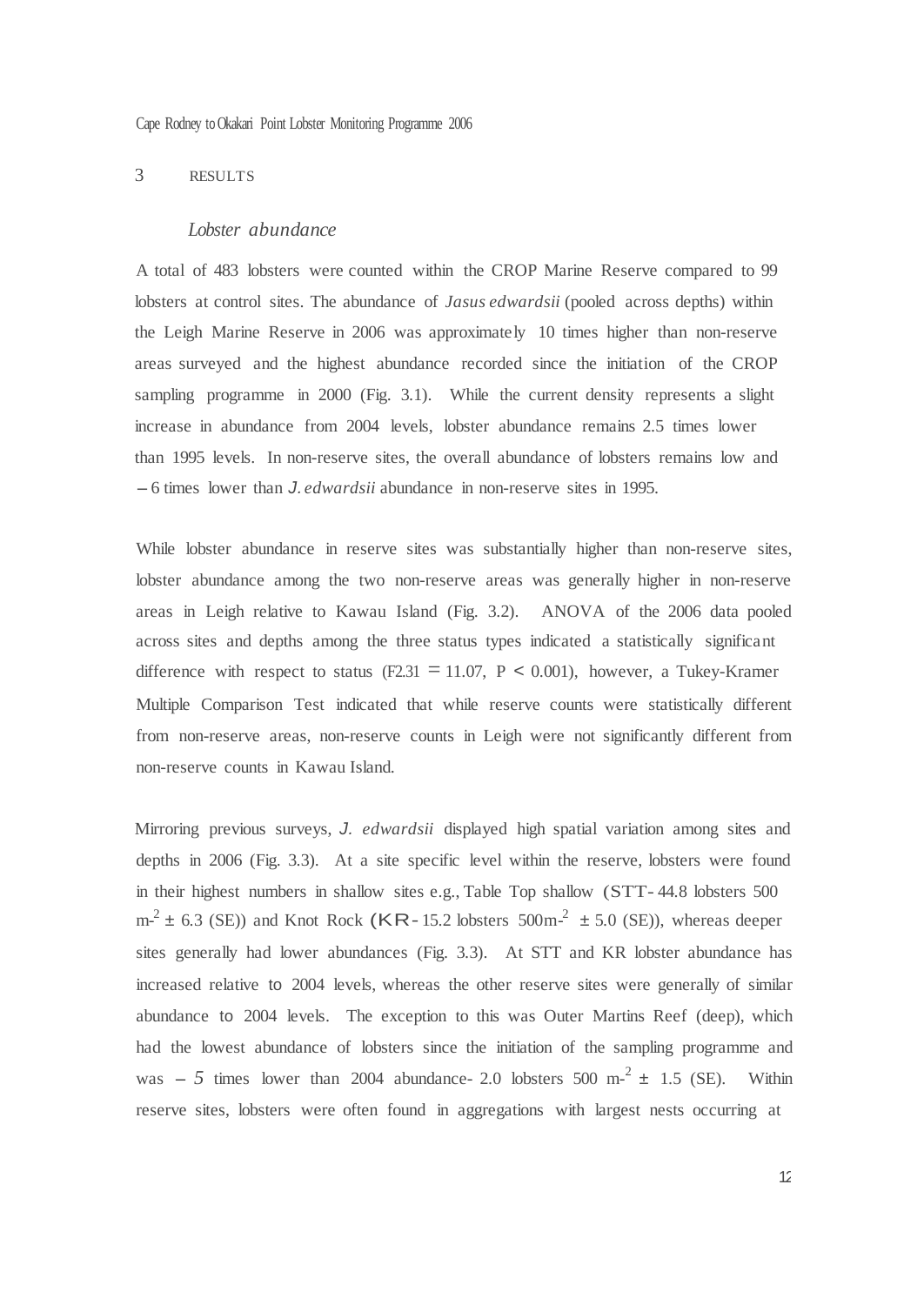SST and KR, but were also solitary, the latter being more common at deep sites. Largest nests occurred at SST and KR. Of particular note was the behaviour of large males at STT, which were routinely seen in the open away from shelters and were particularly aggressive towards surveyors.



**Year**

**Figure 3.1** Meanabundance of *Jasus edwardsii* (± SE) pooled from sites inside and outside the CROP Marine Reserve in 1995 and 2000 to 2006. Note: non-reserve sites in 2006 include three additional shallow and deep-water sites.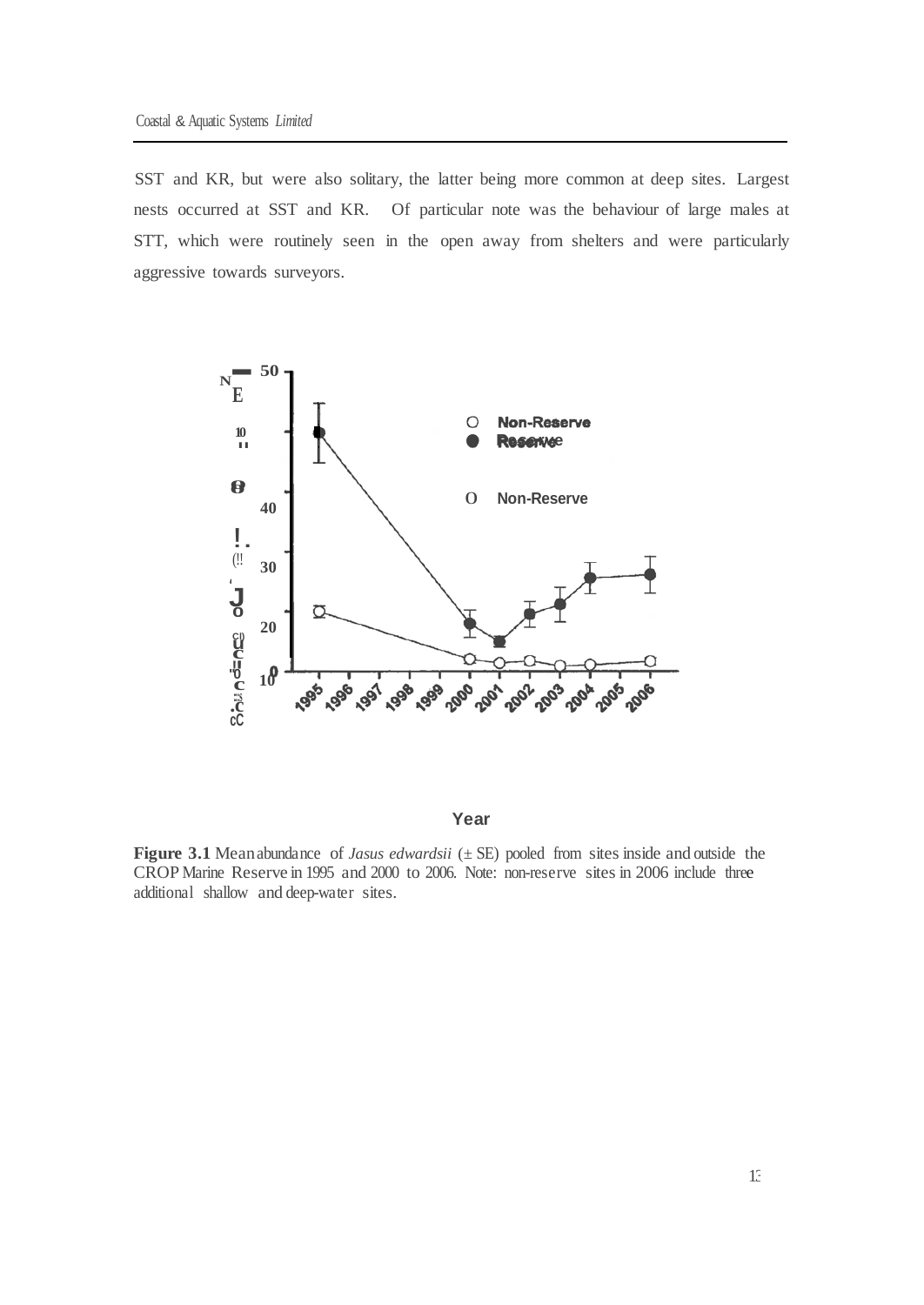

Figure 3.2 Comparison of *Jasus edwardsii* abundance within CROP reserve and Leigh and Kawau Island non-reserve areas in 2006. Data are mean values  $\pm$  SE.

For the most-part, non-reserve sites had very low lobster abundance, a trend consistent with previous surveys. Despite affording good habitat for lobsters (Refer to Table 3.2), no lobsters were found at Matheson Bay (Shallow or Deep), however, at Kempts Beach (shallow) immediately north of the Okakari Point reserve boundary, *J. edwardsii* were present  $\text{at}13$  lobsters per 500m  $^{-2}$  and these were predominantly sub-legal. Non-reserve sites at Kawau Island, including the new site Wells Hill, were characterised by low lobster abundance, i.e.,  $< 1$  lobster per 500 $m<sup>2</sup>$  (Fig. 3.3).

Statistical analysis of the historical dataset (2000-2006 excluding new sites) using mixed model analysis indicated statistically significant differences in lobster abundance between status (reserve and non-reserve) ( $F_{1,0}$  = 12.13,  $P$  < 0.001), although the factor time (years) was not statistically significant  $(Fs,326 = 0.99, P = 0.426)$ . There was however, a significant year *x* status interaction  $(Fs,326 = 2.73, P < 0.01)$ , which we interpret as being due to the abundance of lobsters changing at different rates through time between reserve and non-reserve sample populations, i.e., lobsters in the reserve have increased substantially relative to non-reserve populations through time (Fig. 3.1).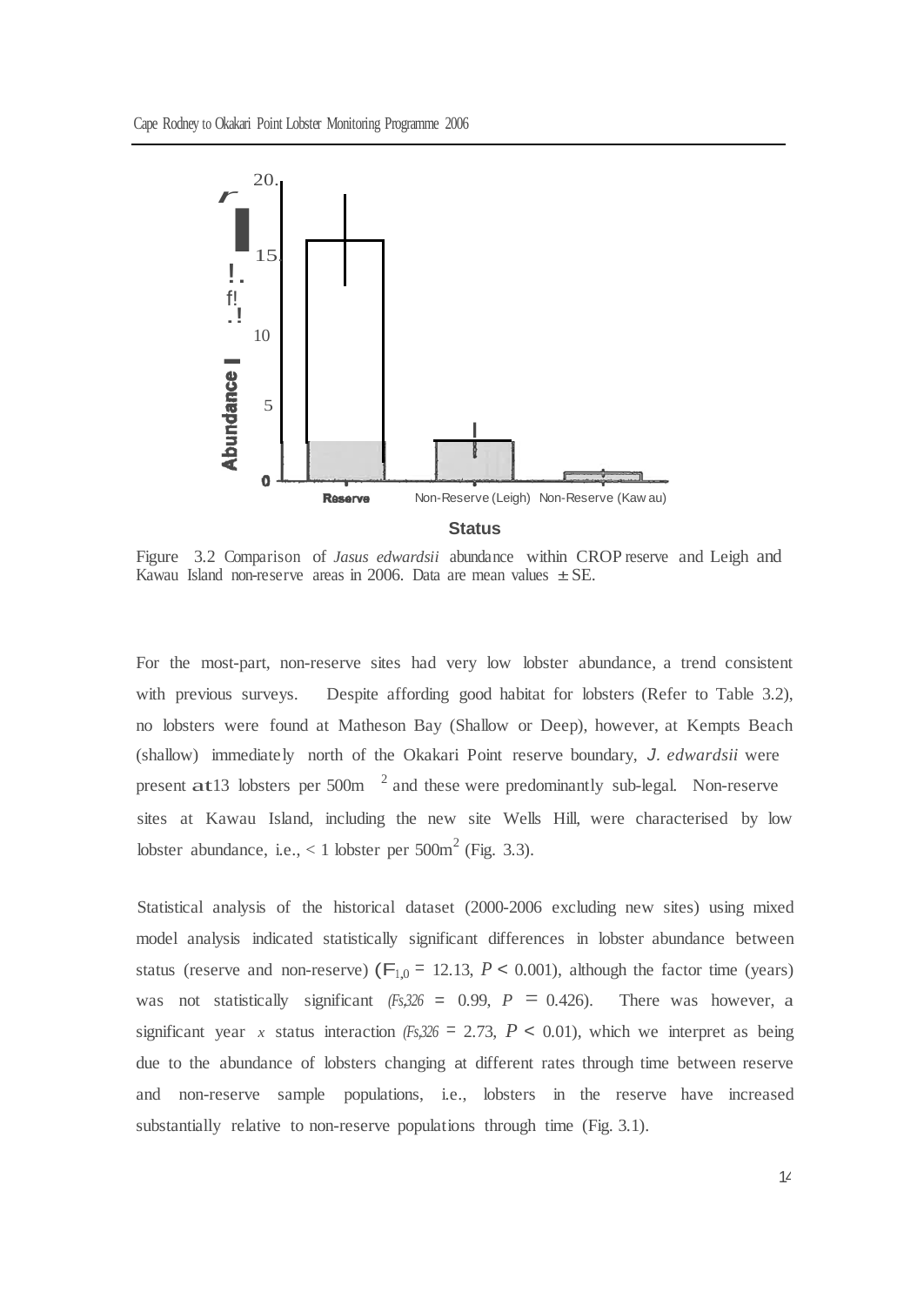

Year

Figure 3.3 Mean abundance of *Jasus edwardsii* (± SE) recorded during lobster surveys of the Cape Rodney to Okakari Point Marine Reserve. Sites marked with·\* were not surveyed in1995. Referto Figure 1.1 for the location and abbreviations of eachsite.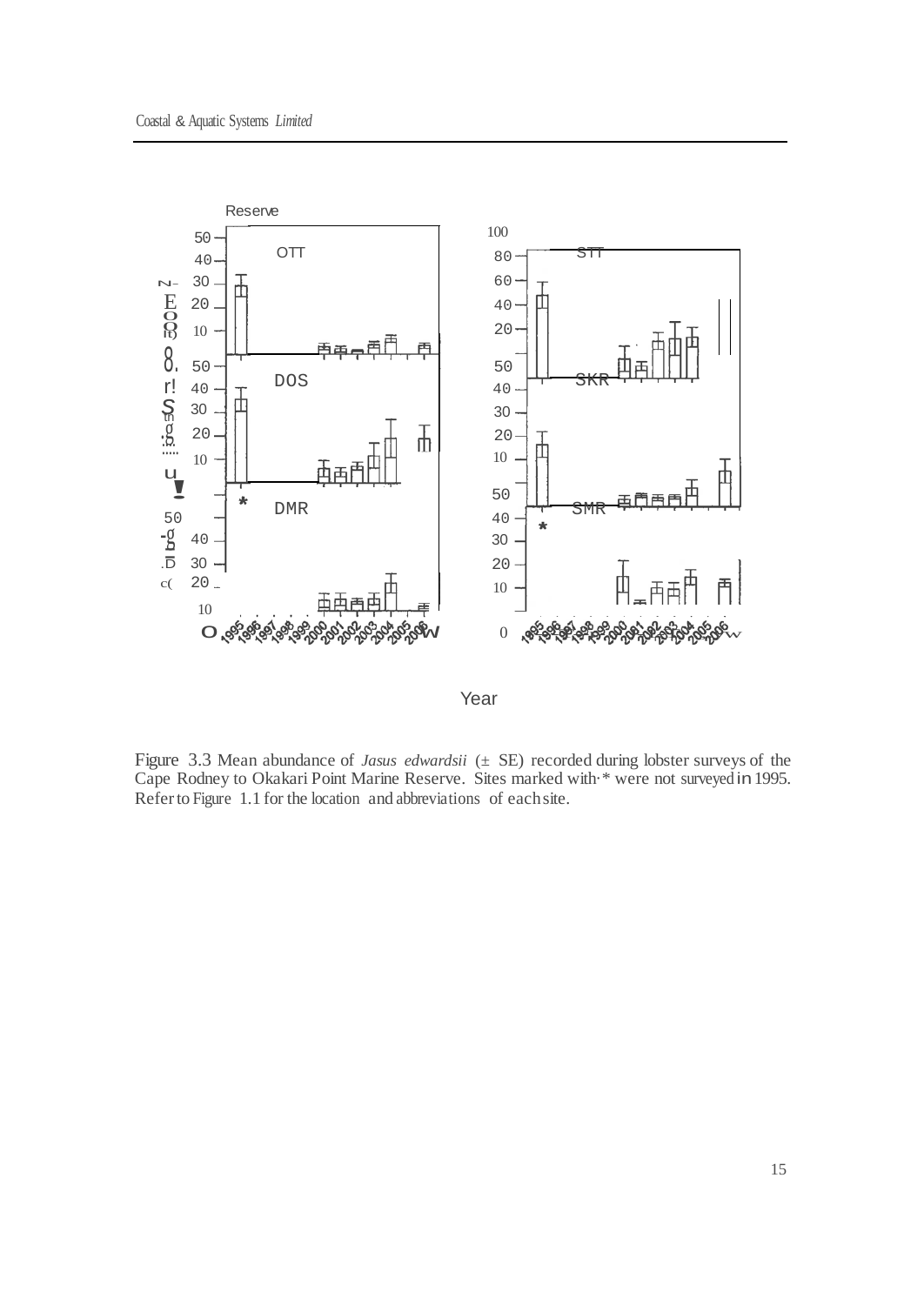

Cape Rodney to Okakari Point Lobster Monitoring Programme 2006

Figure 3.3 *continued* Mean abundance of *Jasus edwardsii* ( $\pm$  SE) recorded during lobster surveys of Leigh unprotected control sites. Sites marked with  $*$  were not surveyed in 1995, whereas sites marked with are new to the survey in 2006. Refer to Figure 1.1 for the location and abbreviations of each site.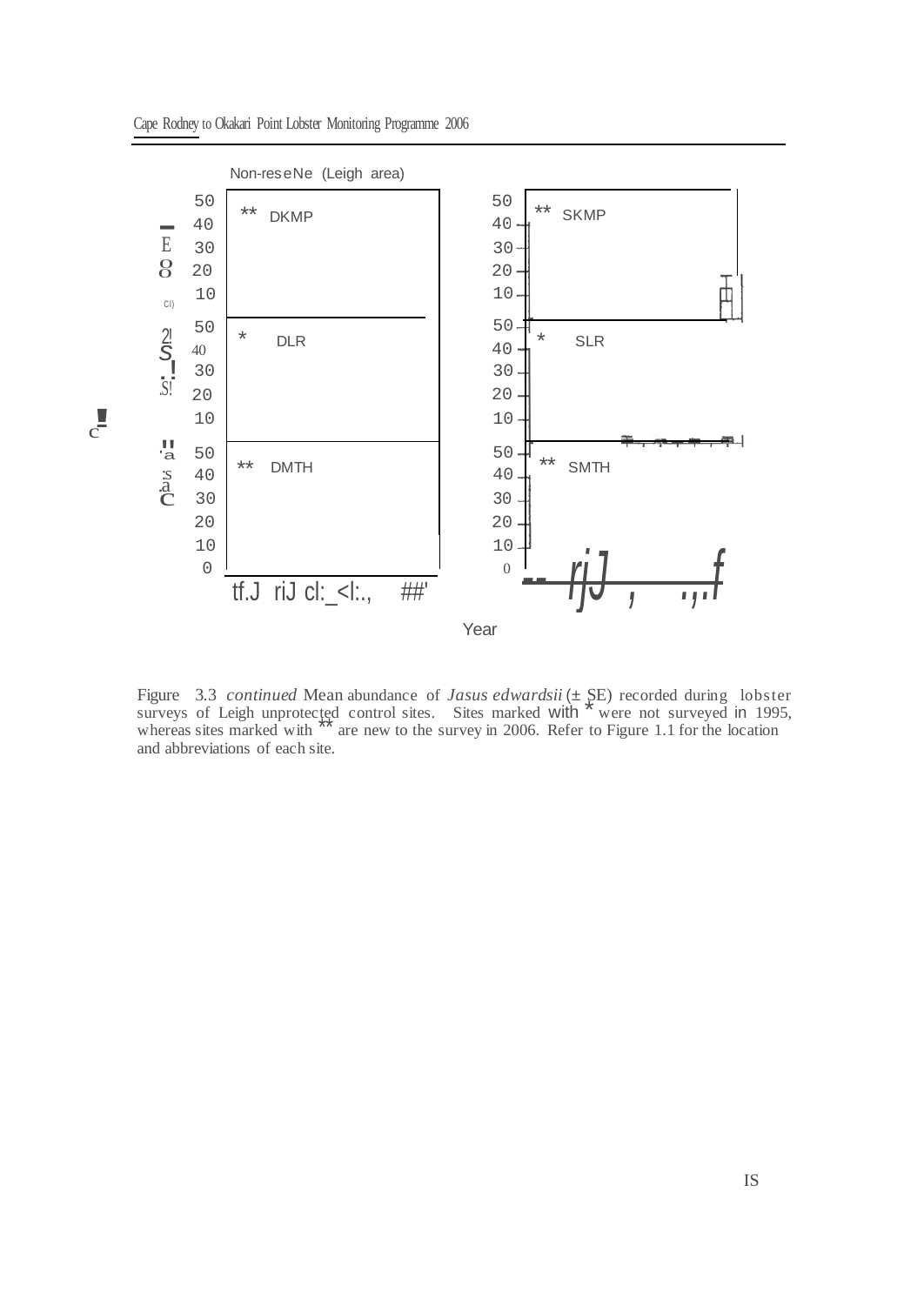



Figure 3.3 *continued* Mean abundance of *Jasus edwardsii* (± SE) recorded during lobster surveys of the Kawau Island unprotected control sites. Sites marked with \*\* are new to the survey in 2006. Refer to Figure 1.1 for the location and abbreviations of each site.

#### *Lobster sex and size*

The mean size of lobsters was 50 mm greater inside the CROP reserve than in unprotected areas and this difference was statistically significant  $(P < 0.001 - 2$ -tailed *t*test) (Fig. 3.4), reflecting a higher proportion of legal-sized lobsters within the protected population (Fig's 3.5, 3.6, 3.7). Moreover, mean lobster size within CROP reserve was similar to the 2000 size estimates being10 mm greater than in 2004 (Fig. 3.4). Eighty percent of the lobsters whose size was estimated inside the marine reserve  $(n = 350)$  were oflegal size (i.e., 95 mm C.L.) compared to 17%  $(n = 15)$  outside.

The mean size of lobsters in non-reserve populations since 2000 (Fig. 3.4) has steadily declined through time and in 2006 was 69.7 mm  $\pm$  4.9 (95% **en.** The decline is largely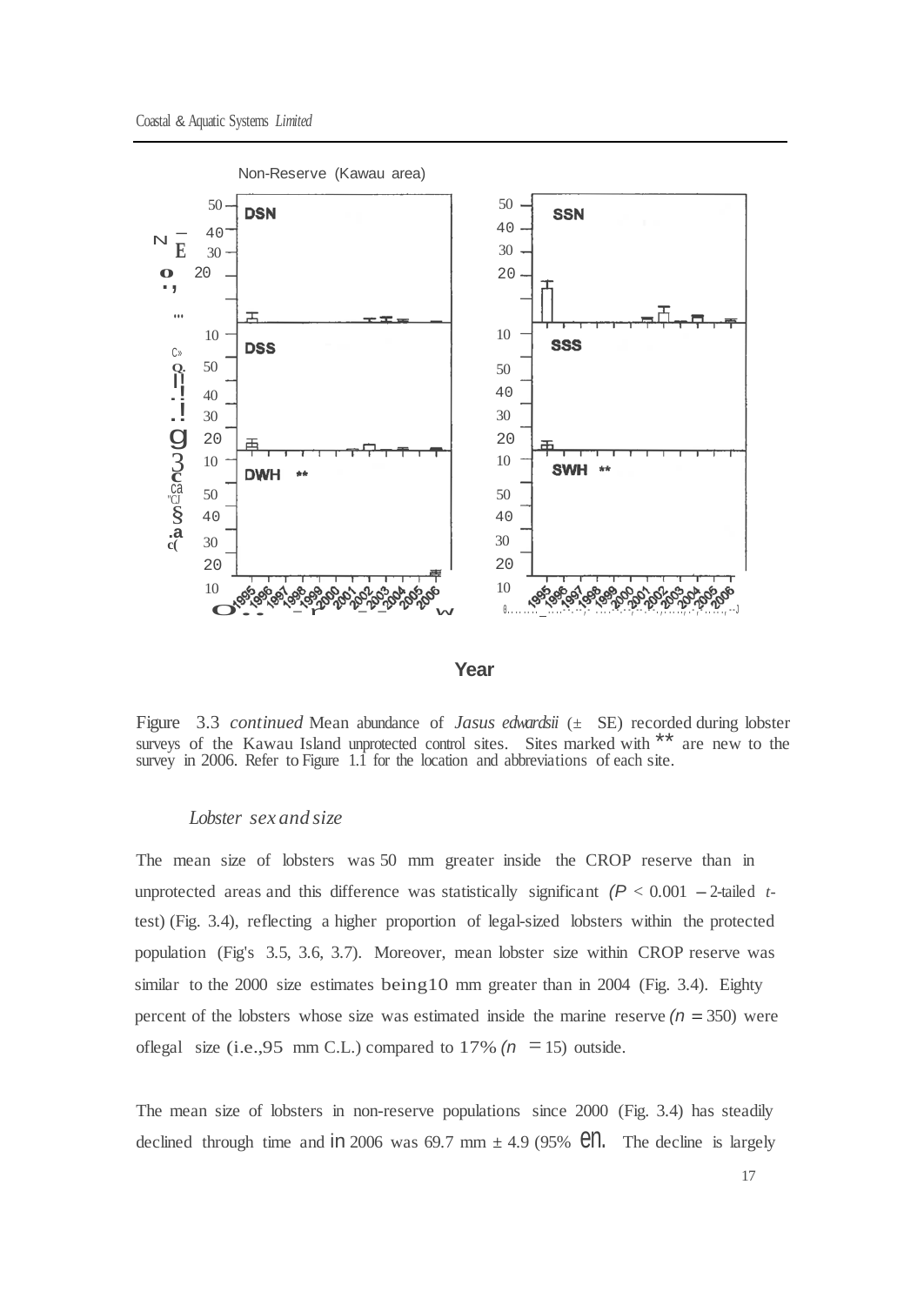due to the loss of larger lobsters from the sample population, but also due to increased abundance of sub-legal lobsters. For example, the decline in size between 2004 and 2006 is largely due to the high number of sub-legal lobsters counted and sized at the new Kempts Beach site relative to previous years. There was no difference in the mean lobster size between non-reserve sites at Leigh and Kawau Island (Fig 3.5).

Size frequency distributions for both non-reserve and reserve areas are presented in Fig. 3.6. CROP reserve size frequency data suggests continued growth of the adult population following distinct recruitment pulses in 2002 and 2004. Conversely, while small-scale recruitment has been evident in non-reserve populations (2000 and 2004), this has not transpired into an increase in the number of legal-sized lobsters – trends reflective of a fished population.

Within the reserve population, the abundance of legal-sized lobsters has increased in a linear fashion since 2001, whereas non-reserve sites remain at very low levels (Fig 3.7). Consequently, legal-sized lobsters are 11 times more abundant than non-reserve legalsized lobsters. Sub-legal lobsters were lower in the reserve in 2006 relative to 2004, whereas in the non-reserve areas sub-legal lobsters were higher than previous years, predominantly due to the inclusion of the shallow Kempts Beach site.

The sex ratio of lobsters within the reserve population remains consistent with previous surveys (2002-2004), i.e., male and female lobsters occur in similar numbers within the reserve with a slight bias towards females. In non-reserve areas, the population has been slightly biased towards males and similar to 2004 levels, although the biological significance of this pattern should be interpreted with caution given the low number of lobsters that were sexed  $(n = 23)$ , largely through the difficulty of accurately sexing small lobsters, i.e.,  $\lt$  60 mm C.L.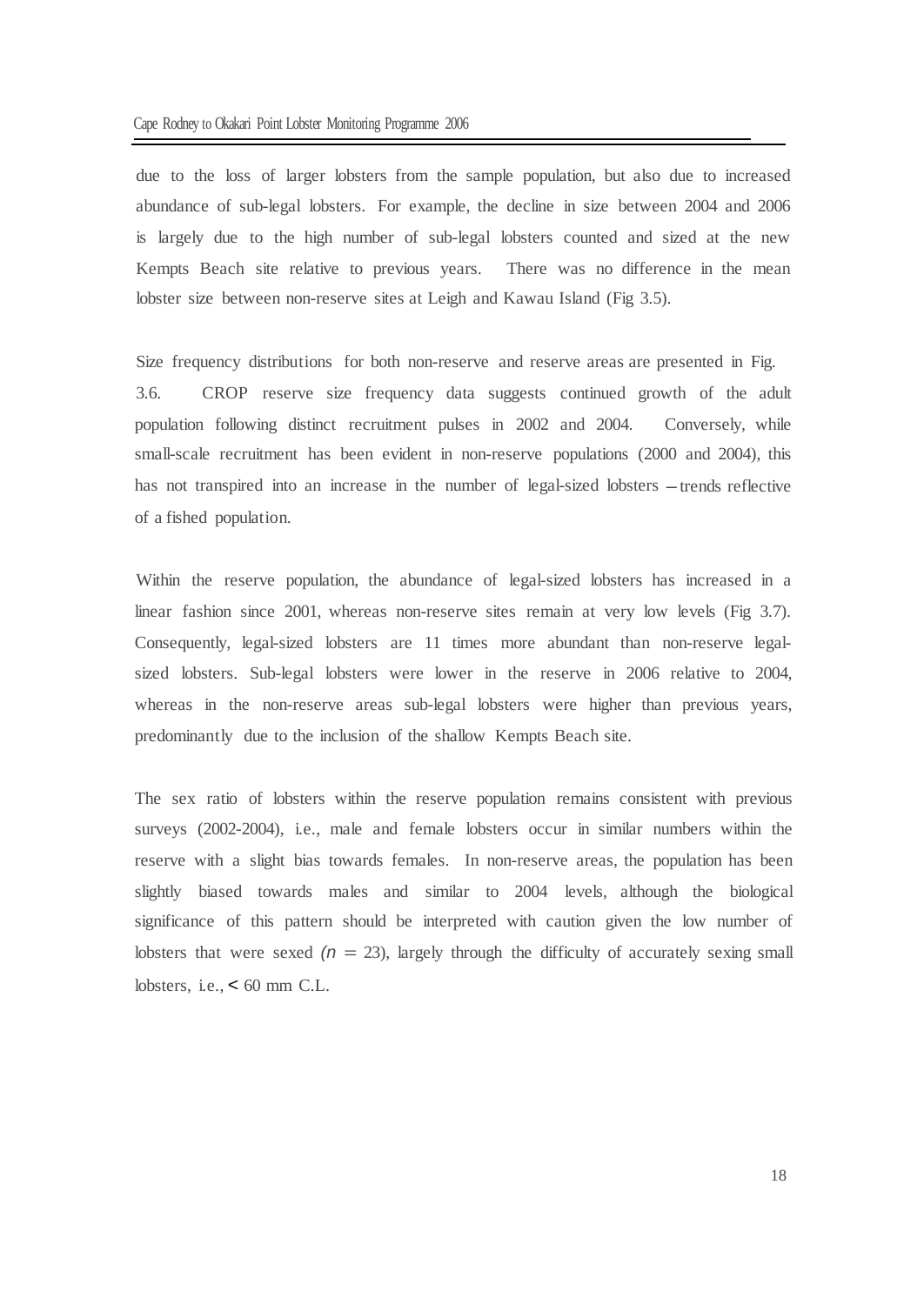

Figure 3.4 Changes in the mean size of *Jasus edwardsii* (± 95% C.I.) within the Cape Rodney to Okakari Point Marine Reserve and non-reserve control sites between 1995 and 2006. Note: nonreserve sites in 2006 include three additional shallow and deep-water sites.



Figure 3.S Comparison of *Jasus edwardsii* size within CROP reserve and Leigh and Kawau Island non-reserve areas in 2006. Data are mean values.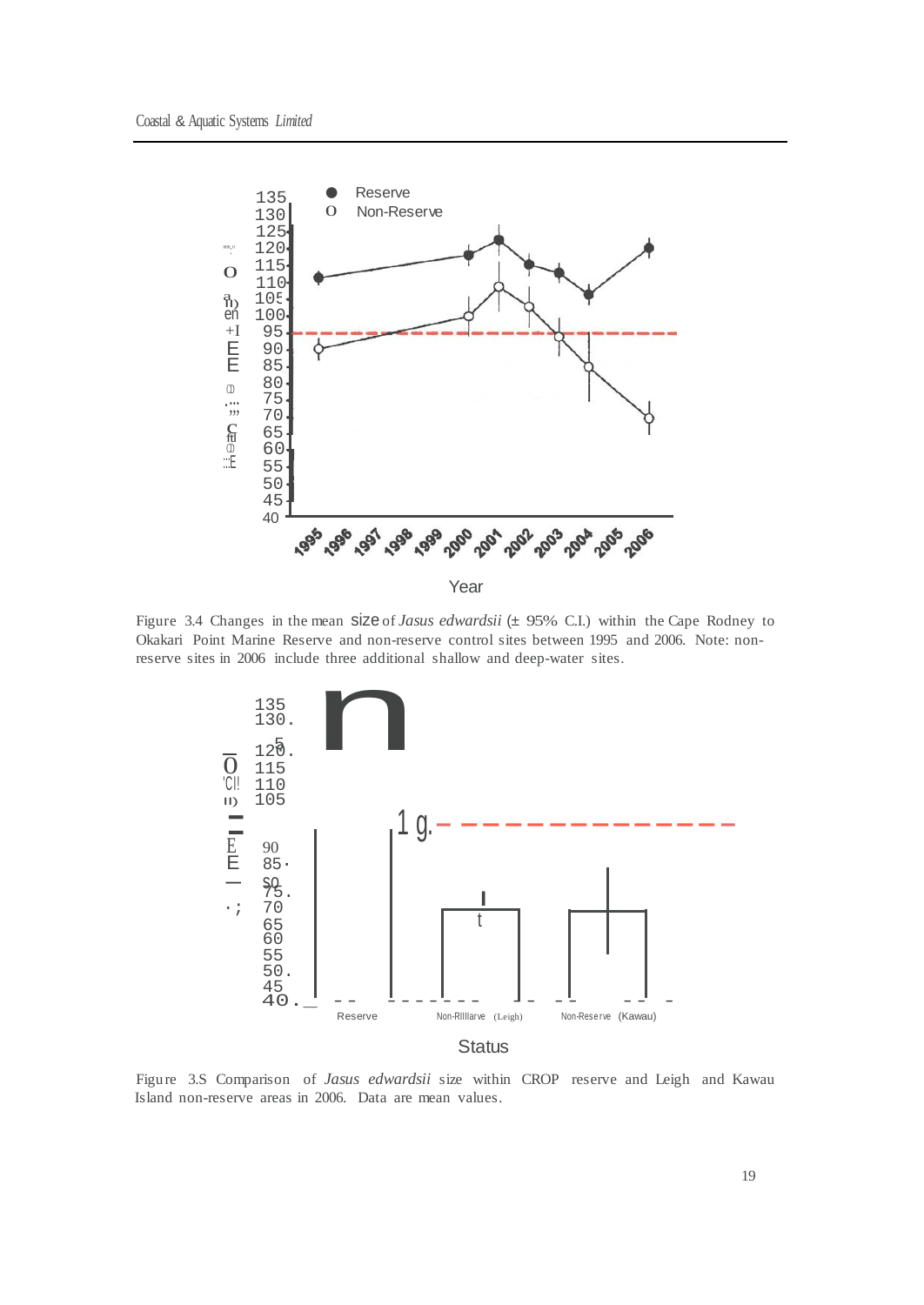

Carapace length (mm)

Figure 3.6 Size frequency histograms of *Jasus edwardsii* from the Cape Rodney to Okakari Point Marine Reserve and non-reserve control areas from 2000 to 2006. The dashed line denotes the division between legal and sub-legal lobsters. Note: non-reserve sites in 2006 include three additional shallow and deep-water sites.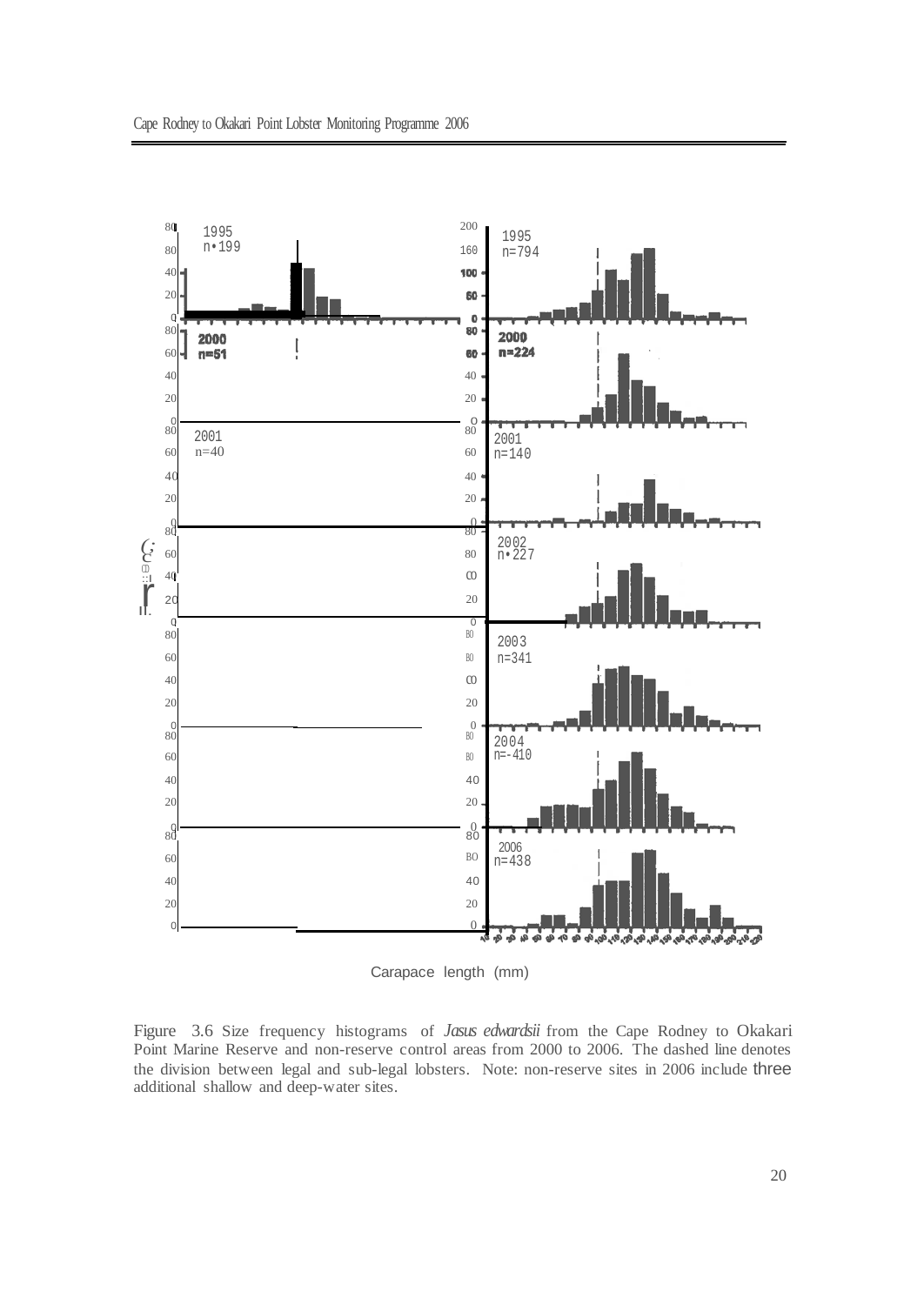

**Figure** 3.7 Mean abundance(± SE) of legal (carapace length*95* mm) and sub-legal (carapace length< *95* mm) *Jasus edwardsii*within the Cape Rodney to Okakari Point Marine Reserve and non-reserve control sites between 1995 and 2006. Note: non-reserve sites in 2006 include three additional shallow and deep-water sites and *they* axis scale differs between plots.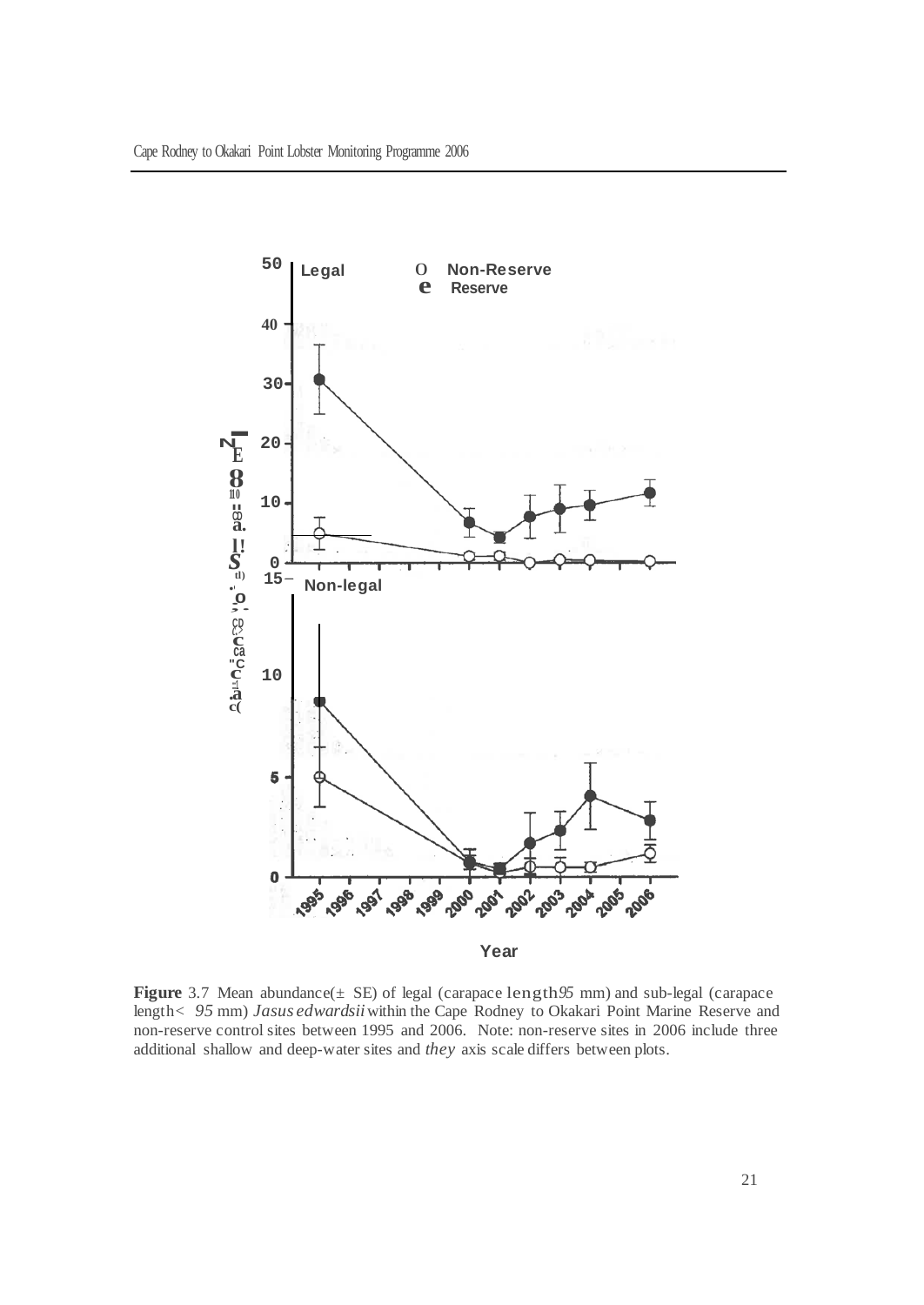

**Figure 3.8** Sex ratios (% female) of lobsters within the Cape Rodney to Okakari Point Marine Reserve and non-reserve control sites between 1995 and 2004. Sample sizes for the estimates are given.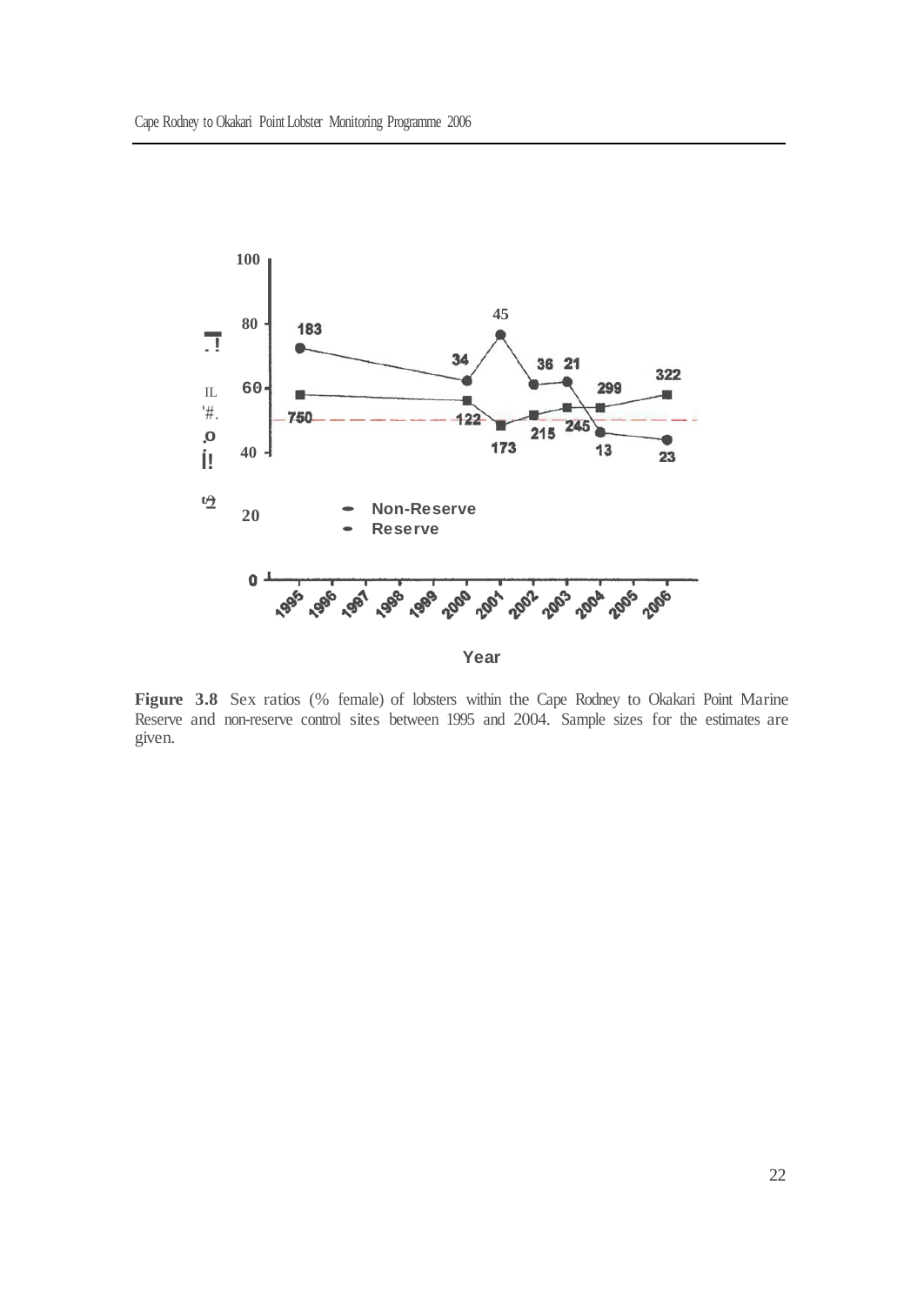### *Urchin tests*

A low number of urchin tests with visible lobster predation fractures were observed at all shallow reserve sites and at Kempts Beach the only non-reserve site to have any evidence of lobster predation (Table 3.1). Three of the tests at Table Top shallow were fresh, having guard spines still attached.

| Site         | Shallow        | Deep | Site                     | Shallow                  | Deep          |
|--------------|----------------|------|--------------------------|--------------------------|---------------|
| Reserve      |                |      | Non-reserve              |                          |               |
| TableTop     | 8              |      | Kempts Beach             | 1                        | $\sim$ $\sim$ |
| Knot Rock    | $\overline{2}$ | N/a  | Leigh Reef               |                          | -             |
| Martins Reef | 1              | -    | Matheson Bay             | $\overline{\phantom{0}}$ |               |
| One Spot     | N/a            | -    | Point<br>Slater<br>North |                          |               |
|              |                |      | Point<br>Slater<br>South |                          | -             |
|              |                |      | Wells Hill               |                          | -             |

Table 3.1Number of urchin tests encountered (pooled across transects) at each site.

### *Habitats*

A description of dominant habitat types, based on remote video surveys, in presented in Table 3.2; also refer to CD-ROM.

All monitoring sites contained rocky reef habitats that would afford shelter to lobsters and ranged from boulder reef complexes to sandstone and greywacke reef platforms characterised by ledges and deep undercuts. Shallow reefal habitat in reserve areas generally contained mixed algal habitats and low urchin densities, whereas *Ecldonia radiata* was the dominant alga on deeper reef areas. In non-reserve sites, shallow reef habitats contained mosaics alternating between urchin barrens and mixed algae and deep reefs > 10 m generally characterised by *E. radiata* forest. Apart from shallow reef sites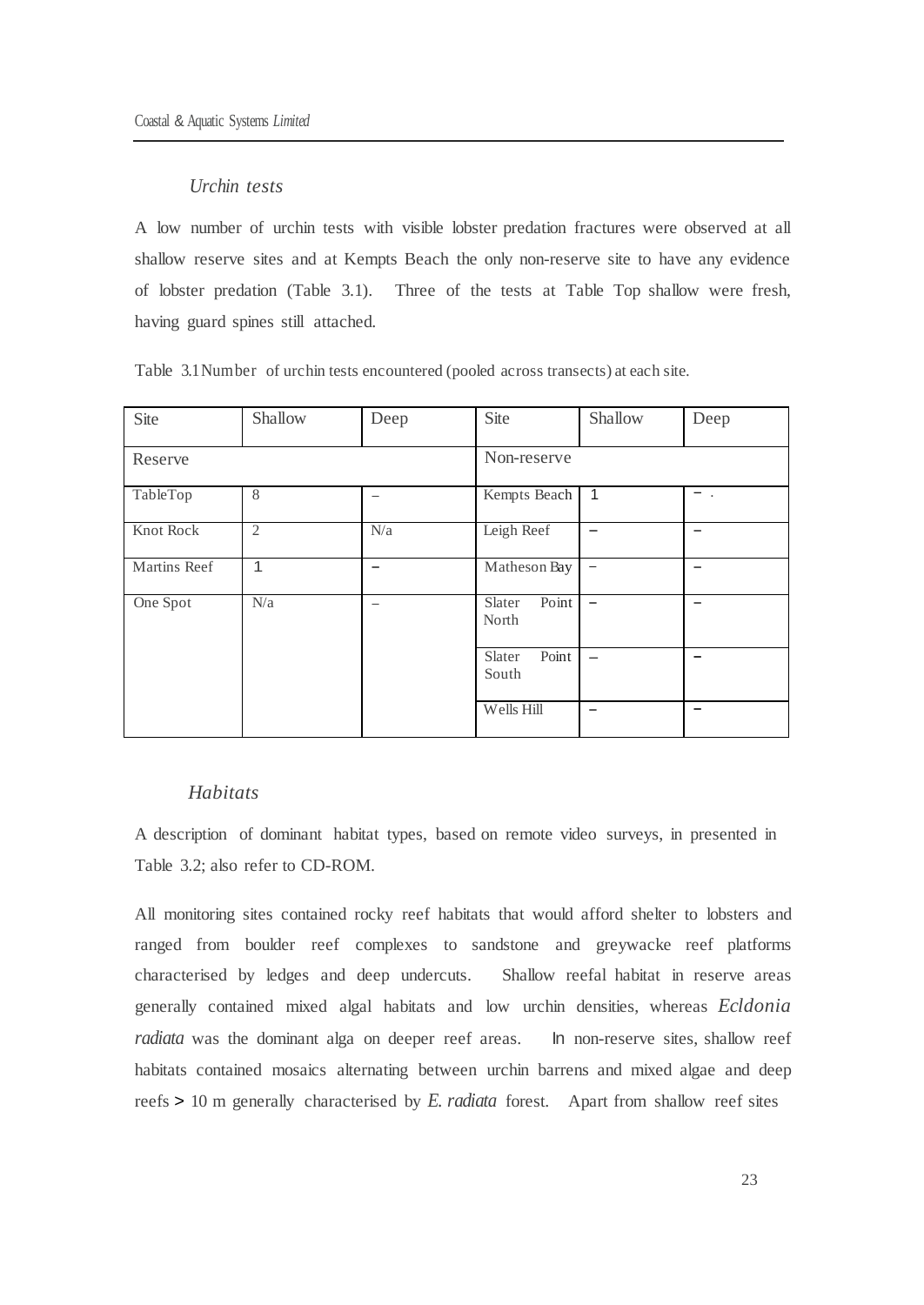at SLR and SSS, which had high urchin densities > 3 m depth, habitat-related differences between reserve and non-reserve habitats were for the most-part minimal.

**Table** 3.2 Habitat types based on Shears *et al.* (2004) within reserve and non-reserve sites sampled.

#### **Reserve**

| Site                                                                          | Depth          | <b>Habitat</b>                                                                                                                                                                                                                                                                                                                                                                                                |
|-------------------------------------------------------------------------------|----------------|---------------------------------------------------------------------------------------------------------------------------------------------------------------------------------------------------------------------------------------------------------------------------------------------------------------------------------------------------------------------------------------------------------------|
| <b>Shallow Table Top</b><br>Shallow Carpophyllum I<br>Ecldonia forest habitat | $2-Sm$         | Boulder complexes intermixed with patches of loose<br>gravel. Mixed algal habitat comprised of Carpophyllum<br>maschalocarpumEcldonia radiata<br>and turfing reds<br>including Pterocladia spp and Osmundaria colensoi $<$ 3<br>m depth. Ecldonia radiata abundant $> 5$ m depth.<br>Urchins generally restricted to crevices.<br>Lobsters fowtd wtder boulders and in the opeoften in<br>very shallow water. |
| Deep Table Top<br>Ecklonia forest habitat I<br>Sponge flats                   | $18-20$ m      | Low-lying platform reef characterised by deep wtdercut<br>ledges. Reef interdispersed with sand-flats. Low density<br>Ecldonia radiata, with sponges common.<br>Lobsters fowtd in small crevices and in the open.                                                                                                                                                                                             |
| <b>Shallow Martins</b><br>Mixed algae I Ecklonia<br>forest habitat            | $3-8m$         | Boulder habitat and platform reef intermixed with loose<br>gravel patches. Generally mixed algal habitat comprised<br>Carpophyllum maschalocarpum with<br>of<br><i>&amp;Idonia</i><br>radiata dominant> Sm depth.<br>Lobsters fowtd wtder boulders and in reef crevices.                                                                                                                                      |
| <b>Deep Martins</b><br>Ecklonia forest habitat                                | $15 \text{ m}$ | Platform reef typified by deep cuts and ledges.<br>Reef<br>terminates in sand at about 15 m. Deep wtdercuts<br>common on the reef sand interface. Ecldonia radiata<br>abwtdant.<br>Lobsters generally fowtd under ledges, particularly<br>around the reef-sand interface.                                                                                                                                     |
| <b>Shallow Knot Rock</b><br>Shallow Carpophyllum I<br>Ecldonia forest habitat | $3-Sm$         | Platform reef typified by deep cuts and ledges. & Idonia<br>radiata forest common between 5-8 m, whereas mixed<br>algae predominate on reef $\langle 3 \text{ m}$ depth.<br>Sand flats<br>common between reef platforms.<br>Lobsters generally found wtder boulders and deep ledges.                                                                                                                          |
| Deep One-Spot<br>Ecldonia forest habitat                                      | $12 - 16$ m    | Boulder habitat and platform reef intermixed with loose<br>gravel patches. Ecldonia radiata and sponges dominant.<br>Lobsters found wtder boulders and in reef crevices.                                                                                                                                                                                                                                      |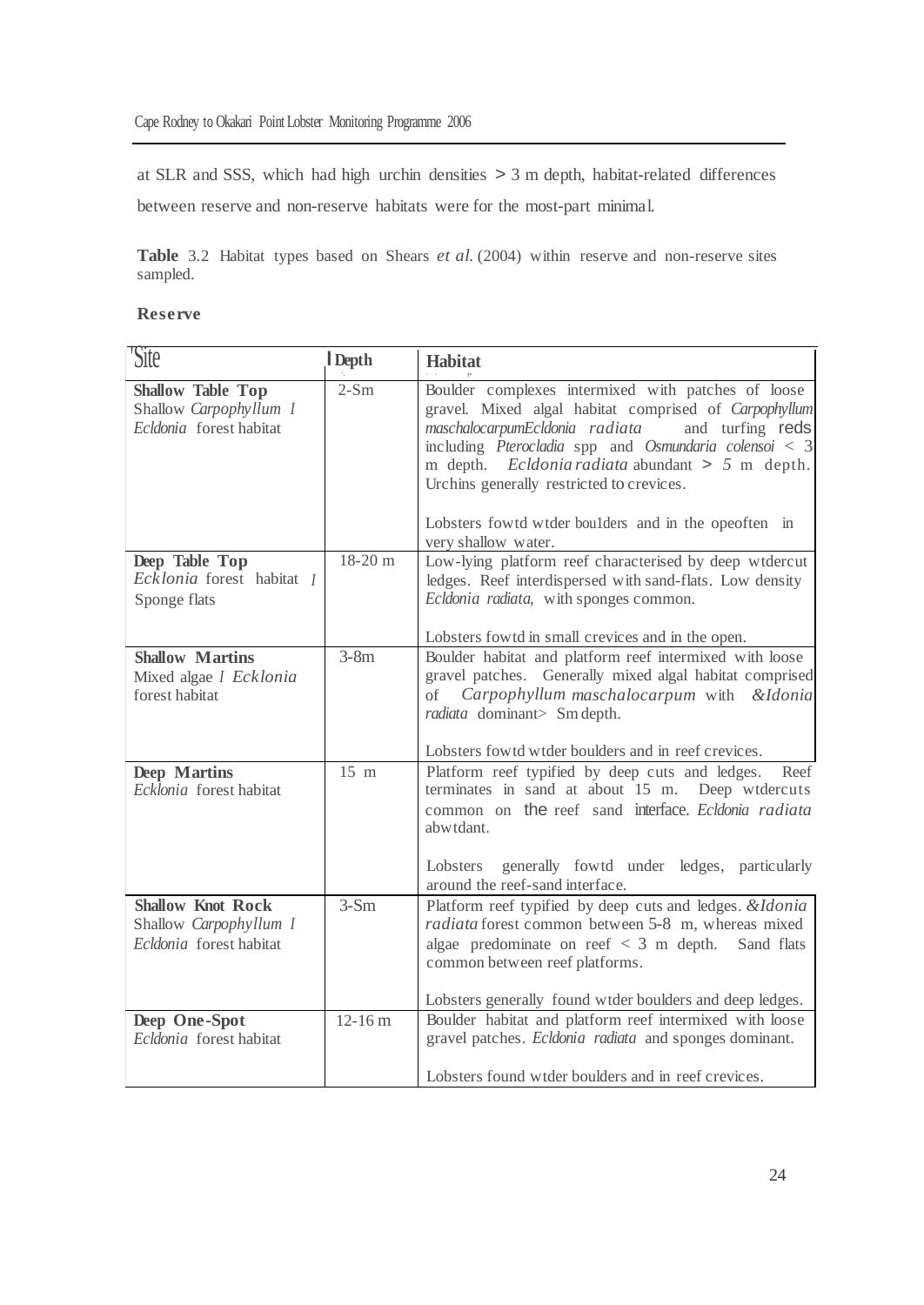Table 3.2 *continued* Habitat types based on Shears *et al.*(2004) within reserve and non-reserve sites sampled.

Non-reserve

| Site                                                                         | Depth      | llabitat                                                                                                                                                                                                                |
|------------------------------------------------------------------------------|------------|-------------------------------------------------------------------------------------------------------------------------------------------------------------------------------------------------------------------------|
| Shallow Kempts Beach<br>Urchin barrens I Ecklonia<br>forest habitat          | $5-10m$    | Mediwn-sized boulder habitat tenninating in sand at 10<br>m depth. Urchin barrens common at depths $<$ 5 m depth.                                                                                                       |
|                                                                              |            | Lobsters found in small holes among boulder and<br>Ecklonia radiata habitat                                                                                                                                             |
| Deep Kempts Beach<br>Ecklonia forest habitat                                 | $12-15 m$  | Low-lying platfonn reef characterised by undercut<br>ledges. Reef interdispersed with sand-flats. Low density<br>Ecklonia radiata, sponges common on sandflats.                                                         |
| Shallow Leigh Reef<br>Urchin barrens I Ecklonia<br>forest habitat            | $5-8m$     | Lobsters found in small holes among reef platforms.<br>Mix of boulders and greywacke platform reef with deep<br>ledges. Extensive urchin barrens between 3-5 m give<br>way to <i>Ecklonia</i> forest at depths $> 5$ m. |
|                                                                              |            | Lobsters found in reef cuts among Ecklonia forest                                                                                                                                                                       |
| Deep Leigh Reef<br>Ecklonia forest habitat                                   | $15-18 m$  | Extensive platfonn reef and boulder areas terminate in<br>sand at 18 m depth. Ecklonia radiata extensive on reef<br>surfaces.                                                                                           |
| Shallow Matheson Bay<br>Shallow<br>Carpophyllum 1<br>Ecklonia forest habitat | $3-8m$     | Platfonn reef typified by deep cuts and ledges.<br>Ecklonia radiata common between 5-8 m, whereas<br>mixed algal zones predominate on reef< 3 m depth.                                                                  |
| Deep Matheson Bay<br>Ecklonia forest habitat                                 | $10-15$ m  | Platfonn reef typified by deep cuts and ledges. Ecklonia<br>radiata common at 10 m, whereas sponge flats occur at<br>depths $> 18$ m depth.                                                                             |
| Shallow Slater North<br>Ecklonia forest habitat                              | $5-8m$     | Boulder complexes intermixed with patches of loose<br>gravel. Algal habitat predominantly comprised of<br>Ecklonia radiata.                                                                                             |
| Deep Slater North<br>Ecklonia forest habitat                                 | $15-20 m$  | Boulder reef terminating in sand at $-18$ m depth.<br>Ecklonia radiata abundant throughout.                                                                                                                             |
| Shallow Slater South<br>Urchin barrens                                       | $3-8m$     | Mix of small boulders and greywacke platform reef.<br>Extensive urchin barrens between 3-5 m, with mixed<br>algal complexes dominant on boulder tops.                                                                   |
| Deep Slater South<br>Ecklonia forest habitat                                 | $15-20$ m  | Boulder reef terminating in sand at 18 m depth.<br>Ecklonia radiata abundant throughout                                                                                                                                 |
| Shallow Wells Hill<br>Mixed algae                                            | $5-Sm$     | Boulder reef typified by small narrow cuts and ledges.<br>Mixed algal habitat and urchins predominate.                                                                                                                  |
| Deep Wells Hill<br>Ecklonia forest habitat                                   | $12 - 15m$ | Boulder reef terminating in sand at $-15$ m depth.<br>Ecklonia radiata abundant throughout                                                                                                                              |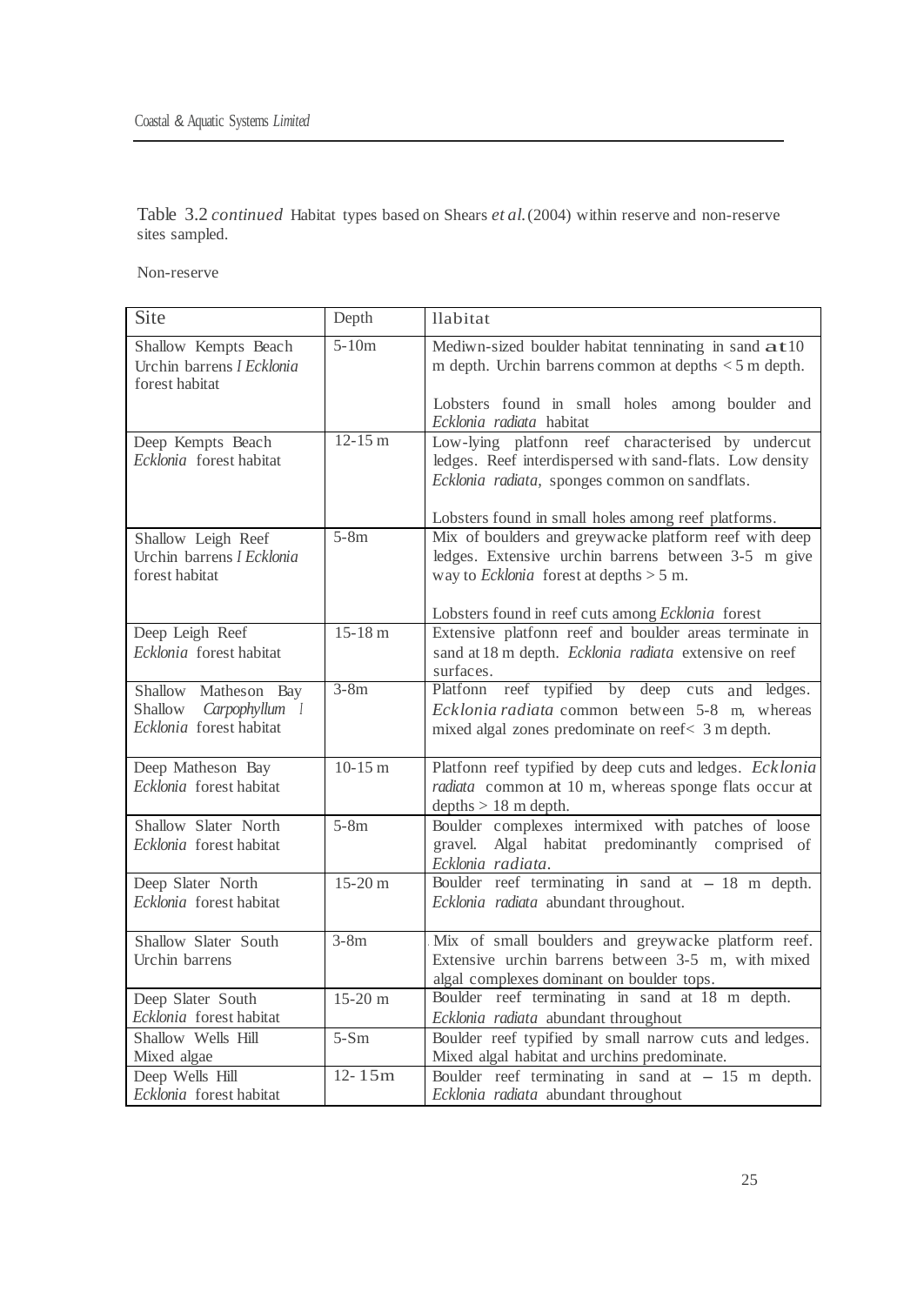#### 4 DISCUSSION

The 2006 CROP Marine Reserve survey is the sixth lobster survey since the inception of the programme in 2000. Following the decline in lobster abundance between 1995 and 2000, a reasonably steady increase in lobster abundance has occurred, probably driven by recruitment, subsequent growth of recruits and retention of adult lobsters. However, the current survey suggests that population growth at several sites, in terms of abundance, has decreased over the last 2 years, with any increase largely due to two sites having very high abundances of legal-sized lobsters (STI and SKR). Data on growth of lobster populations through time in protected areas is somewhat limited (Shears *et al.* in press), therefore continued monitoring of CROP will provide invaluable information on spatial and temporal patterns of growth and whether the reserve population will reach that of 1995 levels. Information of this nature is important, as the decline in lobster between 1995 and 2000 has not been documented elsewhere. Moreover, as the decline was widespread being also apparent in non-reserve areas, information on recovery rates in the reserve relative to non-reserve areas is an important way to evaluate the efficacy of marine reserve protection.

Despite lower population growth between 2004 and 2006, lobster density still remains significantly higher within CROP reserve than adjacent unprotected areas. Using this relative difference in lobster abundance between reserve and non-reserve areas and assuming lobster populations of the 9 unprotected sites surveyed are representative of the general Leigh coastline, and habitat within the reserve is representative of the wider area, which the habitat survey suggests, then the 5 km long Cape Rodney to Okakari Point Marine Reserve contains the equivalent number of lobsters from 60 km of fished coastline. This difference clearly illustrates the effectiveness of reserve protection, but it is also raises management concerns, because the temptation to poach lobsters from the reserve is likely to increase as the disparity between reserve and non-reserve populations increases.

Of particular note was the high abundance of sub-legal lobsters within the boulder bank habitat in shallow water at Kernpts Beach shallow. This area has traditionally been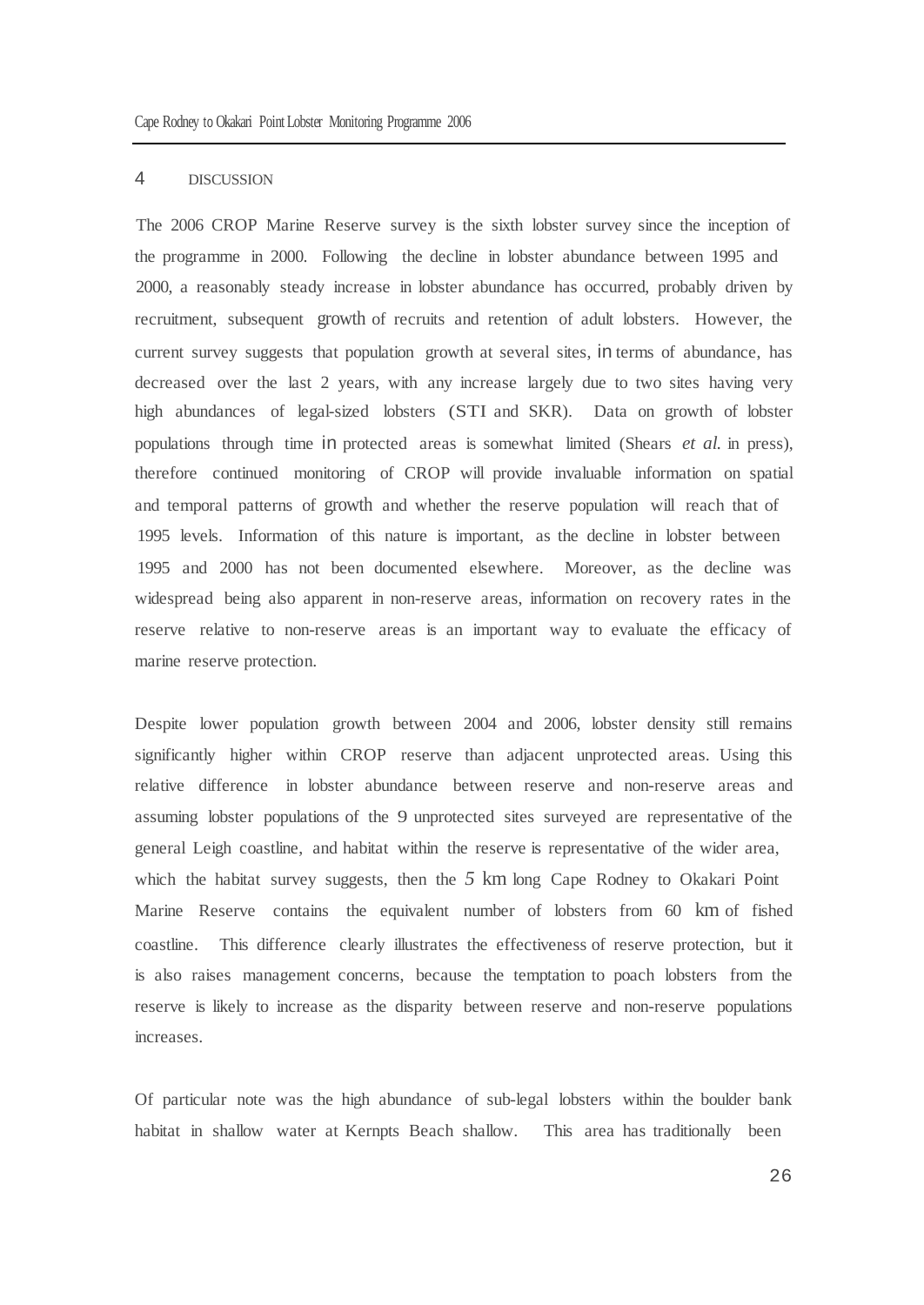recognised as having high abundances of juvenile lobsters (N. Shears personal communication in 2006). As this site is continually potted throughout the year (personal observation) the lack of legal lobsters is likely due to fishing activity around this area.

Due to seasonal offshore movements of *J. edwardsii* associated with moulting, reproduction and feeding, the reserve population is also wlnerable to fishing at various times of the year (Kelly 2001), which may be influencing the recovery of the reserve population. In past years we have suggested that declines of large lobsters  $(> 170$ mm C.L.) within the reserve population may be related to fishing activity concentrated at the reserve boundary and/or in areas where *J. edwardsii* aggregate (Kelly and MacDiarmid 2003).

The 2006 survey differed slightly from previous lobster surveys by the inclusion of additional non-reserve sites, i.e., two new sites in the Leigh area (Kempts Beach and Matheson Bay) and one new site at Kawau Island (Wells Hill). The rational for increasing the nwnber of non-reserve sites was to evaluate lobster size and abundance at control sites closer to the reserve boundary in relation to control sites further away from the reserve boundary, to begin to investigate the potential for assessing likely spill-over effects manifest in population abun.dances. While differences in abundance were not statistically different between control sitest there was some evidence to suggest that lobster abundance was higher closer to the reserve. Determining whether differences among control sites are in fact due to reserve related influences such as spill-over effects is fraught with uncertainty as it requires information on movement rates relative to reserve boundaries, measurements of fishing pressure and long-term data sets on lobster abundance (Davidson *et al.* 2002).

One advantage of increasing the number of reserve sites in and around Leigh and Kawau Island is that in future years Tawharanui Marine Park could easily be incorporated into the monitoring design at minimal cost. At this stage it is unknown the degree to which lobster populations at Kawau may be influenced by the nearby Tawharanui Marine Park. Despite using different methodologies, Shears *et al.*(in press) recorded legal-sized lobster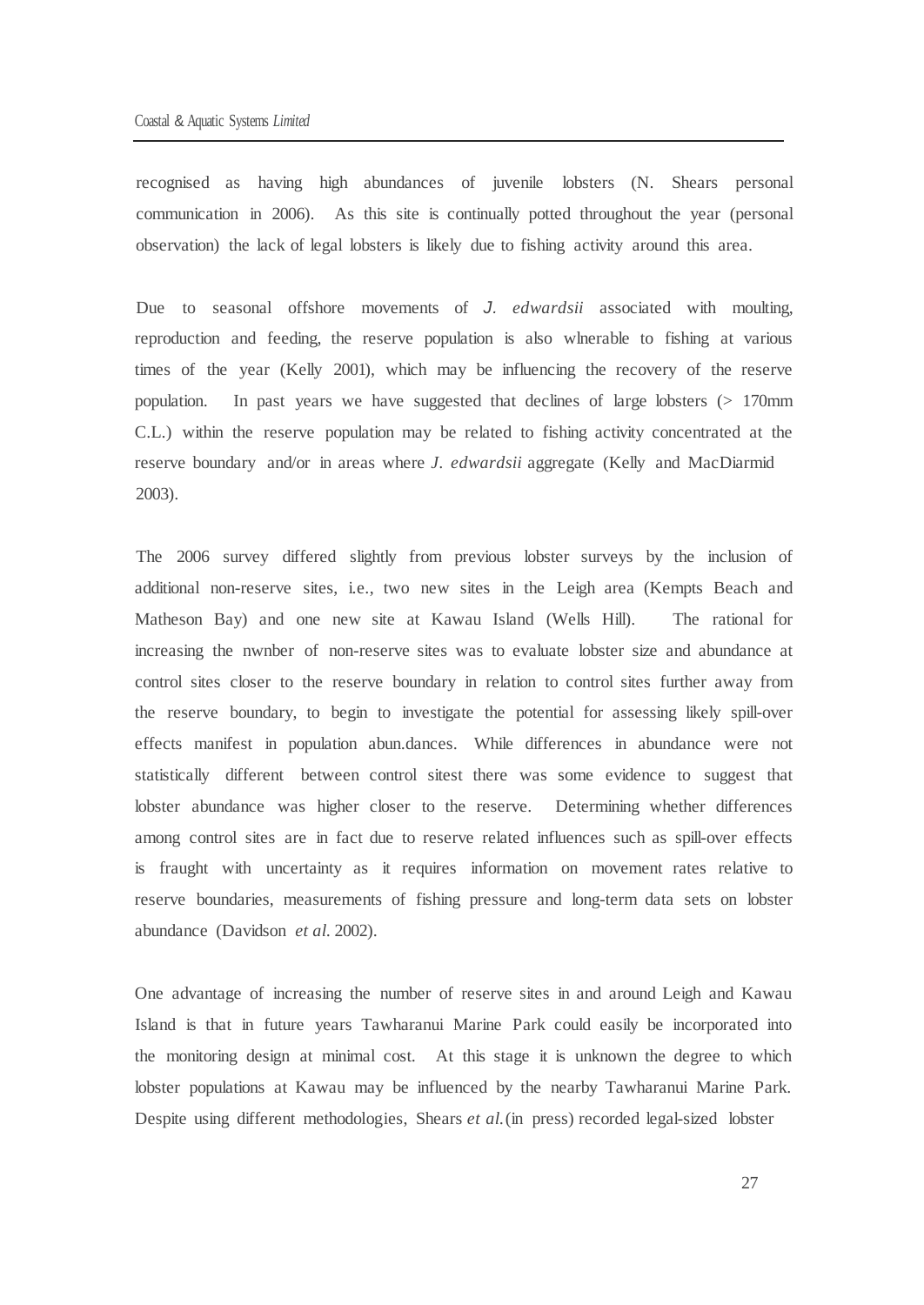as being -- thirty times more abundant than adjacent non-protected coastline within Tawharanui Marine Park in 2005.

In four of the shallow-water sites surveyed urchin tests attributable to lobster predation were evident, indicative of predation on near-by urchin populations, as revealed by Shears and Babcock (2002). Predation of this nature has been attributed as spearheading habitat change within north-eastern New Zealand marine reserves relative to unprotected areas. Lobster distribution is highly dependent on habitat characteristics (Childress & Hemkind 1997) and within CROP reserve there has been a substantial decline in *Evechinus chloroticus* and an increase in *Ecklonia* and fucalean algae in shallow depths since 1994 (Shears and Babcock 2003). All sites surveyed in this study could be considered. good quality lobster habitat (Kelly 1999, Davidson *et al.* 2002) therefore habitat changes are unlikely to have significantly influenced lobster abundance. However, at this stage it is unclear how sustained low urchin densities may influence lobster abundance and/or whether lobsters are resource limited within CROP reserve.

Biological monitoring of CROP reserve, in tandem with lobster surveys would be worthwhile to assess habitat changes relative to lobster abundance through space and time and to begin to explore questions such as resource availability. An assessment of current fishing pressure on the CROP reserve boundary and wider Leigh coastline would also be of value in addressing recovery of the CROP reserve lobster population.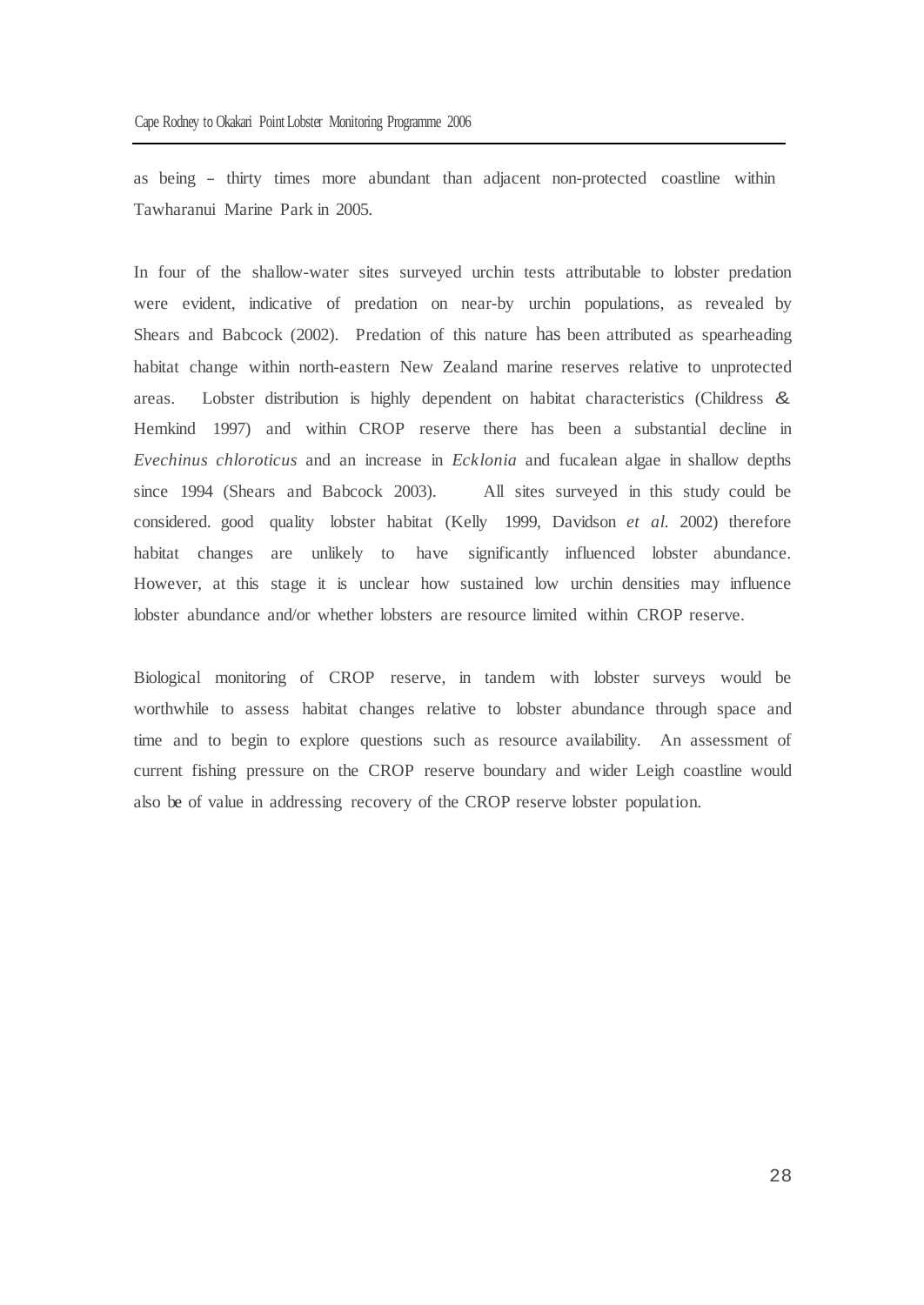### 5 RECOMMENDATIONS

- Annual monitoring of the CROP Marine Reserve should continue over consecutive years to:
- 1) Determine the natural variability in the resident lobster population.
- 2) Detectshifts in the size and abundance that cannot be attributed to natural variability.
- 3) Determine recovery dynamics and the frequency of recruitment pulses within sample populations.
- The methodologies used in the Cape Rodney to Okakari Point Marine Reserve Lobster Monitoring Programme are allowing the objectives to be met and should be retained in future surveys to ensure consistency and permit direct comparisons with other studies. The addition of Tawharanui Marine Park into the monitoring programme would also provide worthwhile information on lobster population changes in a nearby protected area and enhance spatial resolution. This data, together with that from the Cathedral Cove Marine Reserve would be invaluable for interpreting changes in the Cape Rodney to Okakari Point Marine Reserve lobster population.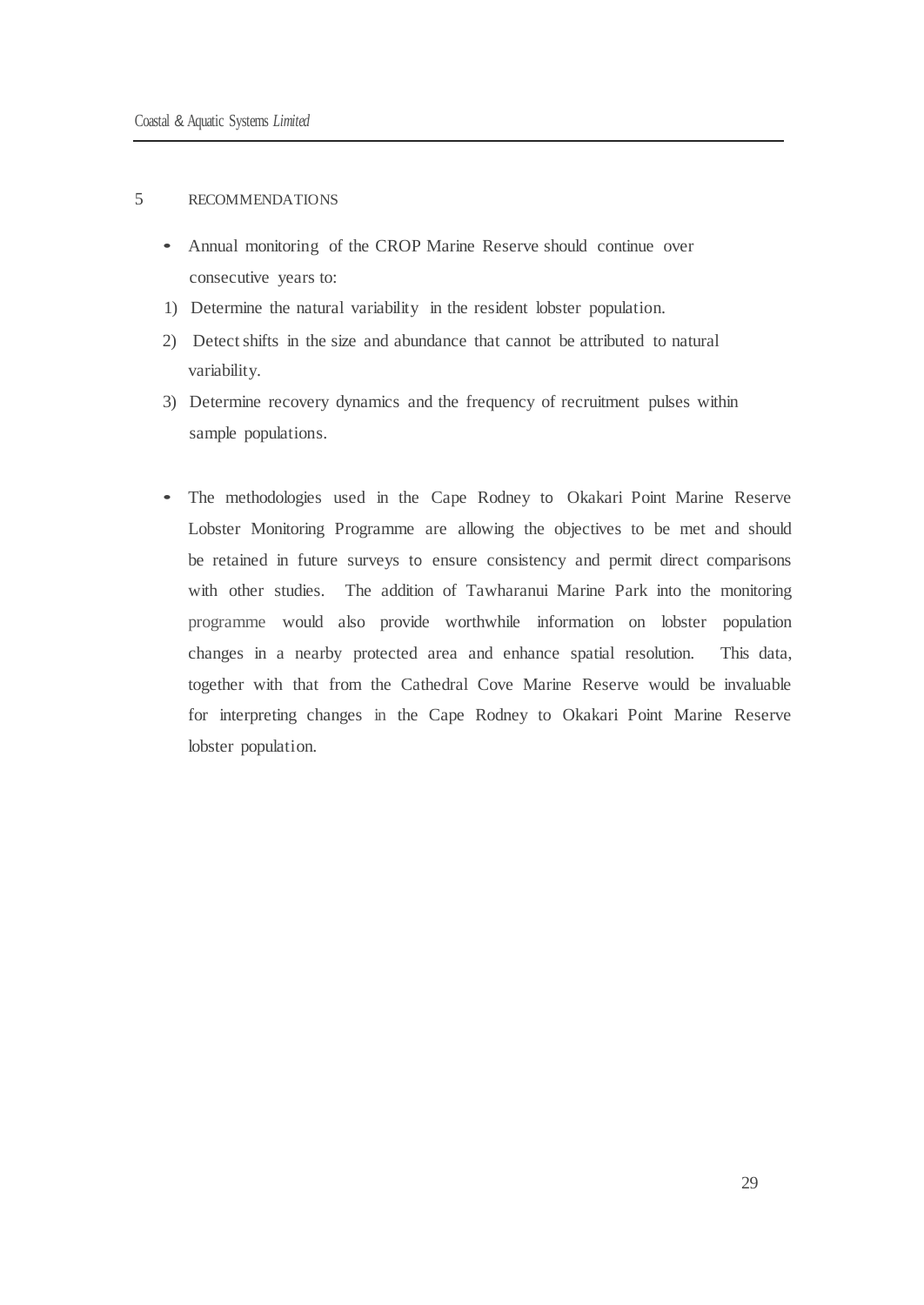#### 6 REFERENCES

- Babcock, R.C.; Kelly, S.; Shears, N.T.; Walker, J.W.; Willis, T.J. 1999: Changes in community structure in temperate marine reserves. *Marine Ecology Progress Series* 189:125-134.
- Butler, I.V.M.J.; MacDiarmid, A.B.; Booth, J.D. 1999: The cause and consequence of ontogenetic changes in social aggregation in New Zealand spiny lobsters. *Marine Ecology Progress Series 188:* 179-191.
- Childress, M.J.; Hemkind, W.F. 1997 Den sharing by juvenile Caribbean spiny lobsters *(Panulirus argus)* in nursery habitat: cooperation or coincidence? *Marine & Freshwater Research* 48:751-758.
- Cole, R.G.; Ayling, M.A.; Creese, R.G. 1990: Effects of marine reserve protection at Goat Island northern New Zealand. *New Zealand Journal of Marine and Freshwater Research* 24:297-210.
- Creese, R.G.; Kingsford, M. J. 1989 Organisms of reef and soft substrata intertidal environments. In: Studying Temperate Marine Environments, Canterbury University Press pp 167-193.
- Davidson, R.I.; Villouta, E.; Cole, R.G.; Barrier, R.G.F 2002: Effects of marine reserve protection on spiny lobster *(Jasus edwardsii)* abundance and size at Tonga Island Marine Reserve, New Zealand. *Aquatic Conservation: Marine & Freshwater Ecosystems 12:* 213-227.
- Edgar, G.J.; Barrett, N.S. 1999: Effects of the declaration of marine reserves on Tasmanian reef fishes, invertebrates and plants. *Journal of Experimental Marine Biology and Ecology.242:* 117-144.
- Kelly, S. 2001: Temporal variation in the movement of the spiny lobster *Jasus edwardsii. Marine and Freshwater Research 53:* 213-211.
- Kelly, S.; MacDiarmid, A.B. 2003 Movement patterns of mature spiny lobsters, *Jasus edwardsii,* from a marine reserve. *New Zealand Journal of Marine and Freshwater Research. 37:* 149-158.
- Kelly, S.; Scott, D.; MacDiarmid, A.B.; Babcock, R.C. 2000: Spiny lobster, *Jasus edwardsii,* recovery in marine reserves. *Biological Conservation* 92:359-369.
- Littell, R.C.; Milliken, G.A.; Stroup, W.W.; Wolfinger, R.D. 1996: SAS system for mixed models. SAS Institute, Cary, NC.
- MacDiarmid, A.B. 1991: Seasonal changes in depth distribution, sex ratio and size frequency of spiny lobster *Jasus edwardsii* on a coastal reef in northern New Zealand. *Marine Ecology Progressive Series* 70: 129-141.
- MacDiarmid, A.B.; Breen, P.A. 1993: Spiny lobster population changes in a marine reserve. In: Battershill, C.N; Schiel, D.R; Jones, G.P; Creese, R.G; MacDiarmid, A.B. (Eds.), Proceedings of the Second International Temperate Reef Symposium. NIWA Marine, Wellington. p. 47-56.
- McCullagh P.; Neider J.A. 1989:Generalized linear models. Chapman and Hall, London. 511 pp.
- SAS 1999: User's Guide. Version 8. ed. Vols 1, 2 and 3. SAS Institute Inc., Cary North Carolina.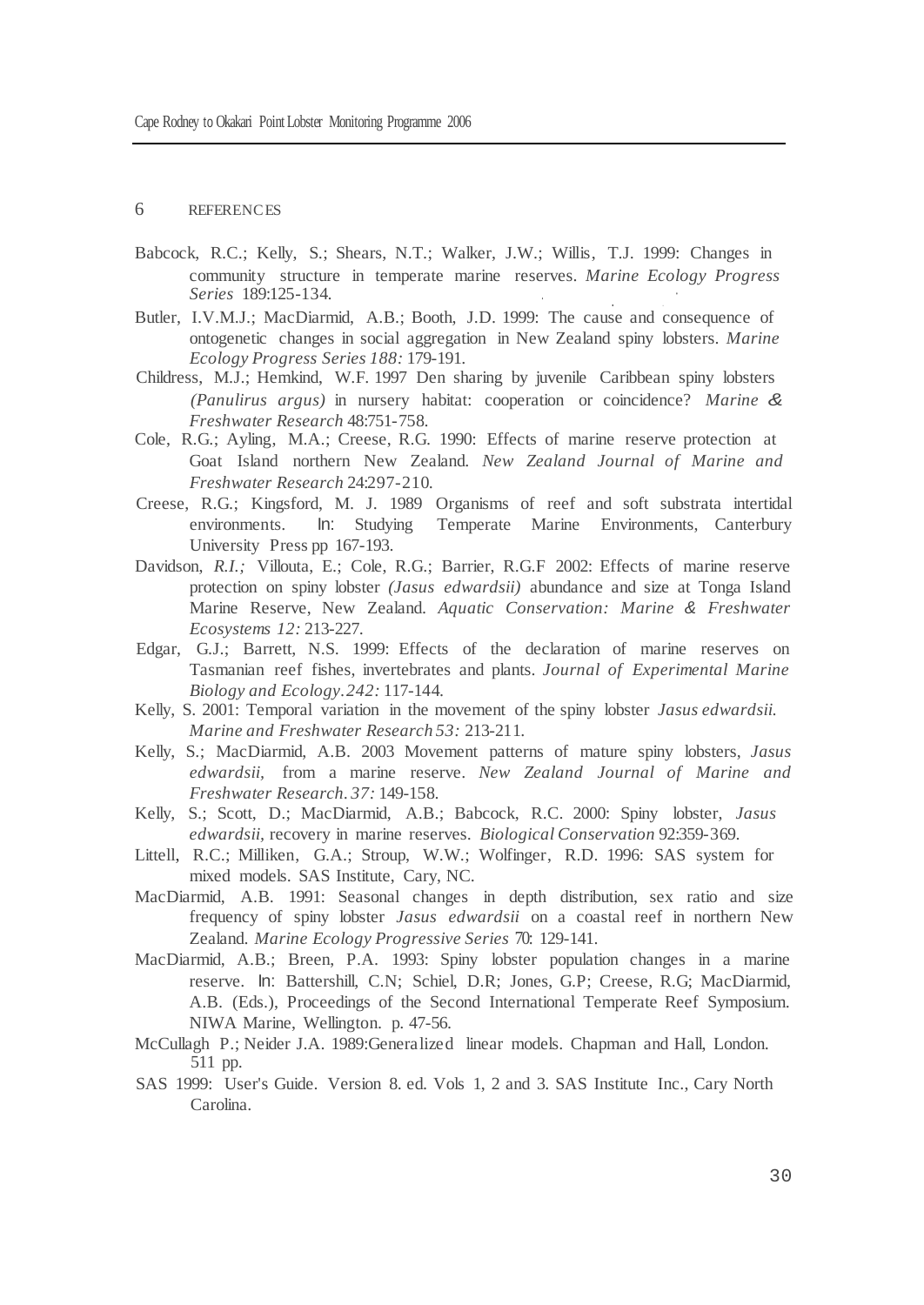- Shears, N. T.; Babcock, R. C. 2002: Marine reserves demonstrate top-down control of community structure on temperate reefs. *Oecologia 132:* 131-142.
- Shears, N. T.; Babcock, R. C. 2003: Continuing trophic cascade effects after 25 years of no-take marine reserve protection. *Marine Ecology Progressive Series. 246:* 1-16.
- Shears, N. T.; Babcock, R. C; Duffy, C.A.J.; Walker, J.W. 2003: qualitative habitat descriptors commonly used to classify subtidal reef assemblages in north-eastern New Zealand. *New Zealand Journal of Marine and Freshwater Research 38:* 743-752
- Shears, N. T.; Grace, R. V.; Usmar, N.R.; Kerr, V.; Babcock, R. C. (in press) Long-term trends in lobster populations in a partially protected vs. no-take marine park. *Biological Conservation.*
- Zar, J.H 1999. Biostatistical analysis (4th ed.) Prentice-Hall Inc., New Jersey.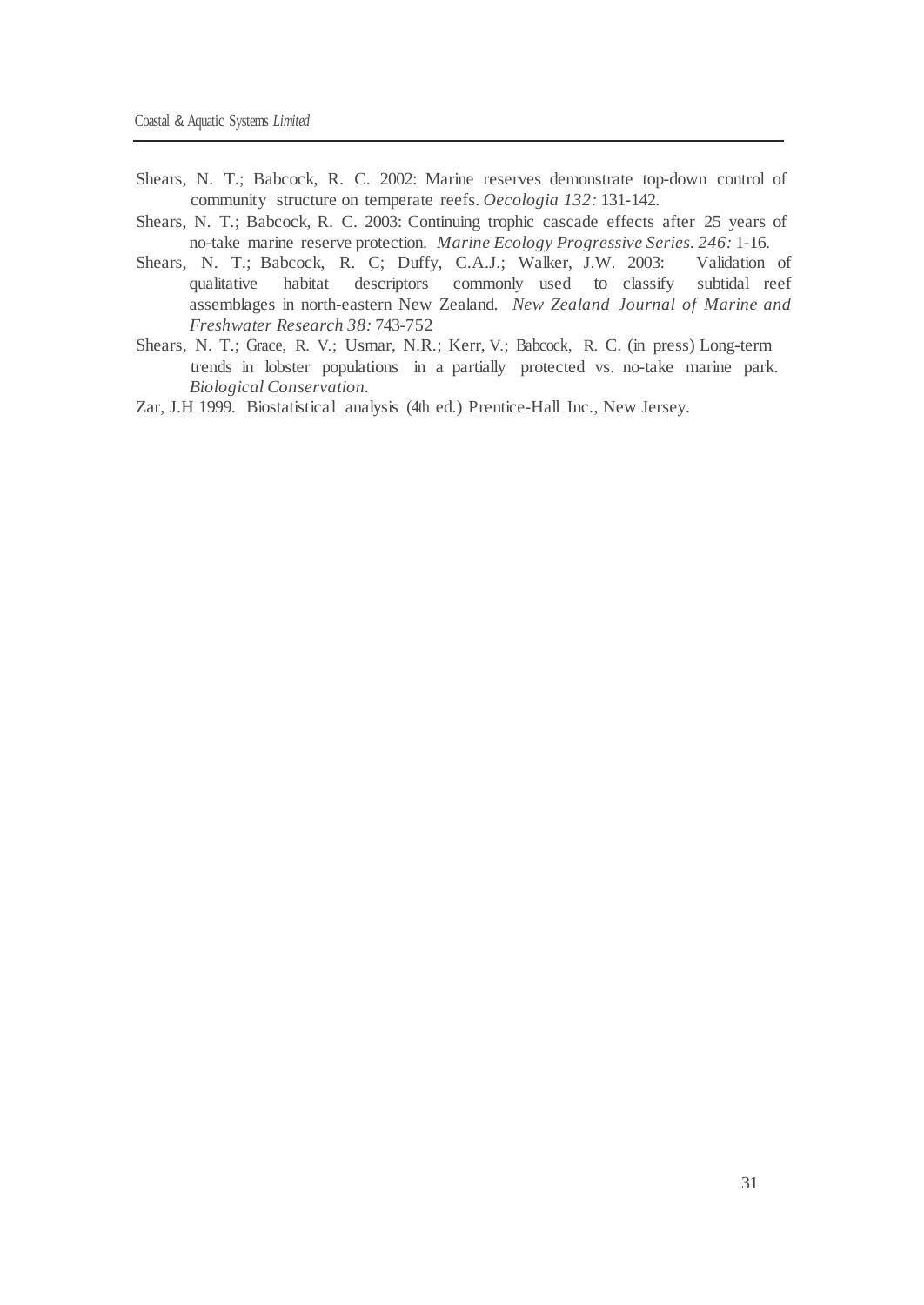# 7 APPENDIX

# 2006 Cape Rodney to Okakari Point Marine Reserve Lobster Survey Data

| Sile       | Size | Sex     | Tl'llns t               | Statue   | Recorder |
|------------|------|---------|-------------------------|----------|----------|
| <b>DOS</b> | 150  | m       |                         | Reserve  | Tim      |
| <b>DOS</b> | 90   | f       |                         | Reserve  | Tim      |
| <b>DOS</b> | 100  | f       |                         | Reserve  | Tim      |
| <b>DOS</b> | 120  | f       |                         | Reserve  | Tim      |
| <b>DOS</b> | 100  | f       |                         | Reserve  | Tim      |
| <b>DOS</b> | u    | u       |                         | Reserve  | Tim      |
| <b>DOS</b> | 140  | f       |                         | Reserve  | Tim      |
| <b>DOS</b> | 125  | m       |                         | Reserve  | Tim      |
| <b>DOS</b> | 155  | f       |                         | Reserve  | Tim      |
| <b>DOS</b> | 130  | f       |                         | Reserve  | Tim      |
| <b>DOS</b> | 135  | f       |                         | Reserve  | Tim      |
| <b>DOS</b> | 120  | f       |                         | Reserve  | Tim      |
| <b>DOS</b> | 135  | $\rm m$ |                         | Reserve  | Tim      |
| <b>DOS</b> | u    | f       |                         | Reserve  | Tim      |
| <b>DOS</b> | u    | f       |                         | Reserve  | Tim      |
| <b>DOS</b> | 125  | f       | 2                       | Reserve  | Tim      |
| <b>DOS</b> | 180  | m       | $\overline{c}$          | Reserve  | Tim      |
| <b>DOS</b> | 110  | u       | $\mathfrak{2}$          | Reserve  | Tim      |
| <b>DOS</b> | 120  | f       | $\overline{c}$          | Reserve  | Tim      |
| <b>DOS</b> | 130  | f       | $\overline{c}$          | Reserve  | Tim      |
| <b>DOS</b> | 140  | f       | $\overline{c}$          | Reserve  | Tim      |
| <b>DOS</b> | 110  | f       | $\overline{c}$          | Resetvcl | Tim      |
| <b>DOS</b> | 130  | m       | $\overline{c}$          | Reserve  | Tim      |
| <b>DOS</b> | 120  | f       | $\overline{c}$          | Reserve  | Tim      |
| <b>DOS</b> | 60   | u       | 2                       | Reserve  | Tim      |
| <b>DOS</b> | 40   | u       | 2                       | Reserve  | Tim      |
| <b>DOS</b> | SO.  | u       | $\overline{c}$          | Reservo  | Tim      |
| <b>DOS</b> | SO.  | u       | $\overline{c}$          | Reserve  | Tim      |
| <b>DOS</b> | u    | u       | $\mathfrak{2}$          | Reserve  | Tim      |
| <b>DOS</b> | П    | u       | 2                       | Reserve  | Tim      |
| <b>DOS</b> | 110  | m       | $\overline{c}$          | Reserve  | Tim      |
| <b>DOS</b> | 130  |         | $\overline{c}$          | Re&erve  | Tim      |
| <b>DOS</b> | u    | u       | 2                       | Reserve  | Tim      |
| <b>DOS</b> | u    | u       | $\overline{c}$          | Reserve  | Tim      |
| <b>DOS</b> | 100  | u       | 2                       | Reserve  | Tim      |
| DOS        | 120  | u       | $\overline{c}$          | Reserve  | Tim      |
| <b>DOS</b> | 95   | f       | 2                       | Reserve  | Tim      |
| DOS        | 200  | m       | $\overline{2}$          | Reserve  | Tim      |
| <b>DOS</b> | 180  | m       | $\overline{\mathbf{c}}$ | Reserve  | Tim      |
| <b>DOS</b> | 140  | f       | 2                       | Reserve  | Tim      |
| <b>DOS</b> | 150  | f       | $\overline{2}$          | Reserve  | Tim      |
| <b>DOS</b> | 95   | f       | $\overline{2}$          | Reserve  | Tim      |
| <b>DOS</b> | 90   | u       | $\overline{2}$          | Reserve  | Tim      |
| <b>DOS</b> | u    | u       | $\overline{c}$          | Reservo  | Tim      |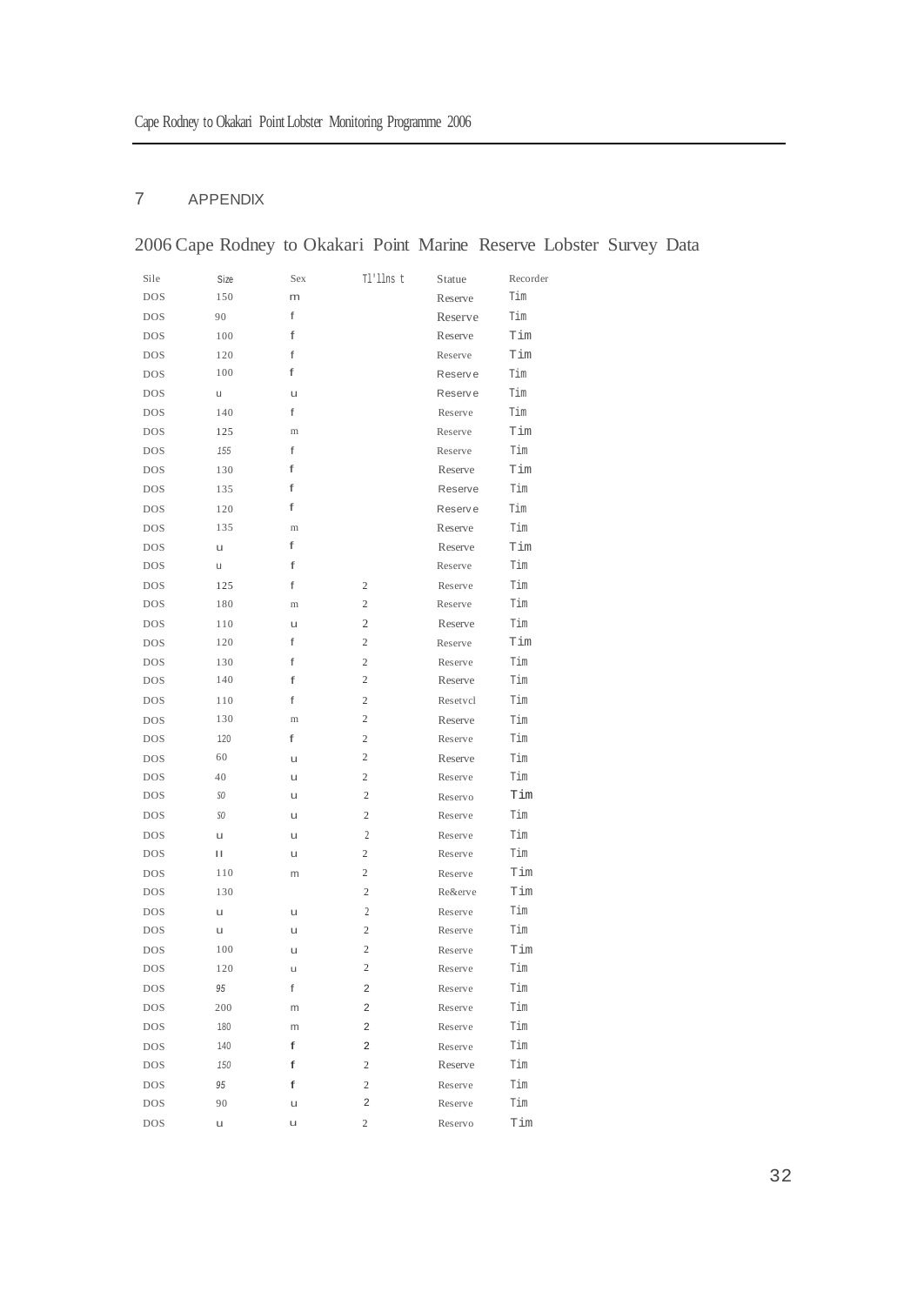Coastal & Aquatic Systems *Limited*

 $\equiv$ 

| <b>DOS</b> | u   | u      | 2              | Reserve            | Tim |
|------------|-----|--------|----------------|--------------------|-----|
| <b>DOS</b> | 150 | m      | 3              | Reserve            | Tim |
| <b>DOS</b> | u   | u      | 3              | Reserve            | Tim |
| <b>DOS</b> | u   | u      | 3              | Reserve            | Tim |
| <b>DOS</b> | 150 | m      | 3              | Reserve            | Tim |
| <b>DOS</b> | 130 | f      | 3              | Reserve            | Tim |
| <b>DOS</b> | 140 |        | 3              | Reserve            | Tim |
| <b>DOS</b> | 100 | m      | 3              | Reserve            | Tim |
| <b>DOS</b> | 100 | u      | 3              | Reserve            | Tim |
| <b>DOS</b> | 90  | u      | 3              | Reserve            | Tim |
| <b>DOS</b> | 95  | u      | 3              | Reserve            | Tim |
| <b>DOS</b> | 100 | u      | 3              | Reserve            | Tim |
| <b>DOS</b> | 130 | f      | 3              | Reserve            | Tim |
| <b>DOS</b> | 125 | f      | 3              | Reserve            | Tim |
| <b>DOS</b> | u   | u      | 3              | Reserve            | Tim |
| <b>DOS</b> | u   | u      | 3              | Reserve            | Tim |
| <b>DOS</b> | 110 | f      | 3              | Reserve            | Tim |
| <b>DOS</b> | 120 | f      | 3              | Reserve            | Tim |
| <b>DOS</b> | 80  | f      | 3              | Reserve            | Tim |
| <b>DOS</b> | 60  | u      | 3              | Reserve            | Tim |
| <b>DOS</b> | 60  | u      | 3              | Reserve            | Tim |
| <b>DOS</b> | 75  | u      | 3              | Reserve            | Tim |
| <b>DOS</b> | 90  | u      | 3              | Reserve            | Tim |
| <b>DOS</b> | 90  | u      | 3              | Reserve            | Tim |
| <b>DOS</b> | 100 | u      | 3              | Reserve            | Tim |
| <b>DOS</b> | 110 | u      | 3              | Reserve            | Tim |
| <b>DOS</b> | 110 | u      | 3              | Reserve            | Tim |
| <b>DOS</b> | 100 | u      | 3              | Reserve            | Tim |
| <b>DOS</b> | 100 | u      | 3              | Reserve            | Tim |
| <b>DOS</b> | u   | u      | 3              | Reserve            | Tim |
| <b>DOS</b> | u   | u      | 3              | Reserve            | Tim |
| <b>DOS</b> | 115 | U      | 3              | Reserve            | Tim |
| <b>DOS</b> | 95  | u      | 3              | Reserve            | Tim |
| <b>DOS</b> | 85  | u      | 3              | Reserve            | Tim |
| <b>DOS</b> | 160 | m      | 3              | Reserve            | Tim |
| <b>DOS</b> | 120 | f      | 3              | Reserve            | Tim |
| <b>DOS</b> | u   | u      | $\overline{4}$ | Reserve            | Tim |
| <b>DOS</b> | u   |        | $\overline{4}$ | Reserve            | Tim |
| <b>DOS</b> | u   | u<br>u | 4              |                    | Tim |
| <b>DOS</b> | u   |        | $\overline{4}$ | Reserve<br>Reserve | Tim |
|            | u   | u<br>u |                | Reserve            | Tim |
| <b>DOS</b> | u   | u      | $\overline{4}$ | <b>Reserve</b>     |     |
| <b>DOS</b> |     | f      | $\overline{4}$ |                    | Tim |
| <b>DOS</b> | 120 |        | S              | Reserve            | Tim |
| <b>DOS</b> | 125 | f      | 5              | Reserve            | Tim |
| <b>DOS</b> | 140 | m      | S              | Reserve            | Tim |
| <b>DOS</b> | 115 | u      | 5              | Reserve            | Tim |
| <b>DOS</b> | 110 | u      | S              | Reserve            | Tim |
| <b>DOS</b> | u   | u      | S              | Reserve            | Tim |
| <b>DOS</b> | u   | П      | 5              | Reserve            | Tim |
| <b>DOS</b> | u   | u      |                | Reserve            | Tim |

۳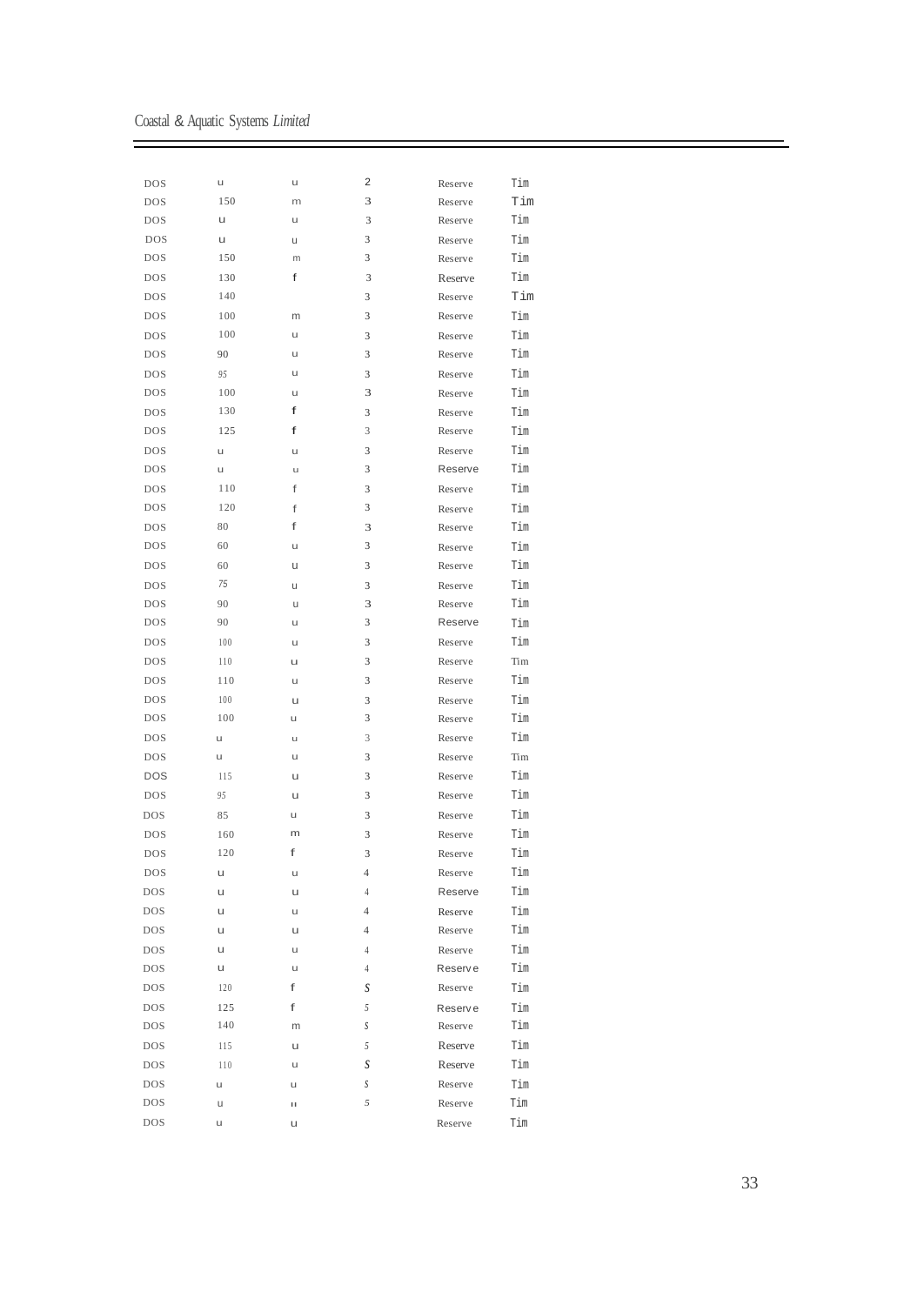| Cape Rodney to Okakari Point Lobster Monitoring Programme 2006 |  |  |
|----------------------------------------------------------------|--|--|
|                                                                |  |  |

| <b>STT</b> | liO             | f       | Reserve | Nick |
|------------|-----------------|---------|---------|------|
| <b>STT</b> | 11 <sub>O</sub> | f       | Reserve | Nick |
| STT        | lis             | m       | Reserve | Nick |
| STT        | 8S              | f       | Reserve | Nick |
| STT        | 100             | f       | Reserve | Nick |
| STT        | lOS             | $\rm m$ | Reservo | Nick |
| <b>STT</b> | 125             | m       | Reserve | Nick |
| <b>STT</b> | 90              | m       | Reserve | Nick |
| <b>STT</b> | 90              | $\rm m$ | Reserve | Nick |
| STT        | 90              | f       | Reserve | Nick |
| STT        | 105             | u       | Reserve | Nick |
| STT        | 10S             | f       | Reserve | Nick |
| STT        | 110             | f       | Reserve | Nick |
| STT        | lis             | f       | Reserve | Nick |
| <b>STT</b> | 80              | f       | Reserve | Nick |
| STT        | 125             | f       | Reserve | Nick |
| <b>STT</b> | 120             | u       | Reserve | Nick |
| <b>STT</b> | 120             | u       | Reserve | Nick |
| <b>STT</b> | 120             | u       | Reserve | Nick |
| STT        | 75              | u       | Reserve | Nick |
| <b>STT</b> | 85              | u       | Reserve | Nick |
| STT        | 75              | u       | Reserve | Nick |
|            |                 |         |         | Nick |
| STT        | $1S$            | u       | Reserve |      |
| STT        | 85              | m       | Reserve | Nick |
| STT        | 100             | u       | Reserve | Nick |
| STT        | SO              | u       | Reserve | Nick |
| <b>STT</b> | 85              | u       | Reserve | Nick |
| <b>STT</b> | 30              | u       | Reserve | Nick |
| STT        | 35              | u       | Reserve | Nick |
| STT        | 85              | m       | Reserve | Nick |
| STT        | 10S             | m       | Reserve | Nick |
| <b>STT</b> | 110             | f       | Reserve | Nick |
| STT        | 85              | m       | Reserve | Nick |
| STT        | 105             | m       | Reserve | Nick |
| STT        | 110             | f       | Reserve | Nick |
| <b>STT</b> | ISO.            | m       | Reserve | Nick |
| STT        | 1:20            | f       | Reserve | Nick |
| STT        | 105             | m       | Reserve | Nick |
| STT        | 180             | m       | Reserve | Nick |
| STT        | 90              | $\rm m$ | Reserve | Nick |
| STT        | 140             | m       | Reserve | Nick |
| <b>STT</b> | 125             | f       | Reserve | Nick |
| <b>STT</b> | liO             | f       | Reserve | Nick |
| STT        | 100             | m       | Reserve | Nick |
| <b>STT</b> | 115             | f       | Reserve | Nick |
| STT        | ISO.            | m       | Reserve | Nick |
| STT        | 120             | m       | Reserve | Nick |
| STT        | 100             | f       | Reserve | Tim  |
| STT        | llS             | m       | Reserve | Tim  |
| <b>STT</b> | <b>IOS</b>      | f       | Reserve | Tim  |
|            |                 |         |         |      |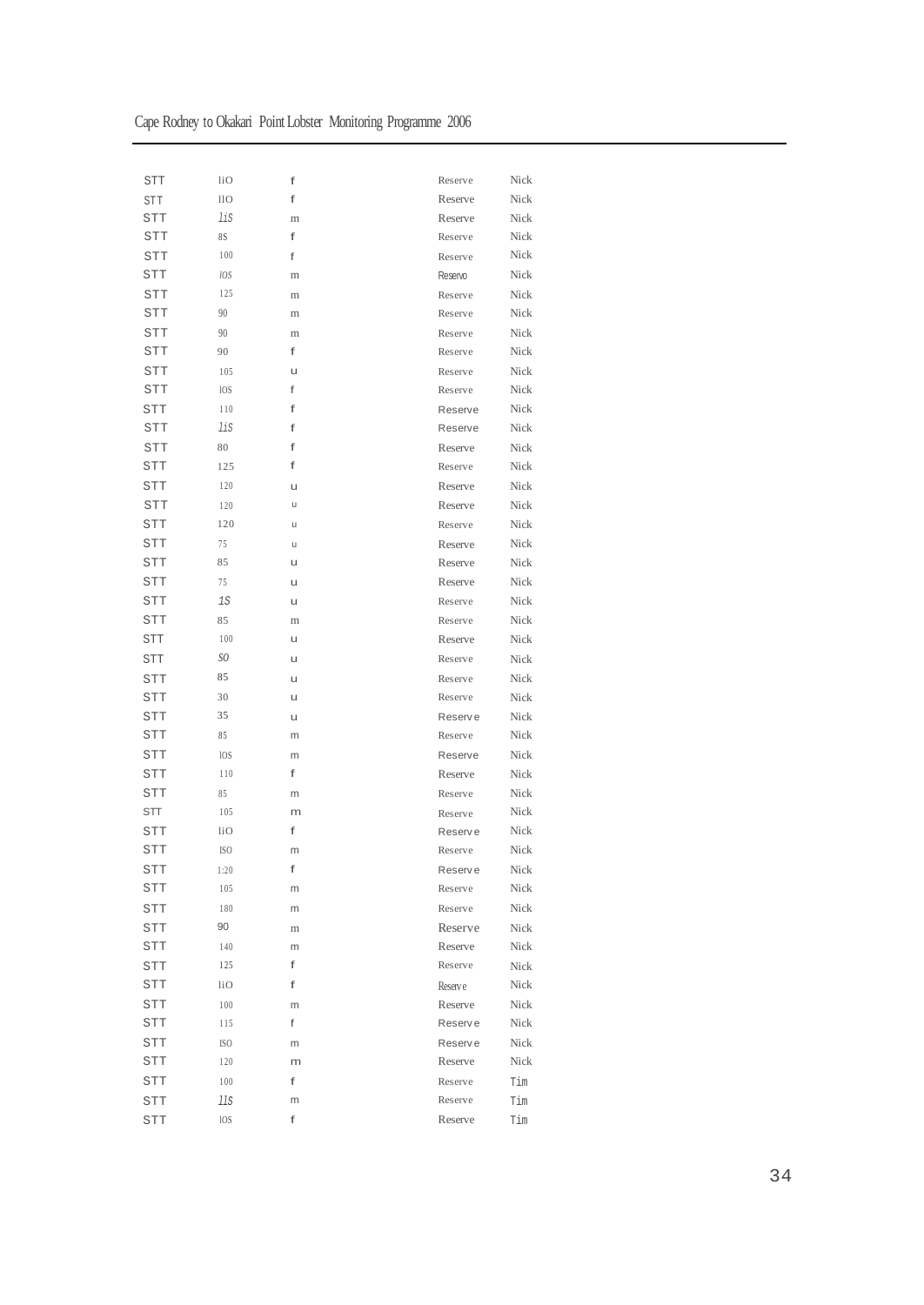| STI        | 125      | m       | 2                       | Reserve        | Tim |
|------------|----------|---------|-------------------------|----------------|-----|
| STI        | 120      | f       | 2                       | Reserve        | Tim |
| STT        | 90       | f       | 2                       | Reserve        | Tim |
| STI        | 50       | f       | 2                       | Reserve        | Tim |
| STI        | 110      | m       | 2                       | Reserve        | Tim |
| STI        | u        | u       | 2                       | Reserve        | Tim |
| STT        | u        | u       | $\mathbf{2}$            | Reserve        | Tim |
| STT        | u        | u       | 2                       | Reserve        | Tim |
| STI        | u        | u       | $\mathbf{2}$            | Reserve        | Tim |
| STI        | 140      | m       | $\overline{c}$          | Reserve        | Tim |
| STI        | 130      | f       | $\mathbf{2}$            | Reserve        | Tim |
| STI        | 145      | f       | 2                       | Reserve        | Tim |
| STI        | 40       | u       | 2                       | Reserve        | Tim |
| STI        | 50       | u       | 2                       | Reserve        | Tim |
| STI        | 50       | u       | 2                       | Reserve        | Tim |
| STI        | 40       | u       | $\overline{c}$          | <b>RcsCJVC</b> | Tim |
| STI        | 120      | f       | 2                       | Reserve        | Tim |
| <b>STT</b> | 110      | f       | 2                       | Reserve        | Tim |
| STT        | 160      | m       | $\overline{c}$          | Reserve        | Tim |
| STI        | 120      | f       | 2                       | Reserve        | Tim |
| <b>STT</b> | 95       | u       | 2                       | Reserve        | Tim |
| <b>STT</b> | 100      | u       | 2                       | Reserve        | Tim |
| STT        | 90       | u       | 2                       | Reserve        | Tim |
| <b>STT</b> | 90       | u       | 2                       | Reserve        | Tim |
| STT        | u        | u       | $\overline{c}$          | Reserve        | Tim |
| <b>STT</b> | u        | U       | 2                       | Reserve        | Tim |
| <b>STT</b> | 150      | m       | 2                       | Reserve        | Tim |
| STT        | 160      | m       | $\overline{2}$          | Reserve        | Tim |
| STT        | 140      | m       | 2                       | Reserve        | Tim |
| STT        | 135      | f       | $\boldsymbol{2}$        | Reserve        | Tim |
| STT        | 80       | u       | $\boldsymbol{2}$        | Reserve        | Tim |
| STT        | 80       | f       | $\overline{2}$          | Reserve        | Tim |
| <b>STT</b> | u        | u       | 2                       | Reserve        | Tim |
| STT        | 140      | f       | 2                       | Reserve        | Tim |
| STT        | 130      | f       | 2                       | Reserve        | Tim |
| STT        | 200      | m       | $\overline{c}$          | Reserve        | Tim |
| STT        | 150      | f       | 2                       | Reserve        | Tim |
| STT        | 205      | $\rm m$ | 2                       | Reserve        | Tim |
| STT        | 140      | f       | $\overline{\mathbf{c}}$ | Reserve        | Tim |
| STT        | 145      | f       | $\overline{c}$          | Reserve        | Tim |
| STT        |          | f       | 2                       |                | Tim |
|            | 130      |         | $\overline{c}$          | Reserve        | Tim |
| STT        | u<br>200 | u       |                         | Reserve        |     |
| STT        |          | $\rm m$ | 2                       | Reserve        | Tim |
| STT        | 140      | u       | $\overline{\mathbf{c}}$ | RcsCJVC        | Tim |
| STT        | 125      | u       | $\overline{c}$          | Reserve        | Tim |
| STT        | 200      | m       | $\mathbf{2}$            | Reserve        | Tim |
| STT        | 160      | m       | $\overline{\mathbf{c}}$ | Reserve        | Tim |
| STT        | 170      | m       | 2                       | Reserve        | Tim |
| STT        | 120      | f       | 2                       | Reserve        | Tim |
| STI        | 95       | u       | $\overline{c}$          | Reserve        | Tim |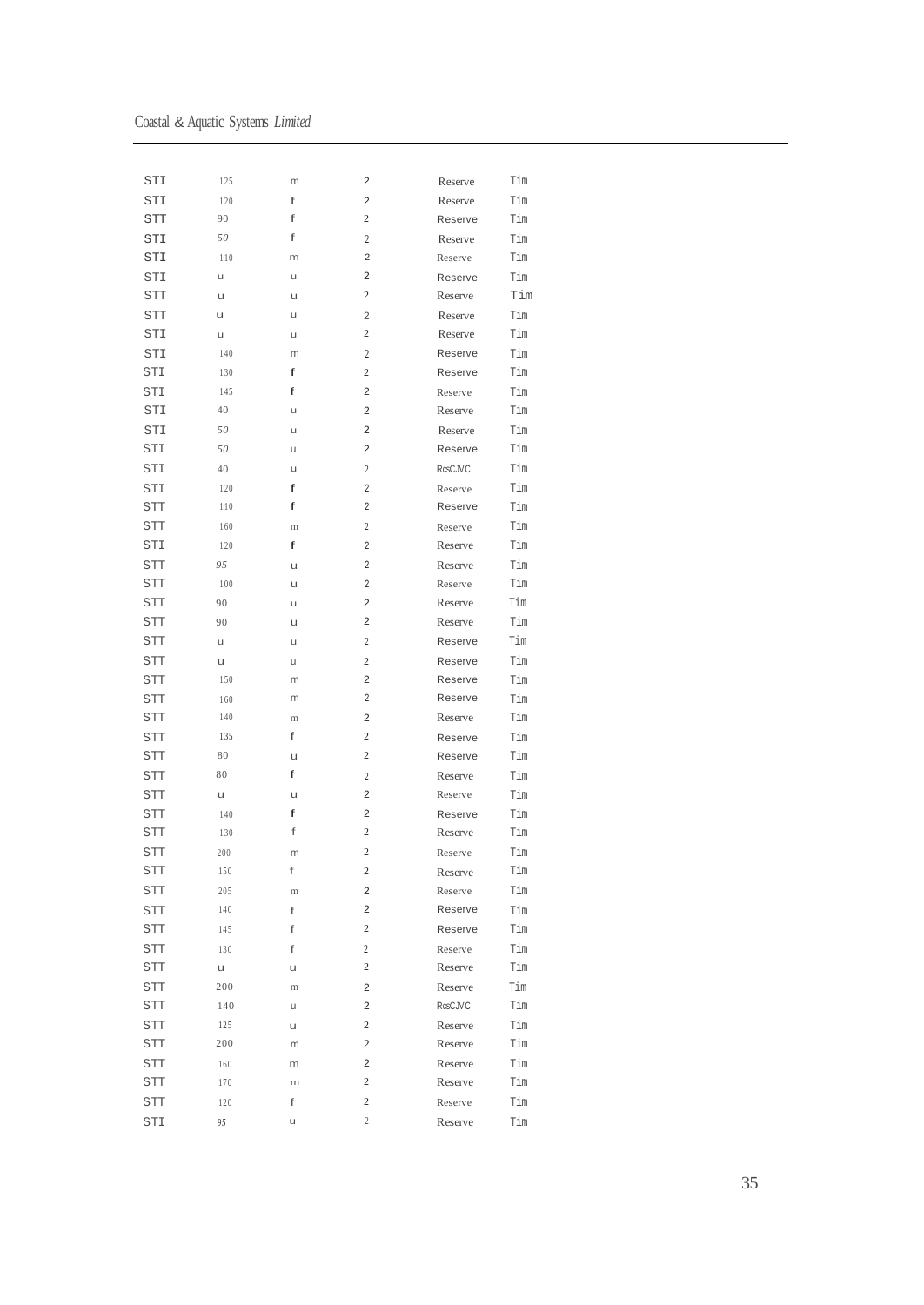|  | Cape Rodney to Okakari Point Lobster Monitoring Programme 2006 |  |  |
|--|----------------------------------------------------------------|--|--|
|  |                                                                |  |  |

| SIT            | 90             |   | 2              | Reserve        | Tim |
|----------------|----------------|---|----------------|----------------|-----|
| SIT            | 85             | u | $\overline{c}$ | Reserve        | Tim |
| SIT            | 80             | u | $\overline{2}$ | Reserve        | Tim |
| SIT            | u              | u | 2              | Reserve        | Tim |
| SIT            | u              | u | $\overline{c}$ | Reserve        | Tim |
| SIT            | u              | u | 2              | Reserve        | Tim |
| SIT            | u              | u | $\overline{2}$ | Reserve        | Tim |
| SIT            | u              | u | $\overline{2}$ | Reserve        | Tim |
| SIT            | u              | u | 2              | Reserve        | Tim |
| SIT            | 120            | u | 2              | Reserve        | Tim |
| SIT            | 135            | u | 2              | Reserve        | Tim |
| SIT            | 60             | u | $\overline{2}$ | Reserve        | Tim |
| SIT            | SO.            | u | 2              | Reserve        | Tim |
| SIT            | u              | u | 2              | Reserve        | Tim |
| SIT            | 60             | u | $\overline{2}$ | Reserve        | Tim |
| SIT            | 60             | u | $\overline{c}$ | <b>Reserve</b> | Tim |
| sn             | 60             | u | $\overline{2}$ | Reserve        | Tim |
| SIT            | 75             | u | $\overline{c}$ | Reserve        | Tim |
| SIT            | 140            | u | $\overline{2}$ | Reserve        | Tim |
| SIT            | IS0            | m | $\overline{c}$ | Reserve        | Tim |
| SIT            | 135            | f | $\overline{2}$ | Reserve        | Tim |
| SIT            | 120            | f | $\overline{c}$ | Reserve        | Tim |
| SIT            | 100            | u | $\overline{2}$ | Reserve        | Tim |
| SIT            | 70             | u | 2              | Reserve        | run |
| SIT            | 70             | u | 2              | Reserve        | Tim |
| STI            | 70             | u | 2              | Reserve        | Tim |
| SIT            | 220            | m | 3              | Reserve        | Tim |
| SIT            | <b>ISO</b>     | f | 3              | Reserve        | Tim |
| SIT            | 110            | f | 3              | Reserve        | Tim |
| STI            | 90             | f | 3              | Reserve        | Tim |
| SIT            | 110            | m | 3              | Reserve        | Tim |
| SIT            | u              | u | 3              | Reserve        | Tim |
| STI            | u              | u | 3              | Reserve        | Tim |
| SIT            | u              | u | 3              | Reserve        | Tim |
| <b>STT</b>     | 160            | f | 3              | Reserve        | Tim |
| SIT            | 180            | f | 3              | Reserve        | Tim |
| SIT            | 95             | m | 3              | Reserve        | Tim |
| STT            | 90             | f | 3              | Reserve        | Tim |
| SIT            | $8\mathcal{S}$ | f | 3              | Reserve        | Tim |
| STI            | 80             | u | 3              | Reserve        | Tim |
| SIT            | 75             | u | 3              | Reserve        | Tim |
| STt            | 60             | u | 3              | Reserve        | Tim |
| $\texttt{SIT}$ | 60             | u | 3              | Reserve        | run |
| STT            | 120            | u | 3              | Reserve        | Tim |
| STt            | 120            | u | 3              | Reserve        | Tim |
| STt            | 210            | m | 3              | Reserve        | Tim |
| STI            | u              | u | 3              | Reserve        | Tim |
| STT            | u              | U | 3              | Reserve        | Tim |
| SIT            | 120            | u | 3              | Reserve        | Tim |
|                | 140            |   | 3              |                |     |
| SIT            |                | u |                | Reserve        | Tim |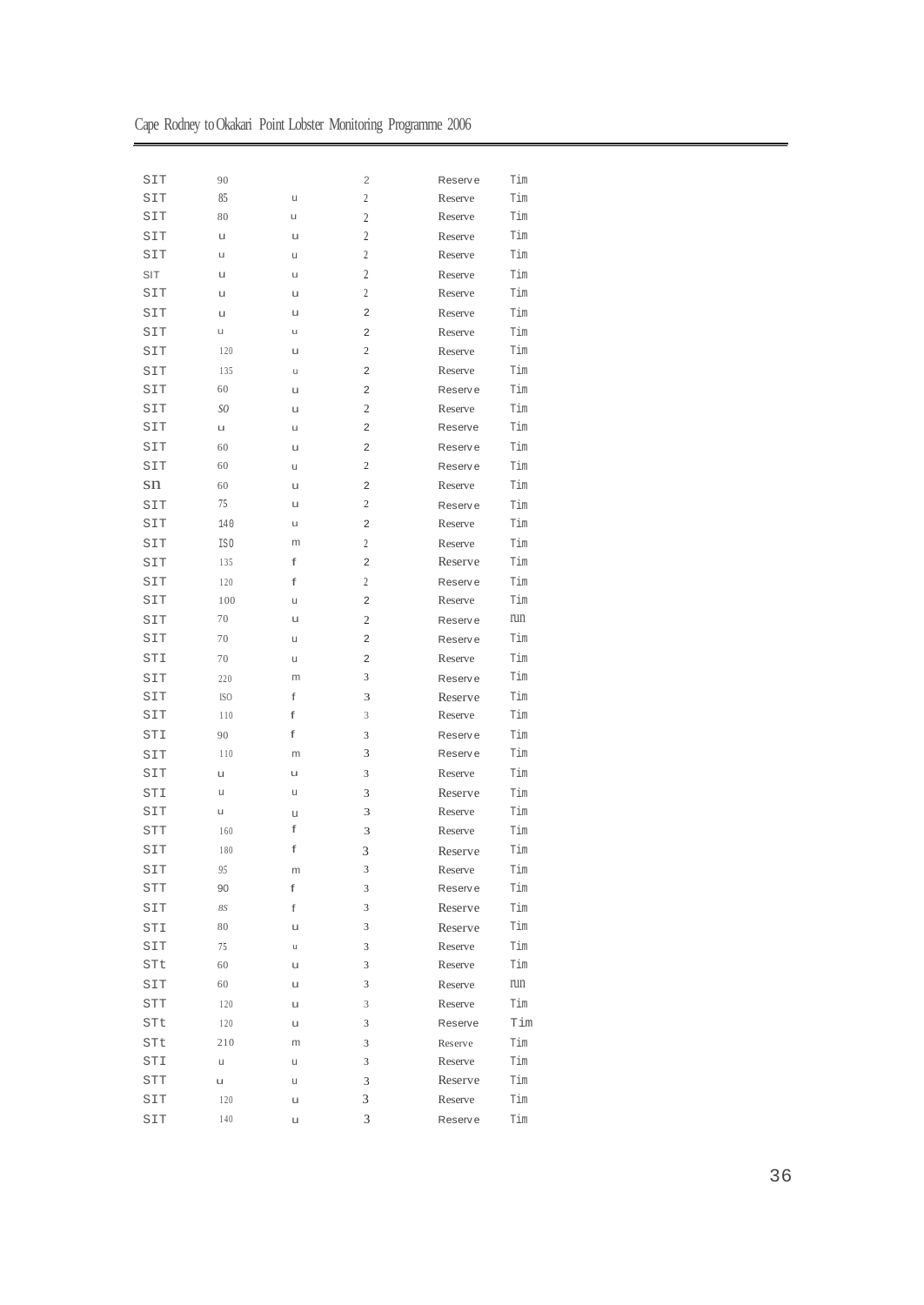Coastal & Aquatic Systems *Limited*

| SIT        | 225        | m | 3              | Reserve | Tim |
|------------|------------|---|----------------|---------|-----|
| SIT        | 140        | f | 3              | Reserve | Tim |
| SIT        | 120        | f | 3              | Reserve | Tim |
| SIT        | 130        | m | 3              | Reserve | Tim |
| SIT        | 150        | m | 3              | Reserve | Tim |
| SIT        | u          | u | 3              | Reserve | Tim |
| SIT        | 125        | u | 3              | Reserve | Tim |
| SIT        | 130        | u | 3              | Reserve | Tim |
| SIT        | u          | u | 3              | Reserve | Tim |
| SIT        | u          | u | 3              | Reserve | Tim |
| STT        | 120        | f | 3              | Reserve | Tim |
| SIT        | us         | f | 3              | Reserve | Tim |
| SIT        | 110        | f | 3              | Reserve | Tim |
| SIT        | 230        | m | 3              | Reserve | Tim |
| SIT        | 200        | m | 3              | Reserve | Tim |
| SIT        | 210        | m | 3              | Reserve | Tim |
| SIT        | 160        | f | 3              | Reserve | Tim |
| SIT        | 135        | f | 3              | Reserve | Tim |
| SIT        | 12S        | f | 3              | Reserve | Tim |
| SIT        | 120        | f | 3              | Reserve | Tim |
| SIT        | u          | u | 3              | Reserve | Tim |
| STT        | 95         | m | 3              | Reserve | Tim |
| SIT        | 90         | m | 3              | Reserve | Tim |
| SIT        | u          | u | 3              | Reserve | Tim |
| SIT        | 130        | f | 3              | Reserve | Tim |
| SIT        | 95         | f | 3              | Reserve | Tim |
| SIT        | 90         | f | 3              | Reserve | Tim |
| SIT        | 95         | f | 3              | Reserve | Tim |
| SIT        | 120        | f | 3              | Reserve | Tim |
| STT        | 165        | m | 3              | Reserve | Tim |
| SIT        | 12         | f | 3              | Reserve | Tim |
| <b>STT</b> | 140        | m | 3              | Reserve | Tim |
| SIT        | 125        | m | 3              | Reserve | Tim |
| SIT        | 130        | m | 3              | Reserve | Tim |
| STT        | <b>ISO</b> | m | 3              | Reserve | Tim |
| STT        | 135        | f | 3              | Reserve | Tim |
| SIT        | u          | u | 3              | Reserve | Tim |
| SIT        | u          | u | 3              | Reserve | Tim |
|            |            | f |                |         | Tim |
| STT<br>SIT | 120        | m | 3<br>3         | Reserve | Tim |
|            | 140<br>200 | m | $\overline{4}$ | Reserve | Tim |
| SIT        | 145        |   | 4              | Reserve |     |
| SIT        |            | m |                | Reserve | Tim |
| SIT        | 120        | f | $\overline{4}$ | Reserve | Tim |
| SIT        | 90         | f | $\overline{4}$ | Reserve | Tim |
| SIT        | 9          |   | $\overline{4}$ | Reserve | Tim |
| STT        | 110        | m | $\overline{4}$ | Reserve | Tim |
| SIT        | 125        | m | 4              | Reserve | Tim |
| STT        | u          | u | $\overline{4}$ | Reserve | Tim |
| SIT        | u          | u | 4              | Reserve | Tim |
| SIT        | 135        | f | $\overline{4}$ | Reserve | Tim |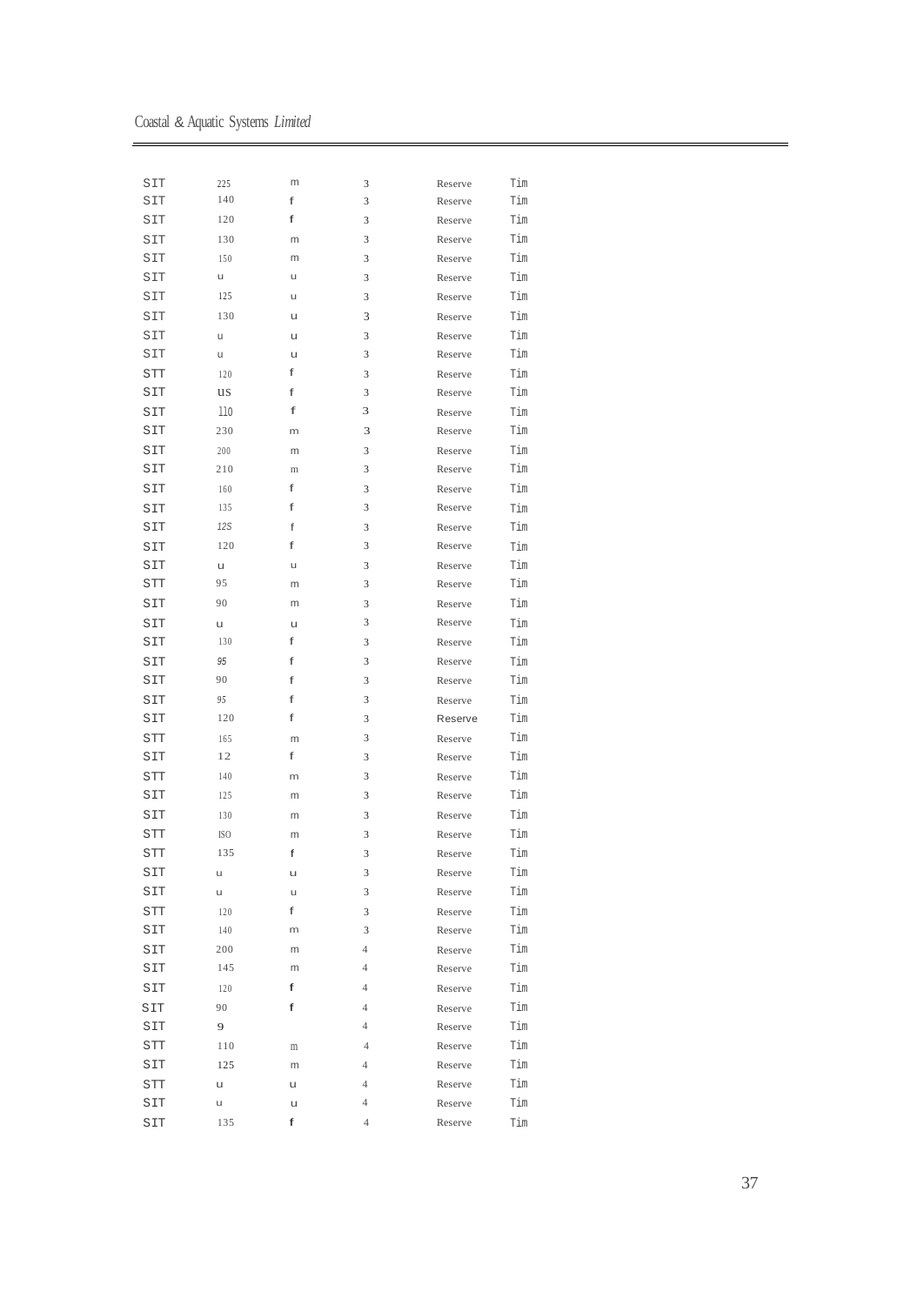| STI        | 120 | f | $\overline{4}$   |                    | Tim  |
|------------|-----|---|------------------|--------------------|------|
| STI        | 240 | m | $\overline{4}$   | Reserve            | Tim  |
| STI        | 125 | f | $\overline{4}$   | Reserve            | Tim  |
| STI        | 110 | m | 4                | Reserve            | Tim  |
| STI        | 125 | f | $\overline{4}$   | ReliOI'VI'         | Tim  |
| STI        | 110 | f | 4                |                    | Tim  |
| STI        | 120 | m | $\overline{4}$   | Reserve            | Tim  |
| STI        | 115 | m | 4                | Reserve            | Tim  |
| STI        | 120 | m | 4                | Reserve            | Tim  |
| STI        | 110 | m | $\overline{4}$   | Reserve            | Tim  |
| STI        | u   | u | $\overline{4}$   | Reserve            | Tim  |
| STI        | u   | u | $\overline{4}$   | Reserve            | Tim  |
| STI        | u   | u | 4                | Reserve            | Tim  |
| STI        | u   | u | $\overline{4}$   | Reserve            | Tim  |
| STI        | u   | u | 4                | Reserve            | Tim  |
| STI        | 125 | u | 4                | Reserve            | Tim  |
| <b>STf</b> | 130 | u | $\overline{4}$   | Reserve            | Tim  |
| STI        | 145 | u | 4                | Reserve            | Tim  |
| STI        | 150 | u | $\overline{4}$   | Reserve            | Tim  |
| STI        | u   | u | 4                | Reseml             | Tim  |
| STI        | u   | u | $\overline{4}$   | Reserve            | Tim  |
| STI        | u   | u | $\overline{4}$   | Reserve            | Tim  |
| STI        | u   | U | 4                | Reserve            | Tim  |
| STI        | 125 | f | $\overline{4}$   | Reserve            | Tim  |
| STI        | 120 | f | 4                | Reserve            | Tim  |
| STI        | 110 | f | $\overline{4}$   | Reserve            | Tim  |
| STI        | 125 | f | 4                | Reserve            | Tim  |
| STI        | u   | u | $\overline{4}$   | Reserve            | Tim  |
| STI        | u   | u | 4                | Reserve            | Tim  |
| STI        | u   | u | $\overline{4}$   | Reserve            | Tim  |
| STI        | 125 | f |                  | Reserve            | Nick |
| STI        | 150 | m |                  | Reserve            | Nick |
| STI        | 140 | m | S                | Reserve            | Nick |
| STI        | 125 | f | 5                | Reserve            | Nick |
| SIT        | 125 | m | 5                | Reserve            | Nick |
| SIT        | 150 | f |                  | Reserve            | Nick |
| SIT        | 140 | f | 5                | Reserve            | Nick |
| SIT        | 135 | m | 5                | Reserve            | Nick |
| SIT        | 190 | m | S                | Reserve            | Nick |
| SIT        |     | f | $\sqrt{2}$       |                    | Nick |
|            | 140 | f |                  | Reserve<br>Reserve | Nick |
| SIT        | 110 |   | 5                |                    |      |
| SIT        | u   | u |                  | Reserve            | Nick |
| SIT        | 95  | u | 5                | Reserve            | Nick |
| STI        | 100 | u | S                | Reserve            | Nick |
| SIT        | 90  | u | 5                | Reserve            | Nick |
| SIT        | 12  | u | ۷                | Reserve            | Nick |
| STI        | 120 | u | 5                | Reserve            | Niek |
| SIT        | 130 | u | $\boldsymbol{S}$ | Reserve            | Nick |
| STI        | 125 | u | S                | Reserve            | Nick |
| SIT        | u   | u | 5                | Rc!ICI'VO          | Niek |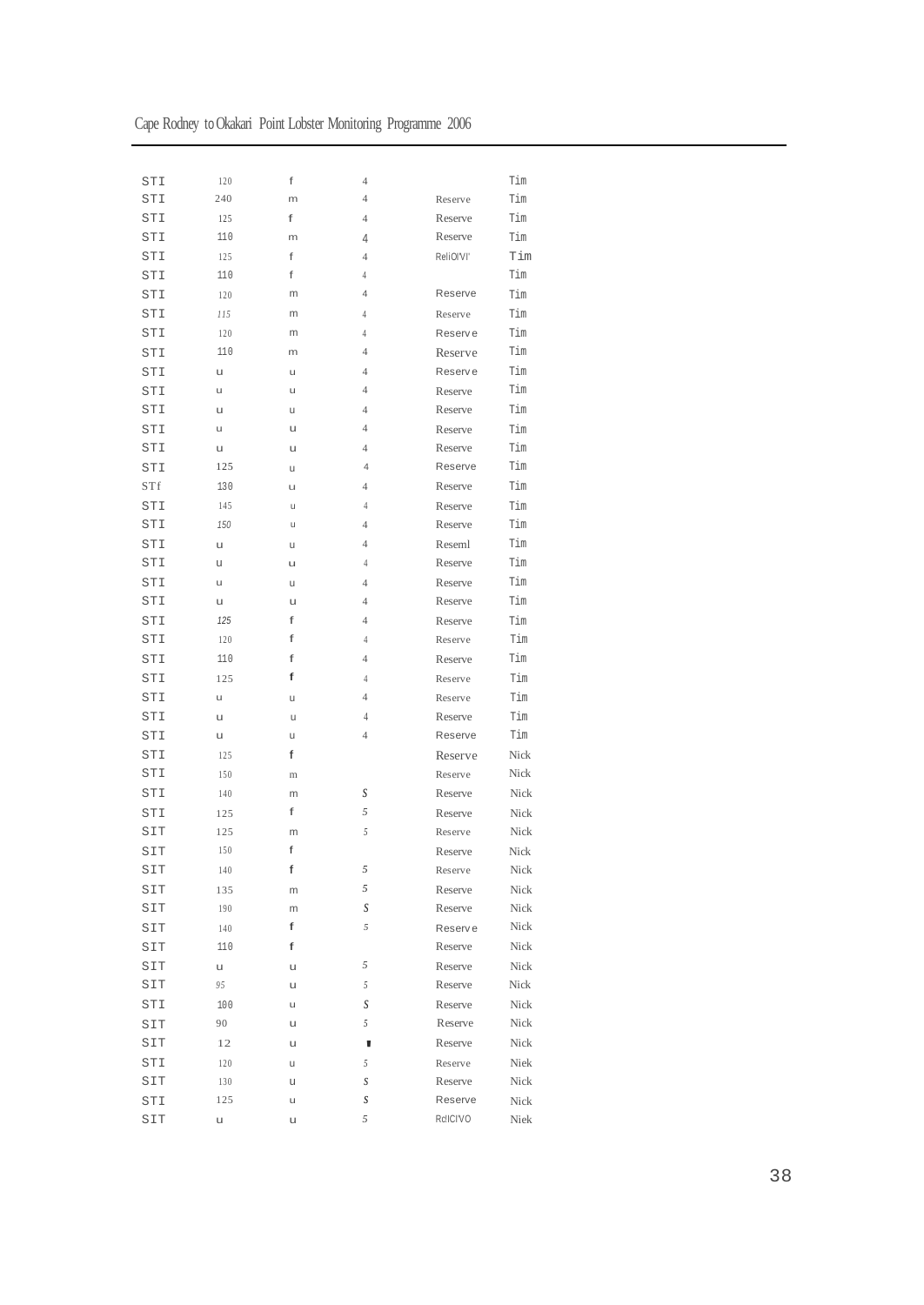#### Coastal & Aquatic Systems *Limited*

| STT              | u          | u       |                | Reserve  | Nick     |
|------------------|------------|---------|----------------|----------|----------|
| STT              | u          | u       | S              | $Re-.$ o | Nick     |
| <b>STT</b>       | !65        | m       |                | Reserve  | Nick     |
| STT              | 130        | f       | S              | Reserve  | Nick     |
| STT              | 80         | m       | 5              | Reserve  | Nick     |
| STT              | 70         | m       | 5              | Reserve  | N"u:k    |
| SIT              | 125        | f       | 5              | Reserve  | Nick     |
| STT              | 135        | f       | 5              | Reserve  | Nick     |
| STT              | 170        | $\rm m$ | 5              | Reserve  | Nick     |
| STT              | 90         | f       | 5              | Reserve  | Nick     |
| STT              | 90         | f       | 5              | Reserve  | Nick     |
| STT              | 90         | f       | 5              | R'"erve  | Nick     |
| STT              | 110        | m       | 5              | Reserve  | Nick     |
| STT              | <b>IOS</b> | $\rm m$ | 5              | Reserve  | Nick     |
| STT              | 120        | f       | 5              | $Re-.$ o | Nick     |
| STT              | 125        | f       | 5              | Reaene   | Nick     |
| STT              | 120        | f       | 5              | Reserve  | Nick     |
| STT              | 160        | m       | 5              | Reserve  | Nick     |
| STT              | ISO.       | $\rm m$ | 5              | Reserve  | Nick     |
| OTT              |            |         |                | Reserve  | Caroline |
| OTT              | 100        | f       | 2              | Reserve  | Caroline |
| OTT              | SS         | f       | 2              | Reserve  | Caroline |
| OTT              | 90         |         | 2              | Reserve  | Caroline |
| OTT              | 110        | u       | 2              | Reserve  | Caroline |
| OП               | 120        | f       | 2              | Reserve  | Caroline |
| OTT              | 80         | f       | 2              | Reserve  | Caroline |
| OTT              | 135        | m       | 3              | Reserve  | Caroline |
| OTT              | 160        | m       | 4              | Reserve  | Tim      |
| OTT              | 140        | m       | $\overline{4}$ | Reserve  | Tim      |
| OTT              | 180        | m       | $\overline{4}$ | Reserve  | Tim      |
| OTT              | u          | u       | $\overline{4}$ | Reserve  | Tim      |
| OTT              | 135        | u       | S              | Reserve  | Tim      |
| OTT              | 120        | u       | S              | Reserve  | Tim      |
| OTT              | u          | u       | S              | Reserve  | Tim      |
| OTT              | u          | u       | S              | Reserve  | Tiln     |
| OTT              | 110        | f       | 5              | Reserve  | Tim      |
| $\overline{OTT}$ | $100$      | f       |                | Reserve  | Tim      |
| <b>SMR</b>       | 120        | m       |                | R        | Tim      |
| SMR              | 11S        | f       |                | R        | Tim      |
| SMR              | u          | u       |                | R        | Tim      |
| <b>SMR</b>       | u          | u       |                | R        | Tim      |
| <b>SMR</b>       | 120        | m       |                | R        | Tim      |
| SMR              | 110        | f       |                | R        | Tim      |
| SMR              | u          | u       |                | R        | Tim      |
| SMR              | us         | f       |                | R        | Tim      |
| <b>SMR</b>       | 130        | f       |                | R        | Tim      |
| <b>SMR</b>       | 100        | u       |                | R        | Tim      |
| SMR              | 90         | u       |                | R        | Tim      |
| <b>SMR</b>       | 115        | f       |                | R        | Tim      |
| <b>SMR</b>       | 120        | m       |                | R        | Tim      |
|                  |            |         |                |          |          |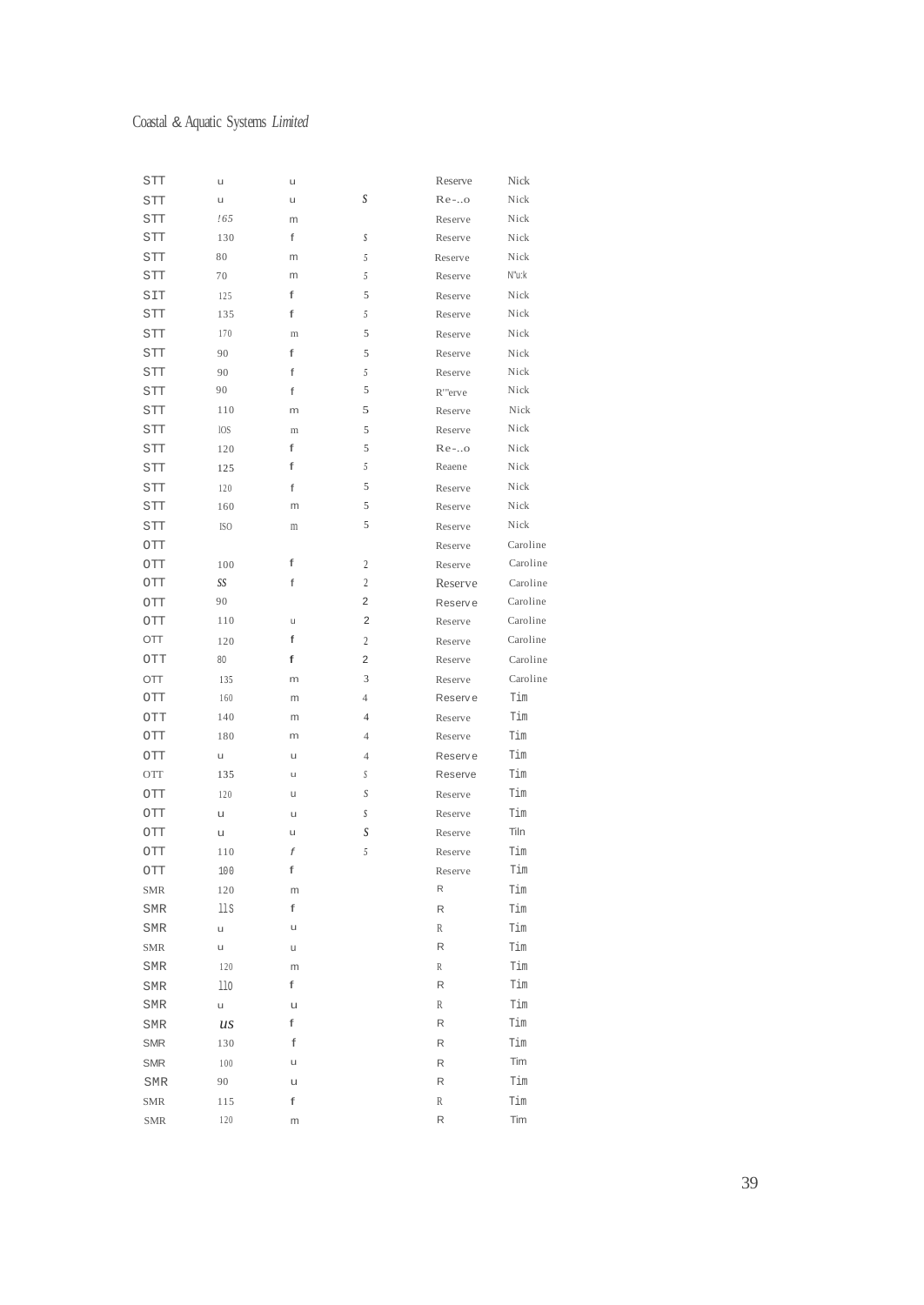|  | Cape Rodney to Okakari Point Lobster Monitoring Programme 2006 |  |  |
|--|----------------------------------------------------------------|--|--|
|--|----------------------------------------------------------------|--|--|

| <b>SMR</b> | 125           | f       | $\overline{\mathbf{c}}$ | R                | Tim                         |
|------------|---------------|---------|-------------------------|------------------|-----------------------------|
| <b>SMR</b> | 140           | f       | 2                       | R                | Tim                         |
| <b>SMR</b> | 160           | m       | $\mathbf 2$             | R                | Tim                         |
| <b>SMR</b> | 125           | f       | $\overline{c}$          | ${\sf R}$        | Tim                         |
| <b>SMR</b> | u             | u       | $\overline{\mathbf{c}}$ | R                | Tim                         |
| <b>SMR</b> | 180           | m       | $\overline{c}$          | R                | Tim                         |
| <b>SMR</b> | 140           | f       | $\sqrt{2}$              | R                | Tim                         |
| <b>SMR</b> | 120           | u       | 2                       | R                | Tim                         |
| <b>SMR</b> | 100           | m       | $\overline{\mathbf{c}}$ | ${\sf R}$        | Tim                         |
| SMR        | 100           | u       | 2                       | R                | Tim                         |
| <b>SMR</b> | 130           | m       | 3                       | R                | Tim                         |
| <b>SMR</b> | 125           | f       | 3                       | R                | Tim                         |
| <b>SMR</b> | 100           | f       | 3                       | R                | Tim                         |
| <b>SMR</b> | 95            | f       | 3                       | R                | Tim                         |
| <b>SMR</b> | 120           | $\rm m$ | 3                       | ${\sf R}$        | Tim                         |
| <b>SMR</b> | 150           | m       | 3                       | R                | Tim                         |
| <b>SMR</b> | 130           | f       | 3                       | ${\sf R}$        | Tim                         |
| <b>SMR</b> | li0           | f       | 3                       | ${\sf R}$        | Tim                         |
| <b>SMR</b> | 100           | f       | 3                       | ${\sf R}$        | Tim                         |
| <b>SMR</b> | 90            | f       | 3                       | ${\sf R}$        | Tim                         |
| SMR        | 210           | m       | 3                       | R                | Tim                         |
| <b>SMR</b> | 100           | f       | 3                       | R                | Tim                         |
| <b>SMR</b> | 145           | m       | 3                       | R                | Tim                         |
| <b>SMR</b> | 120           | f       | $\overline{4}$          | R                | Tim                         |
| <b>SMR</b> | 130           | f       | $\overline{4}$          | R                | Tim                         |
| <b>SMR</b> | IS O          | m       | $\overline{4}$          | R                | Tim                         |
| <b>SMR</b> | 170           | m       | $\overline{4}$          | R                | Tim                         |
| <b>SMR</b> | 170           | m       | $\overline{4}$          | R                | Tim                         |
| <b>SMR</b> | 130           | f       | $\overline{4}$          | R                | Tim                         |
| <b>SMR</b> | li0           | f       | 4                       | R                | Tim                         |
| <b>SMR</b> | $\rm 80$      | f       | $\overline{4}$          | ${\sf R}$        | Tim                         |
| <b>SMR</b> | 60            | u       |                         | $\, {\mathbb R}$ | Tim                         |
| <b>SMR</b> | SO.           | u       | 5                       | $\, {\mathbb R}$ | $\mathop{\rm Tim}\nolimits$ |
| <b>SMR</b> | 75            | u       | $\boldsymbol{S}$        | $\, {\mathbb R}$ | Tim                         |
| <b>SMR</b> | $\mathit{SO}$ | u       | 5                       | ${\sf R}$        | Tim                         |
| <b>SMR</b> | 120           | f       |                         | R                | Tim                         |
| <b>SMR</b> | 125           | f       | 5                       | R                | Tim                         |
| SMR        | $140\,$       | m       | 5                       | $\,$ R           | $\mathop{\rm Tim}\nolimits$ |
| <b>SMR</b> | li0           | f       | 5                       | R                | Tim                         |
| <b>SMR</b> | 100           | f       | $\boldsymbol{S}$        | R                | Tim                         |
| <b>SMR</b> | 125           | f       | 5                       | R                | Tim                         |
| <b>SMR</b> | 120           | f       | 5                       | R                | $\mathop{\rm Tim}\nolimits$ |
| <b>SMR</b> | 150           | m       | 5                       | R                | Tim                         |
| <b>SMR</b> | u             | u       | S                       | R                | $\mathop{\rm Tim}\nolimits$ |
| <b>SMR</b> | 85            | f       | V                       | R                | Tim                         |
| <b>SMR</b> | 80            | u       | 5                       | R                | Tim                         |
| <b>SMR</b> | 90            | m       |                         | R                | $\mathop{\rm Tim}\nolimits$ |
| <b>SMR</b> | li0           |         |                         | ${\sf R}$        | Tim                         |
| <b>DMR</b> |               |         |                         | ${\sf R}$        | Tim                         |
| <b>DMR</b> | 160           | m       | 2                       | R                | Tim                         |
|            |               |         |                         |                  |                             |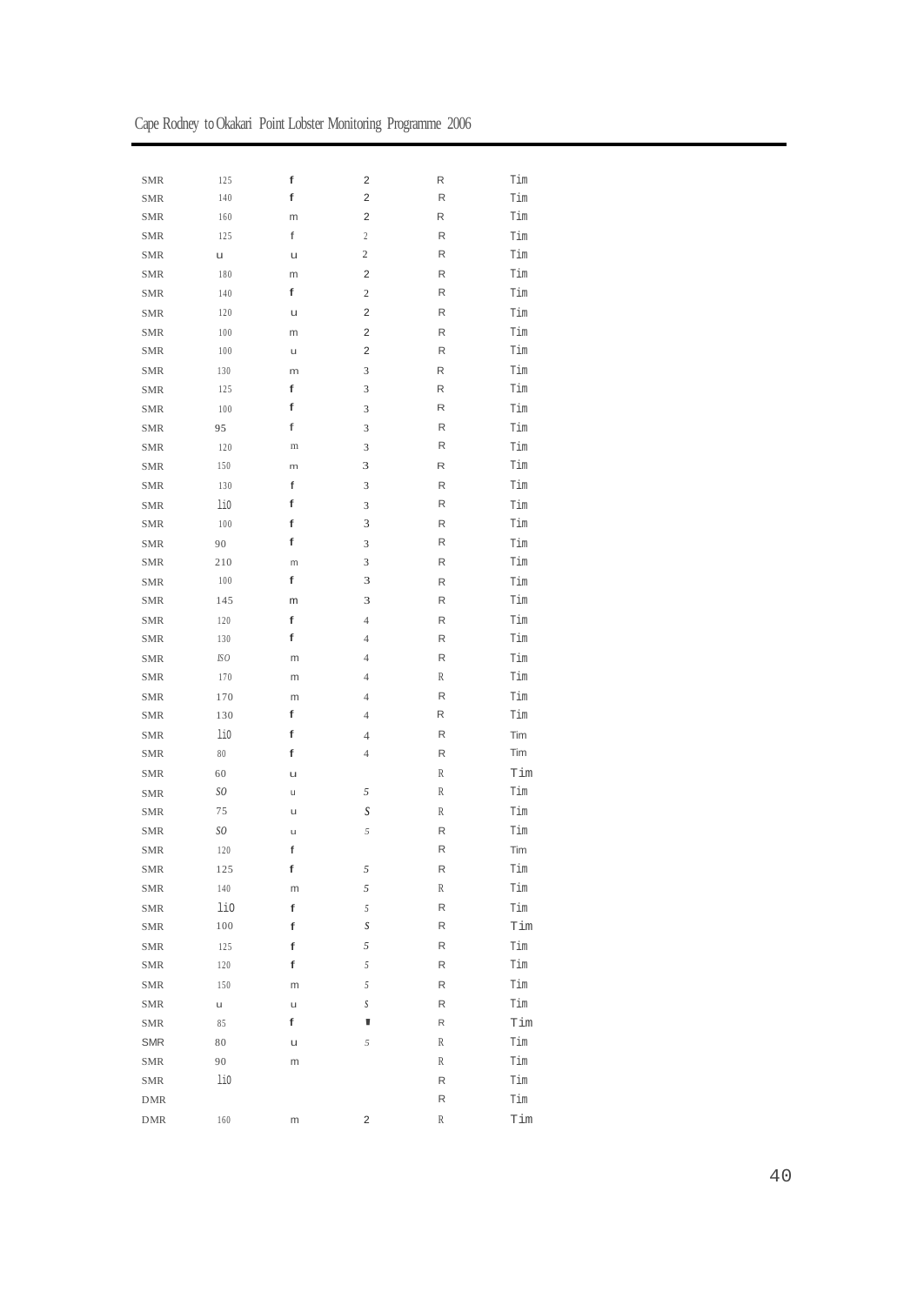Coastal & Aquatic Systems *Limited*

-

| <b>DMR</b> | 125        | m | 2                                | R       | Tim      |
|------------|------------|---|----------------------------------|---------|----------|
| <b>DMR</b> | 140        | f | 2                                | R       | Tim      |
| <b>DMR</b> | 140        | m | $\overline{c}$                   | R       | Tim      |
| <b>DMR</b> | 100        | f | 2                                | R       | Tim      |
| <b>DMR</b> | 165        | m | 2                                | R       | Tim      |
| <b>DMR</b> | 160        | m | 3                                | R       | Tim      |
| <b>DMR</b> | 120        | m | 3                                | R       | Tim      |
| <b>DMR</b> | 130        | m | 3                                | R       | Caroline |
| <b>DMR</b> | 80         | f | 4                                | R       | Caroline |
| <b>DMR</b> |            |   | 5                                | R       | Tim      |
| <b>KRS</b> | 100        | f |                                  | Reserve | Tim      |
| <b>KRS</b> | 150        | m | 2                                | Reserve | Caroline |
| KRS        | 130        | m | $\overline{c}$                   | Reserve | Caroline |
| <b>KRS</b> | u          | u | $\overline{2}$                   | Reserve | Caroline |
| <b>KRS</b> | u          | u | $\overline{2}$                   | Reserve | Caroline |
| <b>KRS</b> | 125        | u | $\overline{2}$                   | Reserve | Caroline |
| <b>KRS</b> | 120        | u | 2                                | Reserve | Caroline |
| <b>KRS</b> | 130        | u | 2                                | Reserve | Caroline |
| <b>KRS</b> | 135        | f | 2                                | Reserve | Caroline |
| <b>KRS</b> | 120        | u | 2                                | Reserve | Caroline |
| <b>KRS</b> | 220        | m | 2                                | Reserve | Caroline |
| <b>KRS</b> | 135        | f | 2                                | Reserve | Caroline |
| <b>KRS</b> | 125        | f | 2                                | Reserve | Caroline |
| <b>KRS</b> | 120        | f | 2                                | Reserve | Caroline |
| <b>KRS</b> | SO.        | u | $\mathbf{2}$                     | Reserve | Caroline |
| <b>KRS</b> |            | f | $\overline{c}$                   |         |          |
| <b>KRS</b> | 130        | f | $\overline{2}$                   | Reserve | Caroline |
|            | 145<br>90  | f |                                  | Reserve | Caroline |
| <b>KRS</b> |            | f | $\mathfrak{2}$<br>$\mathfrak{2}$ | Reserve | Caroline |
| <b>KRS</b> | 125        |   |                                  | Reserve | Caroline |
| <b>KRS</b> | u          | u | 3                                | Reserve | Tim      |
| <b>KRS</b> | <b>ISO</b> | u | 3                                | Reserve | Tim      |
| <b>KRS</b> | 120        | u | 3                                | Reserve | Tim      |
| <b>KRS</b> | u          | u | 3                                | Reserve | Tim      |
| KRS        | u          | u | 3                                | Reserve | Tim      |
| <b>KRS</b> | u          | u | 3                                | Reserve | Tim      |
| <b>KRS</b> | u          | u | 3                                | Reserve | Tim      |
| KRS        | 145        | m | 3                                | Reserve | Tim      |
| <b>KRS</b> | ISO.       | m | $\overline{4}$                   | Reserve | Tim      |
| KRS        | 130        | f | $\overline{4}$                   | Reserve | Tim      |
| <b>KRS</b> | 200        | m | $\overline{4}$                   | Reserve | Tim      |
| <b>KRS</b> | 160        | m | $\overline{4}$                   | Reserve | Tim      |
| <b>KRS</b> | IS O       | f | 4                                | Reserve | Tim      |
| <b>KRS</b> | 140        | f | $\overline{4}$                   | Reserve | Tim      |
| <b>KRS</b> | 160        | m | $\overline{4}$                   | Reserve | Tim      |
| <b>KRS</b> | 135        | f | 4                                | Reserve | Tim      |
| KRS        | 140        | f | $\overline{4}$                   | Reserve | Tim      |
| <b>KRS</b> | 130        | f | $\overline{4}$                   | Reserve | tim      |
| <b>KRS</b> | u          | u | $\overline{4}$                   | Reserve | Tim      |
| <b>KRS</b> | u          | u | $\overline{4}$                   | Reserve | Tim      |
| <b>KRS</b> | u          | u | $\overline{4}$                   | Reserve | Tim      |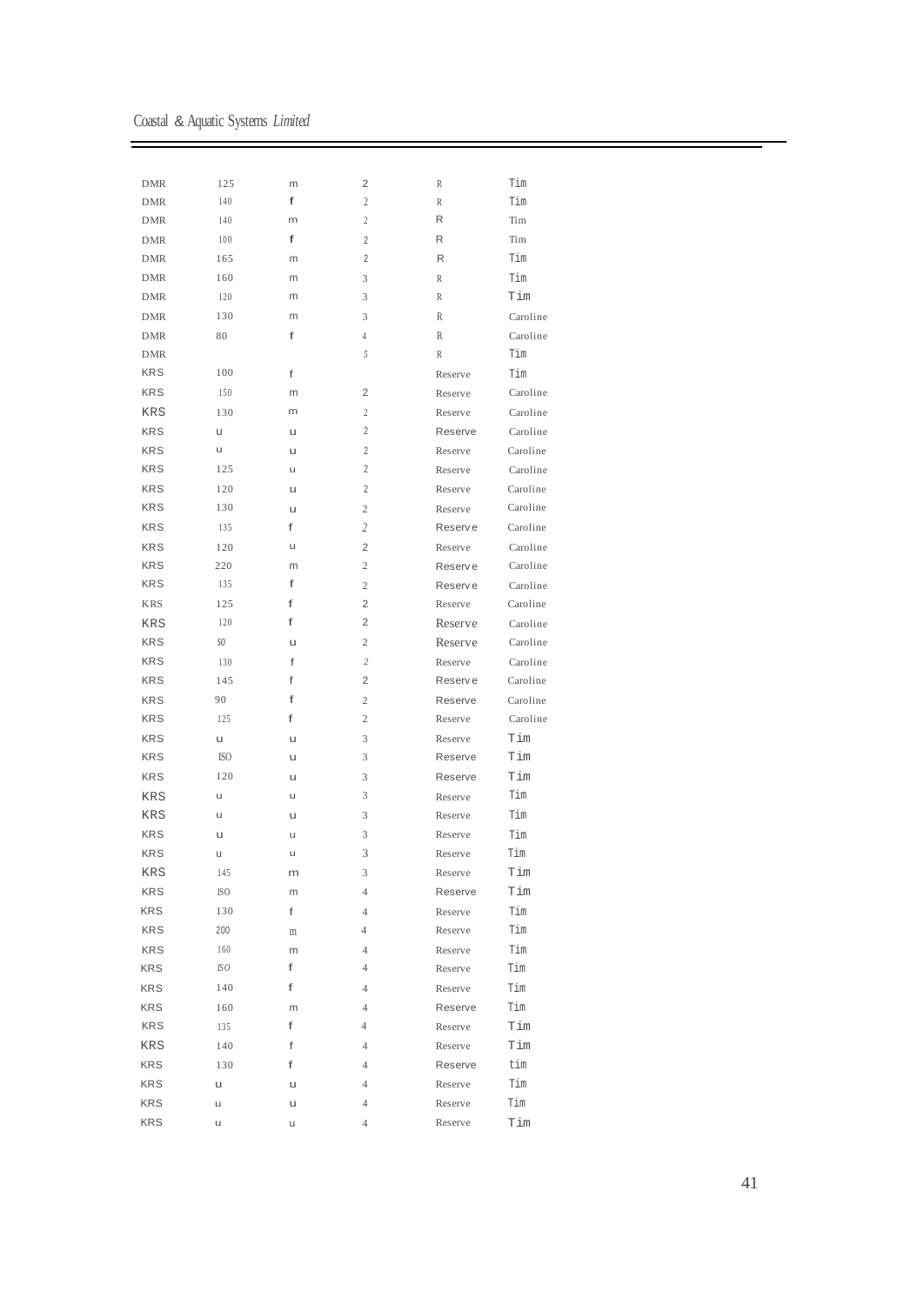# Cape Rodney to Okakari Point Lobster Monitoring Programme 2006

| KRS         | 170  | m            | $\overline{4}$ | Reserve  | Tim      |
|-------------|------|--------------|----------------|----------|----------|
| <b>KRS</b>  | 180  | m            | 4              | Reserve  | Tim      |
| <b>KRS</b>  | 120  | m            | $\overline{4}$ | Reserve  | Tim      |
| <b>KRS</b>  | u    | u            | $\overline{4}$ | Reserve  | Tim      |
| <b>KRS</b>  | 140  | u            | 4              | Reserve  | Tim      |
| KRS         | 125  | u            | 4              | Reserve  | Tim      |
| KRS         | 120  | u            | 4              | Reserve  | Tim      |
| KRS         | 125  | u            | $\overline{4}$ | ReseiVe  | Tim      |
| KRS         | 140  | u            | $\overline{4}$ | ReseiVe  | Tim      |
| <b>KRS</b>  | 120  | u            | 4              | ReseiVe  | Tim      |
| KRS         | u    | u            | 4              | ReseiVe  | Tim      |
| KRS         | 130  | u            | 4              | Reserve  | Tim      |
| KRS         | u    | u            | 4              | Reserve  | Tim      |
| KRS         | 140  | f            | 4              | Resei Ve | Tim      |
| <b>KRS</b>  | 160  | m            | $\overline{4}$ | Rese!Ve  | Tim      |
| KRS         | 135  | f            | 4              | ReseiVe  | Tim      |
| KRS         | 180  | m            | $\overline{4}$ | Reserve  | Tim      |
| KRS         | 135  | f            | $\overline{4}$ | Reserve  | Tim      |
| KRS         | 175  | m            | 5              | ReseiVe  | Tim      |
| KRS         | 130  | f            | 5              | Reserve  | Tim      |
| KRS         | 120  | f            | 5              | Reserve  | Tim      |
| KRS         | 110  | $\rm m$      | 5              | ReseiVe  | Tim      |
| KRS         | 125  | f            | 5              | Reserve  | Tim      |
| KRS         | u    | u            | 5              | ReseiVe  | Tim      |
| KRS         | ISO. | m            | 5              | ReseiVe  | Tim      |
| <b>KRS</b>  | 135  | f            | 5              | ReseiVe  | Tim      |
| KRS         | 160  | $\rm m$      | 5              | Reserve  | Tim      |
| <b>KRS</b>  | 50   | u            | 5              | ReseiVe  | Tim      |
| KRS         | 180  | m            | 5              | ReseiVe  | Tim      |
| <b>KRS</b>  | 185  | $\rm m$      | 5              | Resei Ve | Tim      |
| <b>KRS</b>  | 145  | f            | 5              | ReseiVe  | Tim      |
| <b>KRS</b>  |      |              | 5              | Reserve  | Tim      |
|             | 170  | $\rm m$<br>f | 5              | ReseiVe  | Tim      |
| KRS         | 100  |              |                |          |          |
| KRS         | 120  | f            | 5              | ReseiVe  | Tim      |
| <b>KRS</b>  | ISS  | $\rm m$      | 5              | Reserve  | Tim      |
| <b>KRS</b>  | 120  | f            | 5              | Reserve  | Tim      |
| SLR         | 95   | u            |                | NR       | Tim      |
| SLR         | 85   | f            | 2              | NR       | Tim      |
| SLR         | 90   | m            | 3              | $\rm NR$ | Tim      |
| SLR         | 90   | f            | 3              | NR       | Tim      |
| SLR         | 95   | f            | 3              | $\rm NR$ | Tim      |
| SLR         | 90   | m            | 3              | NR       | Tim      |
| SLR         | 105  | f            | 3              | NR       | Tim      |
| SLR         |      |              | 4              | NR       | Tim      |
| ${\tt SLR}$ | 80   | u            | 5              | NR       | Tim      |
| DLR         |      |              |                | $\rm NR$ | Caroline |
| DLR         |      |              | 2              | NR       | Caroline |
| $\rm{DLR}$  |      |              | 3              | NR       | Tim      |
| DLR         | 80   | m            | 4              | NR       | Tim      |
| DLR         | 90   | m            | $\overline{4}$ | NR       | Tim      |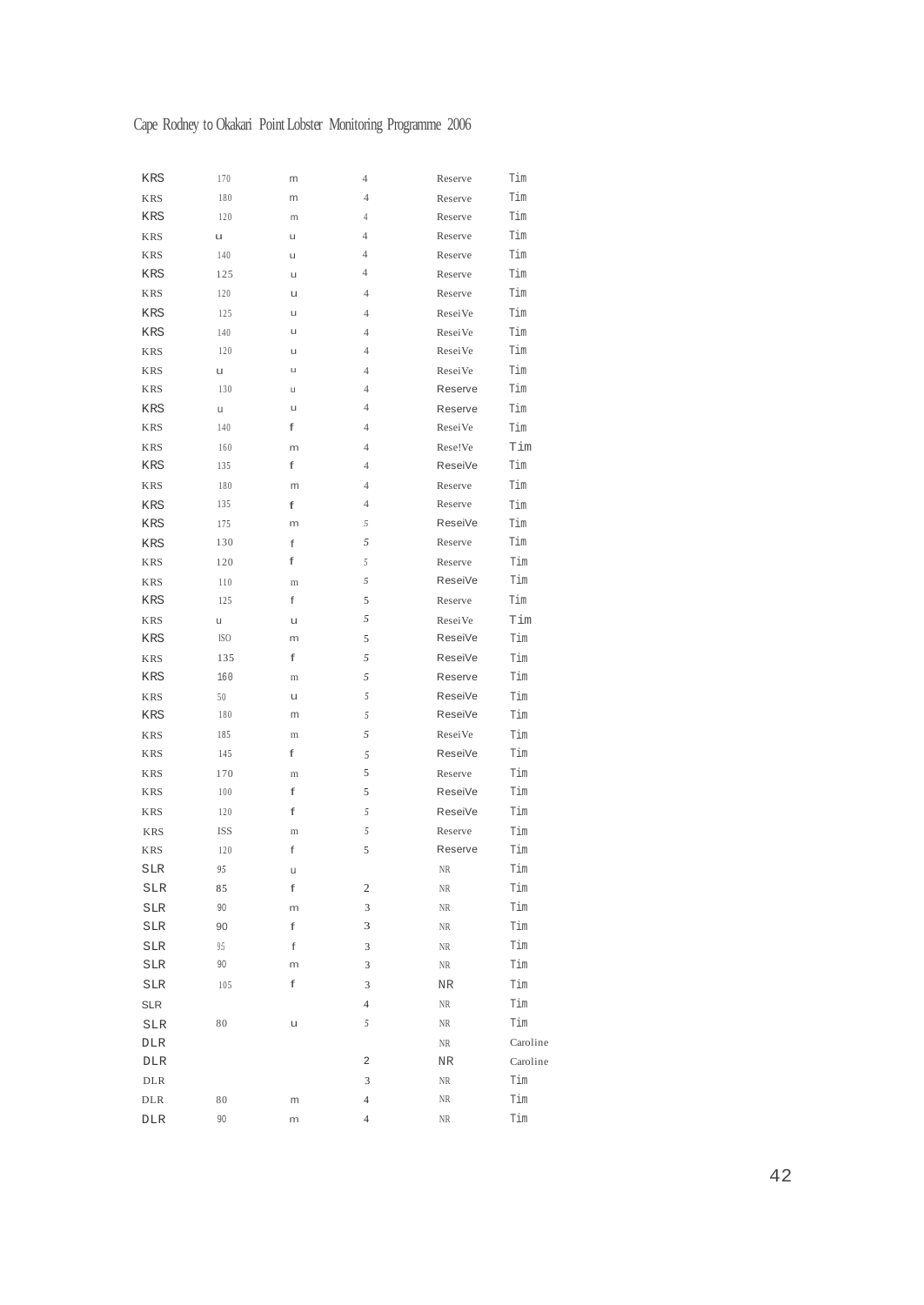Coastal & Aquatic Systems *Limited*

| DLR         |          |   | S                | NR         | Tim  |
|-------------|----------|---|------------------|------------|------|
| <b>DKMP</b> | 95       | m |                  | NR         | Tim  |
| <b>DKMP</b> | 10S      | m |                  | NR         | Tim  |
| <b>DKMP</b> | no       | m | 2                | NR         | Tim  |
| <b>DKMP</b> | lis      | f | 2                | NR         | Tim  |
| <b>DKMP</b> | u        | u | 2                | NR         | Tim  |
| <b>DKMP</b> | u        | U | 3                | NR         | Tim  |
| <b>DKMP</b> | u        | u | $\overline{4}$   | NR         | Tim  |
| <b>DKMP</b> | 90       | u |                  | NR         | Tim  |
| SKMP        | 80       | m |                  | NR         | Tim  |
| <b>SKMP</b> | 90       | m |                  | NR         | Tim  |
| <b>SKMP</b> | 85       | m |                  | NR         | Tim  |
| <b>SKMP</b> | 70       | u |                  | NR         | Tim  |
| <b>SKMP</b> | 70       | u |                  | NR         | Tim  |
| <b>SKMP</b> | 90       | m | 2                | NR         | Tim  |
| <b>SKMP</b> | u        | u | $\mathbf{2}$     | NR         | Tim  |
| <b>SKMP</b> | 60       | u | 2                | NR         | Tim  |
| <b>SKMP</b> | 70       | u | 2                | NR         | Tim  |
| SKMP        | 60       | u | 2                | NR         | Tim  |
| <b>SKMP</b> | 70       | u | 2                | NR         | Tim  |
| <b>SKMP</b> | 70       | m | 2                | NR         | Tim  |
| <b>SKMP</b> | SO       | u | $\mathbf{2}$     | NR         | Tim  |
| <b>SKMP</b> | 40       | u | 2                | NR         | Tim  |
| <b>SKMP</b> | 70       | u | $\boldsymbol{2}$ | NR         | Tim  |
| <b>SKMP</b> | 40       | u | 2                | NR         | Tim  |
| SKMP        | u        | u | 2                | NR         | Tim  |
| SKMP        | SO.      | u | $\mathfrak{2}$   | NR         | Tim  |
| <b>SKMP</b> | 60       | u | 3                | NR         | TIDI |
| <b>SKMP</b> | 60       | u | 3                | NR         | Tim  |
| <b>SKMP</b> | u        | u | 3                | NR         | Tim  |
| <b>SKMP</b> | U        | u | 3                | NR         | Tim  |
| <b>SKMP</b> | 70       | u | 3                | NR         | Tim  |
| <b>SKMP</b> | 40       | u | 3                | NR         | Tim  |
| <b>SKMP</b> | u        | u | 3                | NR         | Tim  |
| <b>SKMP</b> | 70       | u | 3                | NR         | Tim  |
| <b>SKMP</b> | 80       | U | 3                | NR         | Tim  |
| <b>SKMP</b> | 90       | u | 3                | NR         | Tim  |
| <b>SKMP</b> | 90       | u | 3                | ${\rm NR}$ | Tim  |
| SKMP        | u        | u | 3                | NR         | Tim  |
| <b>SKMP</b> | 60       | u | 3                | NR         | Tim  |
| <b>SKMP</b> | 85       | f | 3                | NR         | Tim  |
| <b>SKMP</b> | 90       |   |                  |            | Tim  |
| <b>SKMP</b> | 80       | u | 3                | NR         |      |
| <b>SKMP</b> |          | u | 3                | NR         | Tim  |
|             | u        | u | 3                | NR         | Tim  |
| <b>SKMP</b> | 40<br>40 | u | 3                | ${\rm NR}$ | Tim  |
| <b>SKMP</b> |          | u | 3                | $\rm NR$   | Tim  |
| <b>SKMP</b> | SO       | u | 3                | NR         | Tim  |
| <b>SKMP</b> | 40       | u | 3                | NR         | Tim  |
| <b>SKMP</b> | 60       | f | 3                | NR         | Tim  |
| <b>SKMP</b> | 30       | u | 3                | NR         | Tim  |

 $\overline{\phantom{0}}$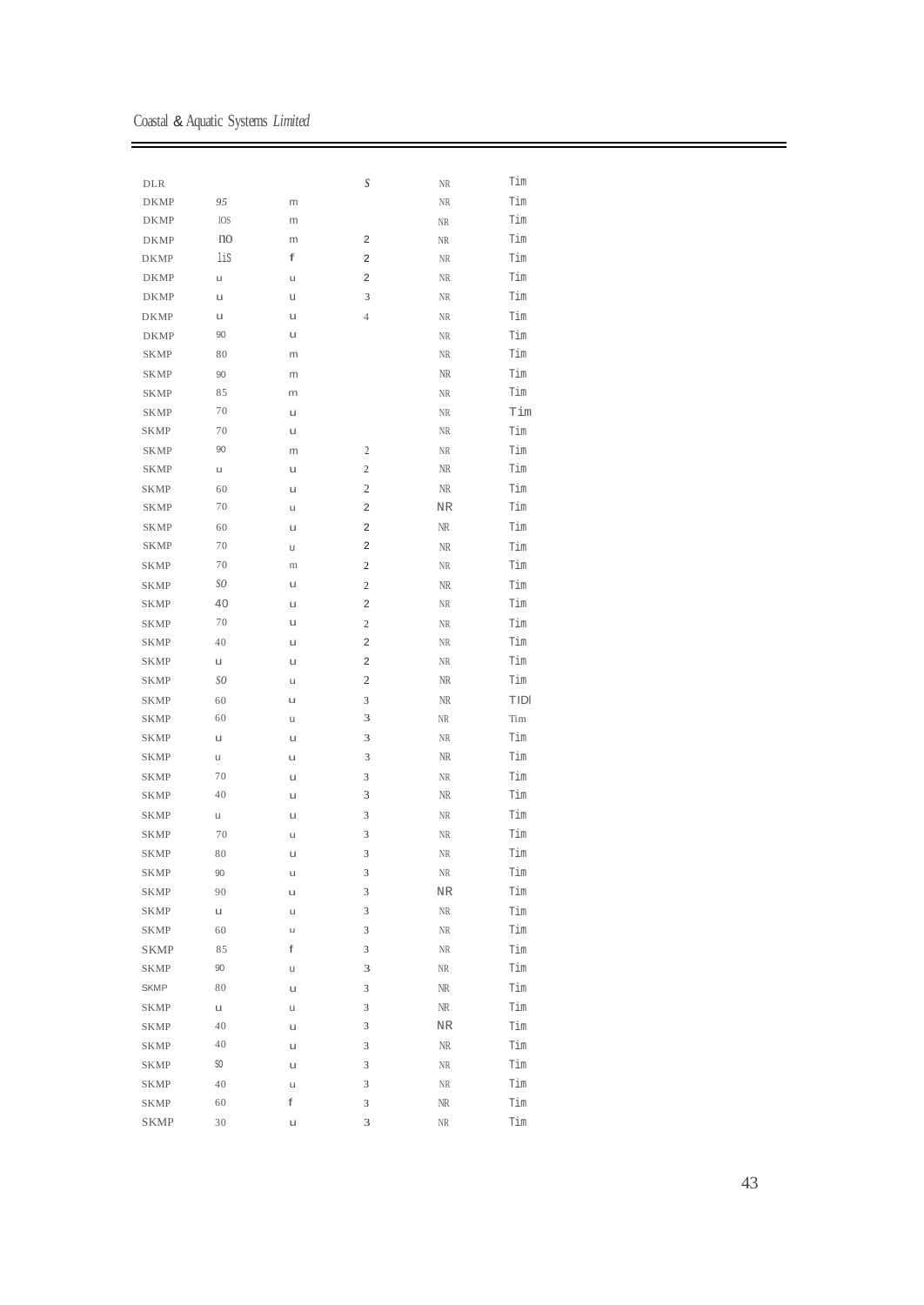| Cape Rodney to Okakari Point Lobster Monitoring Programme 2006 |  |  |  |  |
|----------------------------------------------------------------|--|--|--|--|
|----------------------------------------------------------------|--|--|--|--|

| <b>SKMP</b>                                       | U   | u | 3                       | NR        | Tim                         |
|---------------------------------------------------|-----|---|-------------------------|-----------|-----------------------------|
| SKMP                                              | u   | u | 3                       | NR        | Tim                         |
| <b>SKMP</b>                                       | 35  | u | 3                       | NR        | Tim                         |
| <b>SKMP</b>                                       | u   | u | 3                       | $\rm NR$  | Tim                         |
| <b>SKMP</b>                                       | 60  | u | 3                       | $\rm NR$  | Tim                         |
| <b>SKMP</b>                                       | u   | u | 3                       | $\rm NR$  | Tim                         |
| SKMP                                              | SS  | u | 3                       | NR        | Tim                         |
| <b>SKMP</b>                                       | 40  | u | 3                       | $\rm NR$  | Tim                         |
| <b>SKMP</b>                                       | 80  | u | $\overline{4}$          | NR        | Tim                         |
| SKMP                                              | 95  | f | $\overline{4}$          | NR        | Tim                         |
| SKMP                                              | 60  | u | $\overline{4}$          | NR        | Tim                         |
| <b>SKMP</b>                                       | 30  | U | $\overline{4}$          | $\rm NR$  | Tim                         |
| SKMP                                              | 75  | f | $\overline{4}$          | NR        | Tim                         |
| SKMP                                              | 95  | m | $\overline{4}$          | $\rm NR$  | Tim                         |
| <b>SKMP</b>                                       | u   | u | $\overline{4}$          | NR        | Tim                         |
| <b>SKMP</b>                                       | 45  | u | $\overline{4}$          | $\rm NR$  | Tim                         |
| SKMP                                              | SO. | u | $\overline{4}$          | $\rm NR$  | Tim                         |
| SKMP                                              | 40  | u | $\overline{4}$          | NR        | Tim                         |
| <b>SKMP</b>                                       | 40  | u | $\overline{4}$          | $\rm NR$  | Tim                         |
| SKMP                                              | SO. | u | $\overline{4}$          | NR        | Tim                         |
| <b>SKMP</b>                                       | 75  | f | $\overline{4}$          | NR        | Tim                         |
| <b>SKMP</b>                                       | u   | u | $\overline{4}$          | NR        | Tim                         |
| <b>SKMP</b>                                       | u   | u | $\overline{4}$          | NR        | Tim                         |
| SKMP                                              |     |   | 5                       | NR        | Nick                        |
| <b>DMTH</b>                                       |     |   |                         | NR        | Tim                         |
| <b>DMTH</b>                                       |     |   | $\mathbf{2}$            | NR        | Tim                         |
| <b>DMTH</b>                                       |     |   | 3                       | NR        | Tim                         |
| <b>DMTH</b>                                       |     |   | $\overline{4}$          | NR        | Tim                         |
| <b>DMTH</b>                                       |     |   |                         | NR        | Tim                         |
| SMTH                                              |     |   |                         | NR        | Tim                         |
| SMTH                                              |     |   | $\boldsymbol{2}$        | NR        | Tim                         |
| <b>SMTH</b>                                       |     |   | 3                       | NR        | Tim                         |
| <b>SMTH</b>                                       |     |   | $\overline{4}$          | NR        | Tim                         |
| SMTH                                              |     |   | 5                       | NR        | Tim                         |
| DWH                                               | 90  | u |                         | NR        | Tim                         |
| <b>DWH</b>                                        | 60  | u |                         | NR        | Tim                         |
| DWH                                               | 75  | u | $\,1$                   | NR        | $\mathop{\rm Tim}\nolimits$ |
| DWH                                               |     |   | $\mathbf{2}$            | NR        | Tim                         |
| ${\rm DWH}$                                       | 65  | u | 3                       | NR        | Caroline                    |
| DWH                                               | 125 | m | 3                       | NR        | Caroline                    |
| DWH                                               | 110 | f | 3                       | NR        | Caroline                    |
| DWH                                               | 70  | u | 3                       | NR        | Caroline                    |
| DWH                                               |     |   | $\overline{4}$          | NR        | Caroline                    |
| DWH                                               |     |   | S                       | NR        | Tim                         |
| $\texttt{SWH}$                                    |     |   |                         | $\rm{NR}$ | Tim                         |
| SWH                                               |     |   | $\overline{\mathbf{c}}$ | NR        | Tim                         |
| SWH                                               |     |   | 3                       | NR        | Tim                         |
| SWH                                               |     |   | $\overline{4}$          | NR        | Tim                         |
| SWH                                               |     |   |                         | NR        | run                         |
| $\mathop{\rm S}\nolimits\mathop{\rm SN}\nolimits$ |     |   |                         | NR        | Tim                         |
|                                                   |     |   |                         |           |                             |